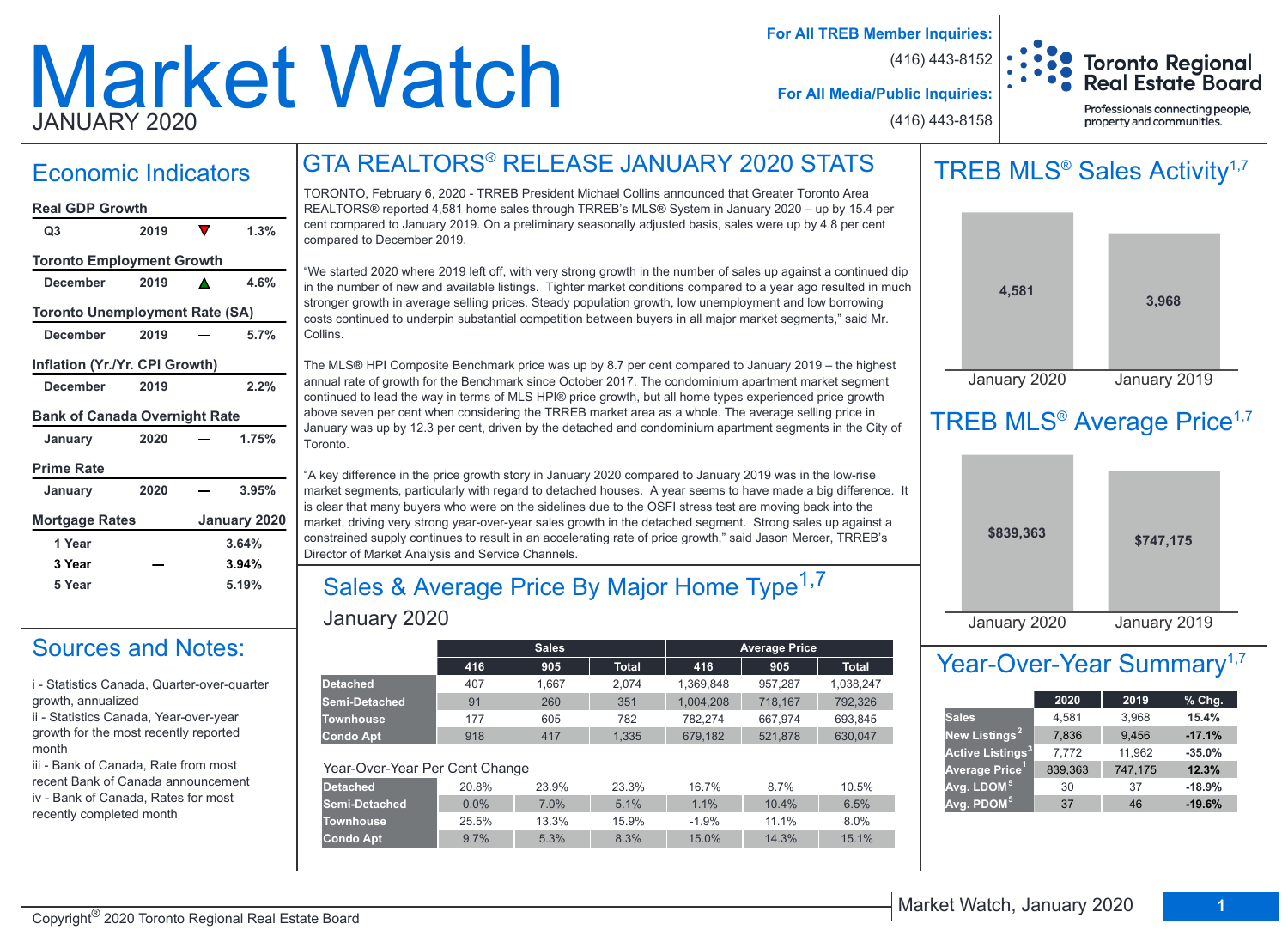# SALES BY PRICE RANGE AND HOUSE TYPE <sup>1,7</sup> And the set of the set of the set of the set of the set of the set of the set of the set of the set of the set of the set of the set of the set of the set of the set of the set of

|                            | <b>Detached</b> | <b>Semi-Detached</b> | <b>Att/Row/Twnhouse</b> | <b>Condo Townhouse</b> | <b>Condo Apt</b> | Link           | Co-Op Apt    | <b>Det Condo</b> | <b>Co-Ownership Apt</b> | <b>Total</b> |
|----------------------------|-----------------|----------------------|-------------------------|------------------------|------------------|----------------|--------------|------------------|-------------------------|--------------|
| \$0 to \$99,999            | $\Omega$        | $\Omega$             | $\overline{0}$          | $\Omega$               | $\mathbf{0}$     | $\overline{0}$ | $\Omega$     | $\overline{0}$   | $\Omega$                | $\mathbf{0}$ |
| \$100,000 to \$199,999     |                 | $\Omega$             | $\Omega$                | $\Omega$               | 5                |                |              | $\Omega$         |                         |              |
| \$200,000 to \$299,999     | $6\phantom{1}$  |                      | $\mathbf{0}$            |                        | 12               | $\overline{0}$ | $\Omega$     | $\mathbf{0}$     | $\Omega$                | 23           |
| \$300,000 to \$399,999     | 17              |                      |                         | 19                     | 95               |                |              | $\Omega$         |                         | 138          |
| \$400,000 to \$499,999     | 62              | 18                   | 19                      | 57                     | 325              | $\Omega$       | $\Omega$     | $\mathbf{0}$     |                         | 482          |
| \$500,000 to \$599,999     | 138             | 20                   | 63                      | 120                    | 367              |                | $\Omega$     |                  |                         | 712          |
| \$600,000 to \$699,999     | 198             | 57                   | 107                     | 84                     | 209              | $\overline{2}$ | $\mathbf{0}$ |                  | $\Omega$                | 658          |
| \$700,000 to \$799,999     | 301             | 129                  | 96                      | 43                     | 134              |                | $\Omega$     |                  | $\Omega$                | 711          |
| \$800,000 to \$899,999     | 310             | 67                   | 66                      | 11                     | 71               | 14             |              | $\mathbf{0}$     | $\Omega$                | 540          |
| \$900,000 to \$999,999     | 255             | 17                   | 27                      |                        | 35               |                |              | $\Omega$         | $\Omega$                | 346          |
| \$1,000,000 to \$1,249,999 | 319             | 16                   | 26                      | 13                     | 39               |                | $\mathbf{0}$ | $\mathbf{0}$     | $\Omega$                | 414          |
| \$1,250,000 to \$1,499,999 | 216             | 11                   | 8                       | 3                      | 16               | 0              | $\Omega$     | $\mathbf 0$      | $\Omega$                | 254          |
| \$1,500,000 to \$1,749,999 | 94              | $5\overline{)}$      | $\overline{2}$          |                        | $\overline{4}$   | $\Omega$       | $\mathbf{0}$ | $\mathbf{0}$     | $\Omega$                | 106          |
| \$1,750,000 to \$1,999,999 | 44              | 3                    | $\overline{2}$          |                        | 10               |                | $\Omega$     | $\mathbf 0$      |                         | 60           |
| $$2,000,000+$              | 113             | 2                    |                         |                        | 13               | $\overline{0}$ | $\mathbf{0}$ | $\mathbf{0}$     | $\Omega$                | 130          |
|                            |                 |                      |                         |                        |                  |                |              |                  |                         |              |
| <b>Total Sales</b>         | 2,074           | 351                  | 418                     | 364                    | 1,335            | 31             |              | $\mathbf{3}$     |                         | 4,581        |
| Share of Total Sales (%)   | 45.3%           | 7.7%                 | 9.1%                    | 7.9%                   | 29.1%            | 0.7%           | 0.1%         | 0.1%             | 0.0%                    | 100.0%       |
| Average Price (\$)         | \$1,038,247     | \$792,326            | \$755,851               | \$622,640              | \$630,047        | \$815,719      | \$563,750    | \$666,667        | \$450,000               | \$839,363    |

# SALES BY PRICE RANGE AND HOUSE TYPE 1,7

#### YEAR-TO-DATE, 2020

|                            | <b>Detached</b> | <b>Semi-Detached</b> | Att/Row/Twnhouse | <b>Condo Townhouse</b> | <b>Condo Apt</b> | <b>Link</b>    | Co-Op Apt      | <b>Det Condo</b> | <b>Co-Ownership Apt</b> | <b>Total</b>   |
|----------------------------|-----------------|----------------------|------------------|------------------------|------------------|----------------|----------------|------------------|-------------------------|----------------|
| \$0 to \$99,999            | $\mathbf{0}$    | $\mathbf{0}$         | $\mathbf{0}$     | $\mathbf{0}$           | $\overline{0}$   | $\overline{0}$ | $\overline{0}$ | $\mathbf{0}$     | $\mathbf{0}$            | $\overline{0}$ |
| \$100,000 to \$199,999     |                 |                      | $\Omega$         | $\Omega$               | 5                | $\mathbf 0$    |                | 0                | $\Omega$                |                |
| \$200,000 to \$299,999     | 6               |                      | $\overline{0}$   | $\overline{4}$         | 12               | $\mathbf{0}$   | $\overline{0}$ | $\overline{0}$   | $\overline{0}$          | 23             |
| \$300,000 to \$399,999     | 17              | 5                    |                  | 19                     | 95               | $\mathbf 0$    |                | 0                | $\Omega$                | 138            |
| \$400,000 to \$499,999     | 62              | 18                   | 19               | 57                     | 325              | $\mathbf{0}$   | $\overline{0}$ | $\overline{0}$   |                         | 482            |
| \$500,000 to \$599,999     | 138             | 20                   | 63               | 120                    | 367              | 3              | $\Omega$       |                  | $\Omega$                | 712            |
| \$600,000 to \$699,999     | 198             | 57                   | 107              | 84                     | 209              | $\overline{2}$ | $\overline{0}$ |                  | $\overline{0}$          | 658            |
| \$700,000 to \$799,999     | 301             | 129                  | 96               | 43                     | 134              |                | $\Omega$       |                  | 0                       | 711            |
| \$800,000 to \$899,999     | 310             | 67                   | 66               | 11                     | 71               | 14             |                | $\mathbf{0}$     | $\overline{0}$          | 540            |
| \$900,000 to \$999,999     | 255             | 17                   | 27               |                        | 35               |                |                |                  | $\Omega$                | 346            |
| \$1,000,000 to \$1,249,999 | 319             | 16                   | 26               | 13                     | 39               |                | $\overline{0}$ | $\mathbf{0}$     | $\overline{0}$          | 414            |
| \$1,250,000 to \$1,499,999 | 216             | 11                   | 8                | 3                      | 16               | $\Omega$       | $\Omega$       | 0                | $\Omega$                | 254            |
| \$1,500,000 to \$1,749,999 | 94              | 5                    | 2                |                        | $\overline{4}$   | $\overline{0}$ | $\overline{0}$ | $\mathbf{0}$     | $\overline{0}$          | 106            |
| \$1,750,000 to \$1,999,999 | 44              | 3                    | $\overline{2}$   |                        | 10               | $\mathbf 0$    | 0              | 0                | 0                       | 60             |
| $$2,000,000+$              | 113             | $\Omega$             |                  |                        | 13               | $\mathbf{0}$   | $\overline{0}$ | $\overline{0}$   | $\overline{0}$          | 130            |
|                            |                 |                      |                  |                        |                  |                |                |                  |                         |                |
| <b>Total Sales</b>         | 2,074           | 351                  | 418              | 364                    | 1,335            | 31             |                | 3                |                         | 4,581          |
| Share of Total Sales (%)   | 45.3%           | 7.7%                 | 9.1%             | 7.9%                   | 29.1%            | 0.7%           | 0.1%           | 0.1%             | 0.0%                    | 100.0%         |
| <b>Average Price (\$)</b>  | \$1,038,247     | \$792,326            | \$755,851        | \$622,640              | \$630,047        | \$815,719      | \$563,750      | \$666,667        | \$450,000               | \$839,363      |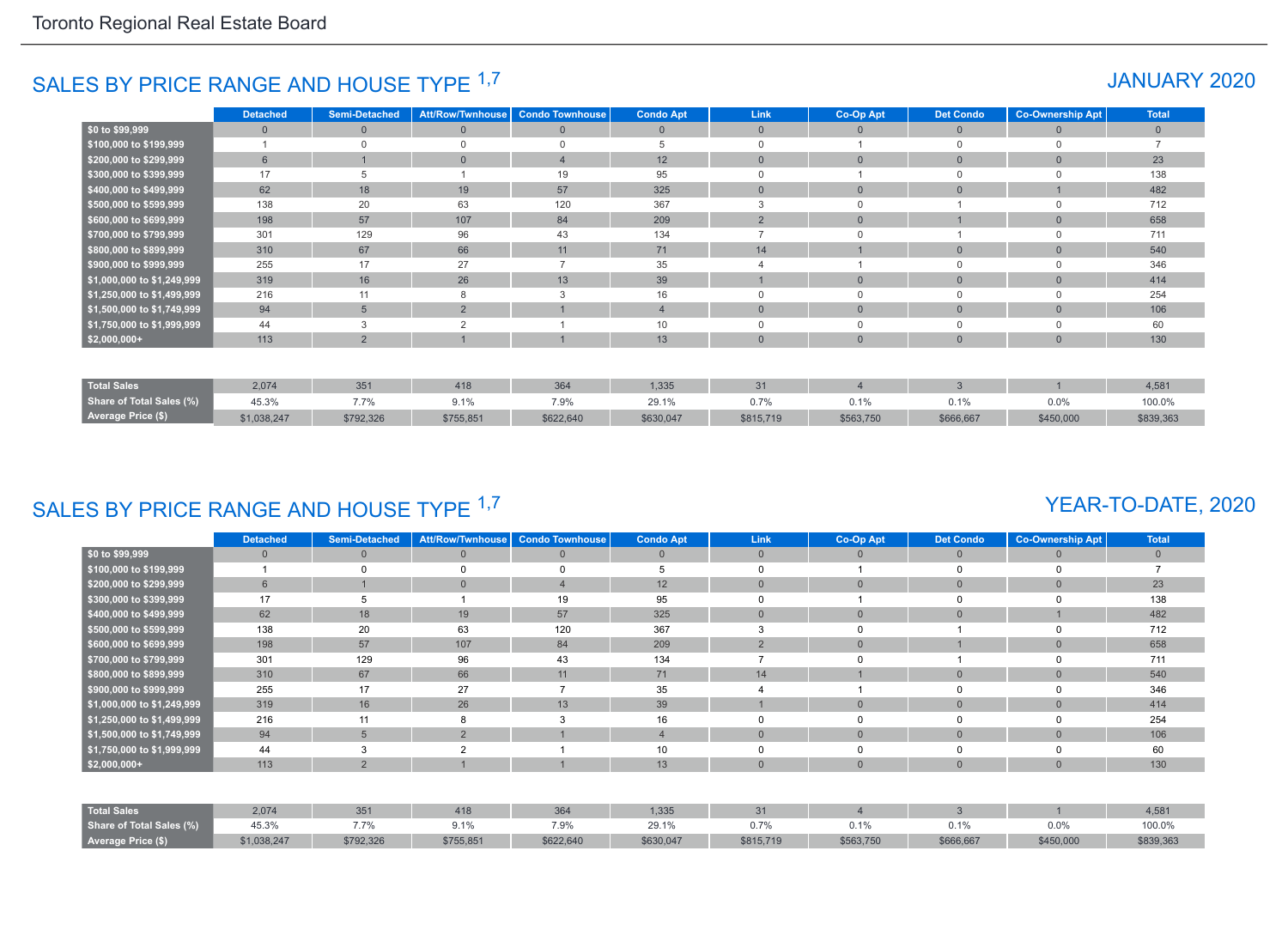# ALL TREB AREAS ALL HOME TYPES, JANUARY 2020

|                                  | # of Sales     | Dollar Volume <sup>1</sup> | <b>Average Price<sup>1</sup></b> | <b>Median Price</b> | New Listings <sup>2</sup> | <b>SNLR</b> (Trend) $8$ | <b>Active Listings<sup>3</sup></b> | Mos Inv (Trend) | Avg. SP/LP <sup>4</sup> | Avg. LDOM <sup>5</sup> | Avg. PDOM <sup>5</sup> |
|----------------------------------|----------------|----------------------------|----------------------------------|---------------------|---------------------------|-------------------------|------------------------------------|-----------------|-------------------------|------------------------|------------------------|
| <b>TREB Total</b>                | 4,581          | \$3,845,122,350            | \$839,363                        | \$735,000           | 7,836                     | 58.5%                   | 7,772                              | 2.0             | 100%                    | 27                     | 37                     |
| <b>Halton Region</b>             | 455            | \$423,960,917              | \$931,782                        | \$840,000           | 809                       | 60.5%                   | 804                                | 2.1             | 98%                     | 29                     | 41                     |
| Burlington                       | 123            | \$103,859,578              | \$844,387                        | \$803,000           | 237                       | 65.5%                   | 237                                | 1.9             | 99%                     | 29                     | 37                     |
| <b>Halton Hills</b>              | 58             | \$47,180,570               | \$813,458                        | \$746,500           | 90                        | 60.4%                   | 81                                 | $2.0\,$         | 99%                     | 29                     | 42                     |
| Milton                           | 95             | \$75,162,338               | \$791,183                        | \$755,000           | 132                       | 68.9%                   | 98                                 | 1.3             | 100%                    | 19                     | 27                     |
| Oakville                         | 179            | \$197,758,431              | \$1,104,796                      | \$999,999           | 350                       | 52.9%                   | 388                                | $2.8$           | 98%                     | 33                     | 50                     |
| <b>Peel Region</b>               | 1,005          | \$788,261,288              | \$784,340                        | \$730,000           | 1,542                     | 63.1%                   | 1,196                              | 1.6             | 100%                    | 22                     | 29                     |
| <b>Brampton</b>                  | 513            | \$392,355,586              | \$764,826                        | \$735,000           | 712                       | 63.6%                   | 445                                | 1.4             | 100%                    | 21                     | 26                     |
| Caledon                          | 53             | \$52,425,650               | \$989,163                        | \$849,000           | 121                       | 52.2%                   | 142                                | 3.0             | 97%                     | 29                     | 38                     |
| Mississauga                      | 439            | \$343,480,052              | \$782,415                        | \$679,000           | 709                       | 64.1%                   | 609                                | 1.6             | 99%                     | 23                     | 32                     |
| <b>City of Toronto</b>           | 1,603          | \$1,417,668,705            | \$884,385                        | \$725,000           | 2,633                     | 62.1%                   | 2,464                              | 1.7             | 101%                    | 24                     | 33                     |
| <b>Toronto West</b>              | 444            | \$359,423,612              | \$809,513                        | \$712,504           | 648                       | 65.1%                   | 585                                | 1.6             | 101%                    | 23                     | 32                     |
| <b>Toronto Central</b>           | 797            | \$775,812,936              | \$973,416                        | \$728,000           | 1,465                     | 58.2%                   | 1,530                              | 2.0             | 100%                    | 25                     | 36                     |
| <b>Toronto East</b>              | 362            | \$282,432,157              | \$780,199                        | \$738,500           | 520                       | 66.5%                   | 349                                | 1.3             | 103%                    | 20                     | 28                     |
| <b>York Region</b>               | 747            | \$708,752,889              | \$948,799                        | \$869,900           | 1,539                     | 48.2%                   | 1,893                              | 3.2             | 99%                     | 33                     | 45                     |
| Aurora                           | 46             | \$42,168,700               | \$916,711                        | \$835,000           | 91                        | 47.0%                   | 129                                | $3.2\,$         | 97%                     | 45                     | 58                     |
| East Gwillimbury                 | 30             | \$24,993,858               | \$833,129                        | \$819,950           | 75                        | 45.7%                   | 83                                 | 3.7             | 98%                     | 38                     | 48                     |
| Georgina                         | 56             | \$32,477,960               | \$579,964                        | \$561,500           | 91                        | 44.6%                   | 128                                | 3.7             | 98%                     | 42                     | 51                     |
| King                             | 17             | \$21,206,300               | \$1,247,429                      | \$1,325,000         | 76                        | 28.2%                   | 169                                | 9.3             | 96%                     | 46                     | 95                     |
| Markham                          | 188            | \$173,053,387              | \$920,497                        | \$881,450           | 386                       | 52.9%                   | 404                                | 2.6             | 101%                    | 26                     | 35                     |
| Newmarket                        | 70             | \$52,927,898               | \$756,113                        | \$735,000           | 112                       | 54.0%                   | 95                                 | $2.5\,$         | 99%                     | 23                     | 32                     |
| <b>Richmond Hill</b>             | 137            | \$149,890,506              | \$1,094,091                      | \$978,500           | 292                       | 44.3%                   | 366                                | 3.6             | 98%                     | 35                     | 49                     |
| Vaughan                          | 172            | \$181,405,080              | \$1,054,681                      | \$950,000           | 348                       | 50.1%                   | 401                                | 2.8             | 99%                     | 34                     | 44                     |
| Whitchurch-Stouffville           | 31             | \$30,629,200               | \$988,039                        | \$870,000           | 68                        | 47.1%                   | 118                                | 3.8             | 97%                     | 42                     | 65                     |
| <b>Durham Region</b>             | 586            | \$384,287,563              | \$655,781                        | \$614,350           | 944                       | 58.1%                   | 905                                | 1.9             | 99%                     | 31                     | 42                     |
| Ajax                             | 81             | \$57,716,566               | \$712,550                        | \$685,088           | 117                       | 62.8%                   | 77                                 | 1.4             | 99%                     | 24                     | 32                     |
| <b>Brock</b>                     | 15             | \$8,804,100                | \$586,940                        | \$540,000           | 17                        | 49.4%                   | 39                                 | 4.5             | 97%                     | 57                     | 75                     |
| Clarington                       | 89             | \$54,877,930               | \$616,606                        | \$569,900           | 180                       | 56.4%                   | 198                                | 2.0             | 99%                     | 35                     | 43                     |
| Oshawa                           | 182            | \$99,302,011               | \$545,615                        | \$535,750           | 269                       | 58.9%                   | 216                                | 1.8             | 100%                    | 26                     | 41                     |
| Pickering                        | 68             | \$51,343,931               | \$755,058                        | \$730,000           | 110                       | 59.0%                   | 111                                | 1.9             | 100%                    | 27                     | 37                     |
| Scugog                           | 16             | \$10,846,900               | \$677,931                        | \$585,000           | 38                        | 48.2%                   | 58                                 | 4.2             | 96%                     | 57                     | 71                     |
| Uxbridge                         | 27             | \$26,432,400               | \$978,978                        | \$795,000           | 46                        | 53.8%                   | 67                                 | 3.6             | 96%                     | 69                     | 75                     |
| Whitby                           | 108            | \$74,963,725               | \$694,109                        | \$656,500           | 167                       | 58.1%                   | 139                                | 1.7             | 99%                     | 27                     | 33                     |
| <b>Dufferin County</b>           | 26             | \$15,589,199               | \$599,585                        | \$611,750           | 40                        | 72.7%                   | 35                                 | $1.4$           | 99%                     | 24                     | 34                     |
| Orangeville                      | 26             | \$15,589,199               | \$599,585                        | \$611,750           | 40                        | 72.7%                   | 35                                 | 1.4             | 99%                     | 24                     | 34                     |
| <b>Simcoe County</b>             | 159            | \$106,601,789              | \$670,452                        | \$640,000           | 329                       | 50.2%                   | 475                                | 3.6             | 98%                     | 41                     | 58                     |
| Adjala-Tosorontio                | $\overline{7}$ | \$4,991,000                | \$713,000                        | \$695,000           | 11                        | 61.8%                   | 32                                 | 3.4             | 94%                     | 76                     | 84                     |
| <b>Bradford West Gwillimbury</b> | 44             | \$32,147,500               | \$730,625                        | \$753,950           | 71                        | 53.0%                   | 56                                 | 2.7             | 99%                     | 26                     | 43                     |
| Essa                             | 15             | \$9,278,700                | \$618,580                        | \$600,000           | 38                        | 57.3%                   | 57                                 | 3.0             | 98%                     | 46                     | 53                     |
| Innisfil                         | 47             | \$30,544,599               | \$649,885                        | \$590,000           | 123                       | 39.4%                   | 217                                | 5.2             | 98%                     | 43                     | 68                     |
| New Tecumseth                    | 46             | \$29,639,990               | \$644,348                        | \$605,000           | 86                        | 58.8%                   | 113                                | 2.9             | 98%                     | 48                     | 61                     |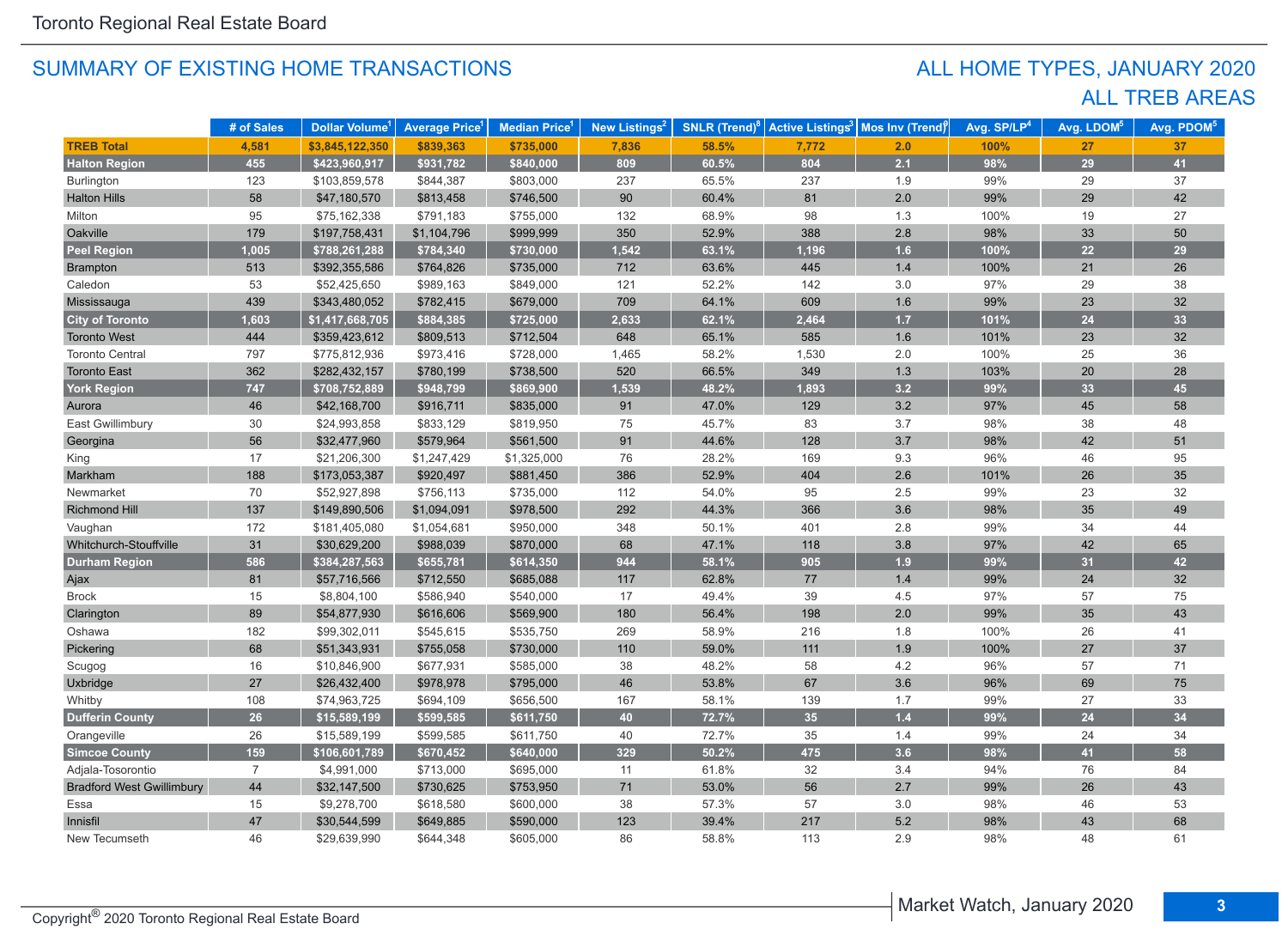# SUMMARY OF EXISTING HOME TRANSACTIONS **ALL HOME TYPES, JANUARY 2020** CITY OF TORONTO MUNICIPAL BREAKDOWN

|                              | # of Sales | Dollar Volume <sup>1</sup> | <b>Average Price</b> | <b>Median Price</b> <sup>1</sup> | New Listings <sup>2</sup> | <b>SNLR (Trend)<sup>8</sup></b> | <b>Active Listings<sup>3</sup></b> | Mos Inv (Trend) | Avg. SP/LP <sup>4</sup> | Avg. LDOM <sup>5</sup> | Avg. PDOM <sup>5</sup> |
|------------------------------|------------|----------------------------|----------------------|----------------------------------|---------------------------|---------------------------------|------------------------------------|-----------------|-------------------------|------------------------|------------------------|
| <b>TREB Total</b>            | 4,581      | \$3,845,122,350            | \$839,363            | \$735,000                        | 7,836                     | 58.5%                           | 7,772                              | 2.0             | 100%                    | 27                     | 37                     |
| <b>City of Toronto Total</b> | 1,603      | \$1,417,668,705            | \$884,385            | \$725,000                        | 2,633                     | 62.1%                           | 2,464                              | $1.7$           | 101%                    | 24                     | 33                     |
| <b>Toronto West</b>          | 444        | \$359,423,612              | \$809,513            | \$712,504                        | 648                       | 65.1%                           | 585                                | 1.6             | 101%                    | 23                     | 32                     |
| Toronto W01                  | 18         | \$17,378,600               | \$965,478            | \$715,500                        | 31                        | 74.0%                           | 23                                 | 0.9             | 101%                    | 27                     | 36                     |
| Toronto W02                  | 29         | \$31,431,000               | \$1,083,828          | \$1,007,000                      | 36                        | 69.2%                           | 24                                 | 1.0             | 101%                    | 22                     | 32                     |
| Toronto W03                  | 31         | \$26,678,649               | \$860,602            | \$873,000                        | 47                        | 64.0%                           | 25                                 | 1.3             | 104%                    | 15                     | 32                     |
| Toronto W04                  | 56         | \$41,860,634               | \$747,511            | \$749,000                        | 67                        | 62.0%                           | 64                                 | 1.9             | 102%                    | 24                     | 36                     |
| Toronto W05                  | 67         | \$40,472,705               | \$604,070            | \$578,000                        | 89                        | 67.0%                           | 91                                 | 1.7             | 100%                    | 26                     | 36                     |
| Toronto W06                  | 79         | \$69,924,036               | \$885,114            | \$711,250                        | 131                       | 61.9%                           | 149                                | 1.9             | 100%                    | 25                     | 31                     |
| Toronto W07                  | 9          | \$10,698,900               | \$1,188,767          | \$1,300,000                      | 12                        | 58.0%                           | 14                                 | 1.7             | 98%                     | 29                     | 38                     |
| Toronto W08                  | 88         | \$79,549,588               | \$903,973            | \$576,900                        | 136                       | 63.8%                           | 115                                | 1.6             | 100%                    | 19                     | 27                     |
| Toronto W09                  | 20         | \$13,660,899               | \$683,045            | \$687,500                        | 37                        | 63.1%                           | 36                                 | 1.6             | 100%                    | 23                     | 28                     |
| Toronto W10                  | 47         | \$27,768,601               | \$590,821            | \$505,000                        | 62                        | 70.7%                           | 44                                 | 1.4             | 100%                    | 28                     | 35                     |
| <b>Toronto Central</b>       | 797        | \$775,812,936              | \$973,416            | \$728,000                        | 1,465                     | 58.2%                           | 1,530                              | 2.0             | 100%                    | 25                     | 36                     |
| Toronto C01                  | 235        | \$200,868,172              | \$854,758            | \$717,500                        | 421                       | 62.8%                           | 389                                | $1.5$           | 100%                    | 22                     | 31                     |
| Toronto C02                  | 41         | \$50,530,288               | \$1,232,446          | \$885,000                        | 72                        | 54.8%                           | 106                                | $2.2\,$         | 100%                    | 27                     | 39                     |
| Toronto C03                  | $27\,$     | \$40,573,118               | \$1,502,708          | \$1,164,500                      | 45                        | 58.3%                           | 42                                 | $1.8$           | 97%                     | 29                     | 37                     |
| Toronto C04                  | 36         | \$65,026,204               | \$1,806,283          | \$1,740,000                      | 81                        | 51.6%                           | 83                                 | $2.4\,$         | 99%                     | 30                     | 41                     |
| Toronto C06                  | 11         | \$9,720,800                | \$883,709            | \$795,000                        | 32                        | 56.2%                           | 32                                 | 2.3             | 97%                     | 18                     | 18                     |
| Toronto C07                  | 65         | \$70,663,453               | \$1,087,130          | \$715,888                        | 108                       | 50.9%                           | 112                                | 2.8             | 98%                     | 32                     | 49                     |
| Toronto C08                  | 116        | \$93,132,403               | \$802,866            | \$728,056                        | 184                       | 65.1%                           | 160                                | $1.4$           | 101%                    | 22                     | 28                     |
| Toronto C09                  | 10         | \$20,972,900               | \$2,097,290          | \$1,964,950                      | 21                        | 57.4%                           | 30                                 | 2.2             | 100%                    | 66                     | 106                    |
| Toronto C10                  | 27         | \$27,086,988               | \$1,003,222          | \$800,000                        | 55                        | 62.6%                           | 57                                 | $1.5$           | 100%                    | 20                     | 32                     |
| Toronto C11                  | $17$       | \$17,373,800               | \$1,021,988          | \$655,000                        | $39\,$                    | 66.8%                           | 40                                 | $1.4$           | 104%                    | 18                     | 28                     |
| Toronto C12                  | 13         | \$25,188,500               | \$1,937,577          | \$1,800,000                      | 68                        | 29.5%                           | 123                                | $7.7\,$         | 95%                     | 35                     | 66                     |
| Toronto C13                  | 35         | \$27,736,600               | \$792,474            | \$585,000                        | 57                        | 58.6%                           | 65                                 | 2.1             | 98%                     | 26                     | 37                     |
| Toronto C14                  | 72         | \$56,080,875               | \$778,901            | \$618,500                        | 130                       | 53.3%                           | 159                                | 2.6             | 98%                     | 28                     | 45                     |
| Toronto C15                  | 92         | \$70,858,835               | \$770,205            | \$607,500                        | 152                       | 60.9%                           | 132                                | 2.0             | 101%                    | 23                     | 29                     |
| <b>Toronto East</b>          | 362        | \$282,432,157              | \$780,199            | \$738,500                        | 520                       | 66.5%                           | 349                                | 1.3             | 103%                    | 20                     | 28                     |
| Toronto E01                  | 12         | \$13,505,000               | \$1,125,417          | \$1,109,000                      | 23                        | 69.5%                           | 15                                 | $0.8\,$         | 108%                    | 23                     | 23                     |
| Toronto E02                  | 18         | \$22,079,593               | \$1,226,644          | \$1,016,000                      | 54                        | 60.5%                           | 38                                 | 1.1             | 106%                    | 20                     | 30                     |
| Toronto E03                  | 25         | \$22,863,890               | \$914,556            | \$925,000                        | 47                        | 62.2%                           | 44                                 | $1.2$           | 110%                    | 20                     | 25                     |
| Toronto E04                  | 50         | \$39,488,488               | \$789,770            | \$815,000                        | 67                        | 68.0%                           | 34                                 | 1.3             | 104%                    | 20                     | 25                     |
| Toronto E05                  | 41         | \$26,545,519               | \$647,452            | \$617,500                        | 47                        | 71.3%                           | 34                                 | 1.3             | 101%                    | 19                     | 21                     |
| Toronto E06                  | 23         | \$25,086,900               | \$1,090,735          | \$870,000                        | 25                        | 57.2%                           | 25                                 | 1.8             | 100%                    | 24                     | 38                     |
| Toronto E07                  | 39         | \$24,265,200               | \$622,185            | \$540,000                        | 50                        | 73.1%                           | 27                                 | $1.4$           | 103%                    | 18                     | 22                     |
| Toronto E08                  | 32         | \$26,023,315               | \$813,229            | \$730,000                        | 49                        | 59.6%                           | 42                                 | 1.9             | 100%                    | 29                     | 44                     |
| Toronto E09                  | 52         | \$33,908,462               | \$652,086            | \$588,444                        | 60                        | 73.0%                           | 22                                 | 1.0             | 104%                    | 15                     | 24                     |
| Toronto E10                  | 33         | \$26,636,790               | \$807,175            | \$800,000                        | 46                        | 60.3%                           | 37                                 | 1.9             | 100%                    | 25                     | 41                     |
| Toronto E11                  | 37         | \$22,029,000               | \$595,378            | \$578,000                        | 52                        | 71.4%                           | 31                                 | 1.2             | 103%                    | 16                     | 22                     |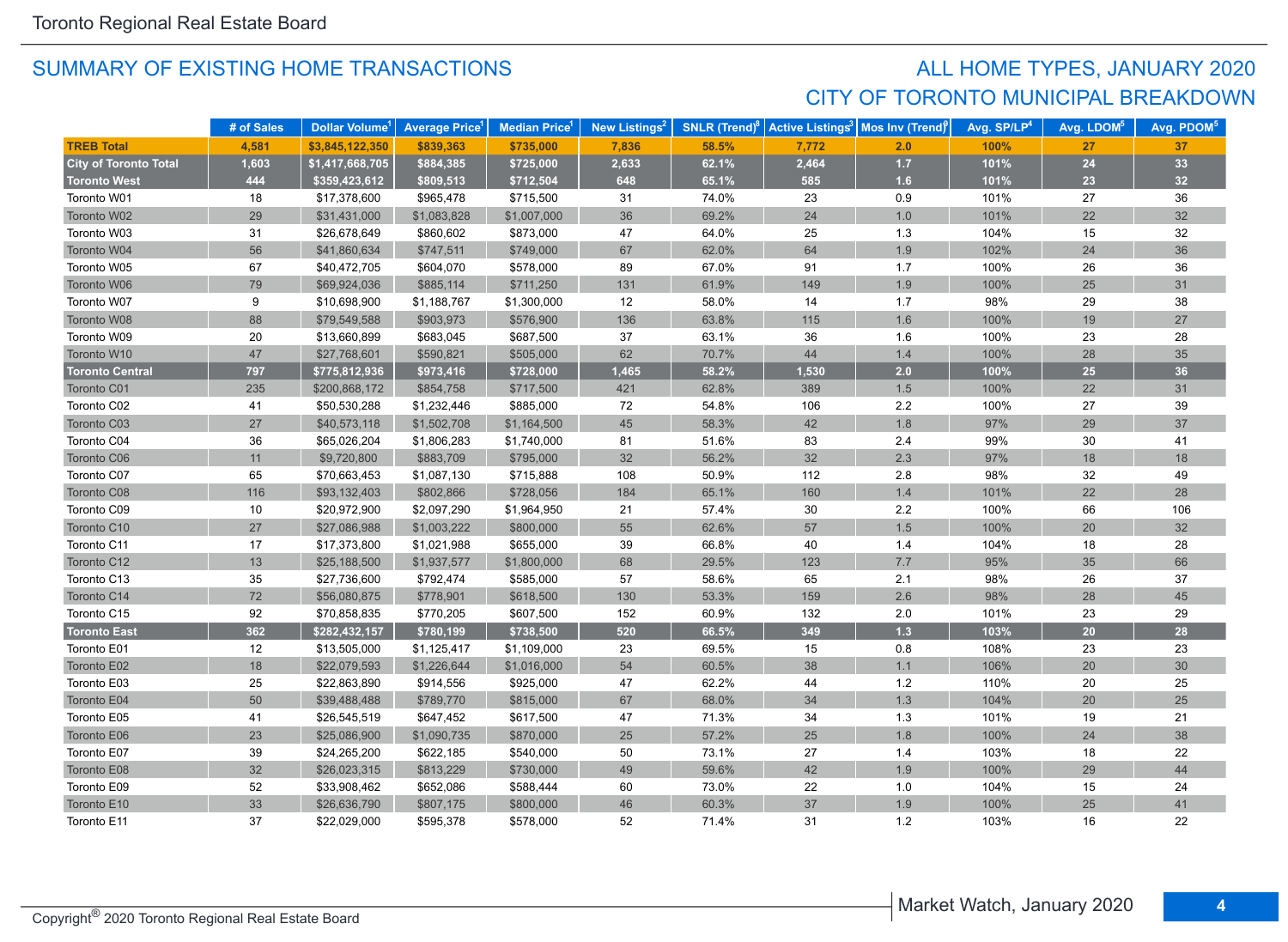# ALL TREB AREAS ALL HOME TYPES, YEAR-TO-DATE 2020

|                                  | <b>Number of Sales</b> | Dollar Volume <sup>1</sup> | <b>Average Price<sup>1</sup></b> | <b>Median Price<sup>1</sup></b> | New Listings <sup>2</sup> | Avg. SP/LP <sup>4</sup> | Avg. LDOM <sup>5</sup> | Avg. PDOM <sup>5</sup> |
|----------------------------------|------------------------|----------------------------|----------------------------------|---------------------------------|---------------------------|-------------------------|------------------------|------------------------|
| <b>TREB Total</b>                | 4,581                  | \$3,845,122,350            | \$839,363                        | \$735,000                       | 7,836                     | 100%                    | 27                     | 37                     |
| <b>Halton Region</b>             | 455                    | \$423,960,917              | \$931,782                        | \$840,000                       | 809                       | 98%                     | 29                     | 41                     |
| Burlington                       | 123                    | \$103,859,578              | \$844,387                        | \$803,000                       | 237                       | 99%                     | 29                     | 37                     |
| <b>Halton Hills</b>              | 58                     | \$47,180,570               | \$813,458                        | \$746,500                       | 90                        | 99%                     | 29                     | 42                     |
| Milton                           | 95                     | \$75,162,338               | \$791,183                        | \$755,000                       | 132                       | 100%                    | 19                     | 27                     |
| Oakville                         | 179                    | \$197,758,431              | \$1,104,796                      | \$999,999                       | 350                       | 98%                     | 33                     | 50                     |
| <b>Peel Region</b>               | 1,005                  | \$788,261,288              | \$784,340                        | \$730,000                       | 1,542                     | 100%                    | 22                     | 29                     |
| Brampton                         | 513                    | \$392,355,586              | \$764,826                        | \$735,000                       | 712                       | 100%                    | 21                     | 26                     |
| Caledon                          | 53                     | \$52,425,650               | \$989,163                        | \$849,000                       | $121$                     | 97%                     | 29                     | 38                     |
| Mississauga                      | 439                    | \$343,480,052              | \$782,415                        | \$679,000                       | 709                       | 99%                     | 23                     | 32                     |
| <b>City of Toronto</b>           | 1,603                  | \$1,417,668,705            | \$884,385                        | \$725,000                       | 2,633                     | 101%                    | 24                     | 33                     |
| <b>Toronto West</b>              | 444                    | \$359,423,612              | \$809,513                        | \$712,504                       | 648                       | 101%                    | 23                     | 32                     |
| <b>Toronto Central</b>           | 797                    | \$775,812,936              | \$973,416                        | \$728,000                       | 1,465                     | 100%                    | 25                     | 36                     |
| <b>Toronto East</b>              | 362                    | \$282,432,157              | \$780,199                        | \$738,500                       | 520                       | 103%                    | 20                     | 28                     |
| York Region                      | 747                    | \$708,752,889              | \$948,799                        | \$869,900                       | 1,539                     | 99%                     | 33                     | 45                     |
| Aurora                           | 46                     | \$42,168,700               | \$916,711                        | \$835,000                       | 91                        | 97%                     | 45                     | 58                     |
| <b>East Gwillimbury</b>          | 30                     | \$24,993,858               | \$833,129                        | \$819,950                       | 75                        | 98%                     | 38                     | 48                     |
| Georgina                         | 56                     | \$32,477,960               | \$579,964                        | \$561,500                       | 91                        | 98%                     | 42                     | 51                     |
| King                             | 17                     | \$21,206,300               | \$1,247,429                      | \$1,325,000                     | 76                        | 96%                     | 46                     | 95                     |
| Markham                          | 188                    | \$173,053,387              | \$920,497                        | \$881,450                       | 386                       | 101%                    | 26                     | 35                     |
| Newmarket                        | 70                     | \$52,927,898               | \$756,113                        | \$735,000                       | $112$                     | 99%                     | 23                     | 32                     |
| Richmond Hill                    | 137                    | \$149,890,506              | \$1,094,091                      | \$978,500                       | 292                       | 98%                     | 35                     | 49                     |
| Vaughan                          | 172                    | \$181,405,080              | \$1,054,681                      | \$950,000                       | 348                       | 99%                     | 34                     | 44                     |
| Whitchurch-Stouffville           | 31                     | \$30,629,200               | \$988,039                        | \$870,000                       | 68                        | 97%                     | 42                     | 65                     |
| <b>Durham Region</b>             | 586                    | \$384,287,563              | \$655,781                        | \$614,350                       | 944                       | 99%                     | 31                     | 42                     |
| Ajax                             | 81                     | \$57,716,566               | \$712,550                        | \$685,088                       | 117                       | 99%                     | 24                     | 32                     |
| <b>Brock</b>                     | 15                     | \$8,804,100                | \$586,940                        | \$540,000                       | 17                        | 97%                     | 57                     | 75                     |
| Clarington                       | 89                     | \$54,877,930               | \$616,606                        | \$569,900                       | 180                       | 99%                     | 35                     | 43                     |
| Oshawa                           | 182                    | \$99,302,011               | \$545,615                        | \$535,750                       | 269                       | 100%                    | 26                     | 41                     |
| Pickering                        | 68                     | \$51,343,931               | \$755,058                        | \$730,000                       | 110                       | 100%                    | 27                     | 37                     |
| Scugog                           | 16                     | \$10,846,900               | \$677,931                        | \$585,000                       | 38                        | 96%                     | 57                     | 71                     |
| Uxbridge                         | 27                     | \$26,432,400               | \$978,978                        | \$795,000                       | 46                        | 96%                     | 69                     | 75                     |
| Whitby                           | 108                    | \$74,963,725               | \$694,109                        | \$656,500                       | 167                       | 99%                     | 27                     | 33                     |
| <b>Dufferin County</b>           | 26                     | \$15,589,199               | \$599,585                        | \$611,750                       | 40                        | 99%                     | 24                     | 34                     |
| Orangeville                      | 26                     | \$15,589,199               | \$599,585                        | \$611,750                       | 40                        | 99%                     | 24                     | 34                     |
| <b>Simcoe County</b>             | 159                    | \$106,601,789              | \$670,452                        | \$640,000                       | 329                       | 98%                     | 41                     | 58                     |
| Adjala-Tosorontio                | $\overline{7}$         | \$4,991,000                | \$713,000                        | \$695,000                       | 11                        | 94%                     | 76                     | 84                     |
| <b>Bradford West Gwillimbury</b> | 44                     | \$32,147,500               | \$730,625                        | \$753,950                       | 71                        | 99%                     | 26                     | 43                     |
| Essa                             | 15                     | \$9,278,700                | \$618,580                        | \$600,000                       | 38                        | 98%                     | 46                     | 53                     |
| Innisfil                         | 47                     | \$30,544,599               | \$649,885                        | \$590,000                       | 123                       | 98%                     | 43                     | 68                     |
| New Tecumseth                    | 46                     | \$29,639,990               | \$644,348                        | \$605,000                       | 86                        | 98%                     | 48                     | 61                     |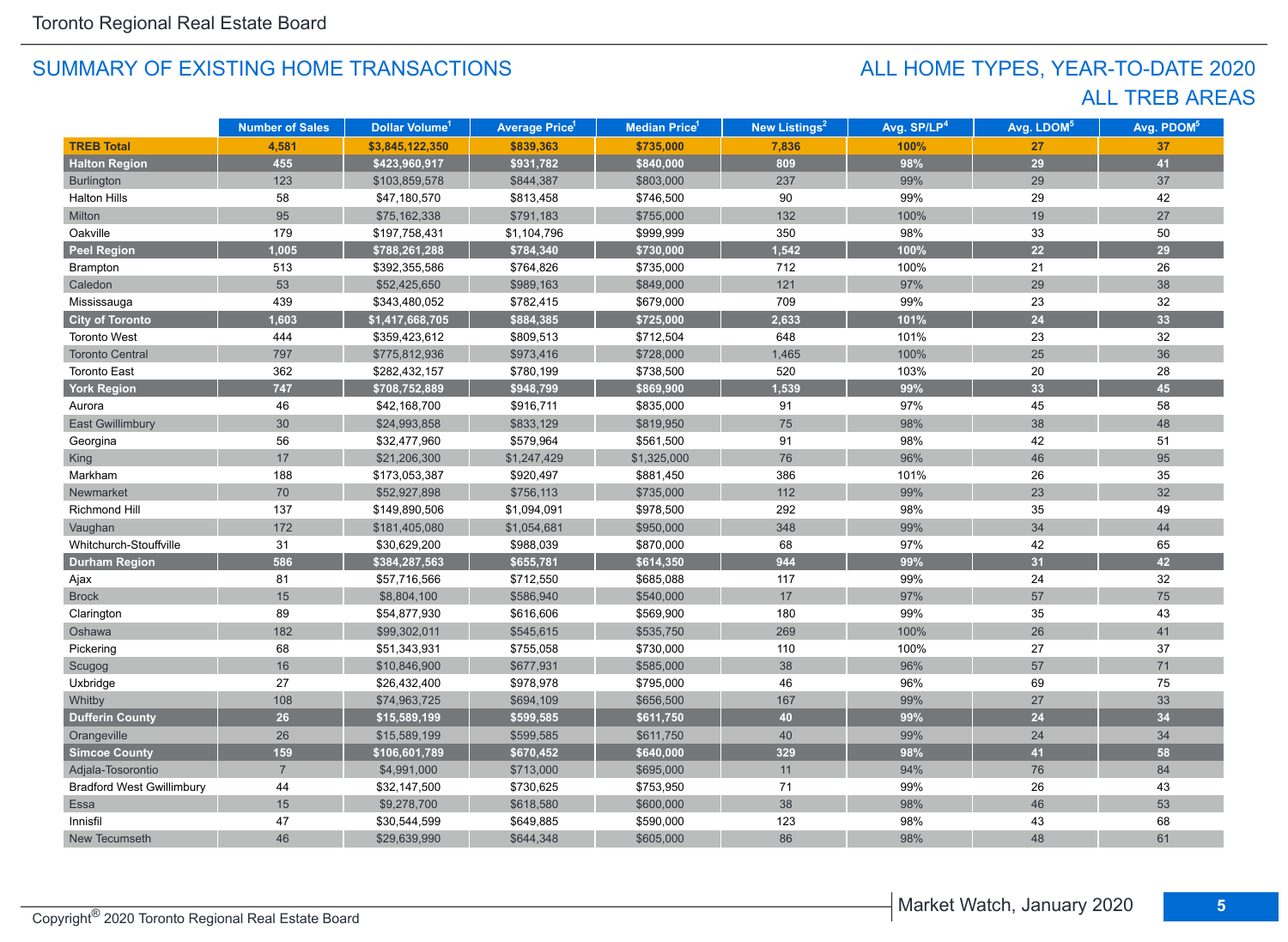# CITY OF TORONTO MUNICIPAL BREAKDOWN ALL HOME TYPES, YEAR-TO-DATE 2020

|                              | <b>Number of Sales</b> | Dollar Volume <sup>1</sup> | <b>Average Price</b> | Median Price <sup>1</sup> | <b>New Listings<sup>2</sup></b> | Avg. SP/LP <sup>4</sup> | Avg. LDOM <sup>5</sup> | Avg. PDOM <sup>5</sup> |
|------------------------------|------------------------|----------------------------|----------------------|---------------------------|---------------------------------|-------------------------|------------------------|------------------------|
| <b>TREB Total</b>            | 4.581                  | \$3,845,122,350            | \$839,363            | \$735,000                 | 7,836                           | 100%                    | 27                     | 37                     |
| <b>City of Toronto Total</b> | 1,603                  | \$1,417,668,705            | \$884,385            | \$725,000                 | 2,633                           | 101%                    | 24                     | 33                     |
| <b>Toronto West</b>          | 444                    | \$359,423,612              | \$809,513            | \$712,504                 | 648                             | 101%                    | 23                     | 32                     |
| Toronto W01                  | 18                     | \$17,378,600               | \$965,478            | \$715,500                 | 31                              | 101%                    | 27                     | 36                     |
| Toronto W02                  | 29                     | \$31,431,000               | \$1,083,828          | \$1,007,000               | 36                              | 101%                    | 22                     | 32                     |
| Toronto W03                  | 31                     | \$26,678,649               | \$860,602            | \$873,000                 | 47                              | 104%                    | 15                     | 32                     |
| Toronto W04                  | 56                     | \$41,860,634               | \$747,511            | \$749,000                 | 67                              | 102%                    | 24                     | 36                     |
| Toronto W05                  | 67                     | \$40,472,705               | \$604,070            | \$578,000                 | 89                              | 100%                    | 26                     | 36                     |
| Toronto W06                  | 79                     | \$69,924,036               | \$885,114            | \$711,250                 | 131                             | 100%                    | 25                     | 31                     |
| Toronto W07                  | 9                      | \$10,698,900               | \$1,188,767          | \$1,300,000               | 12                              | 98%                     | 29                     | 38                     |
| Toronto W08                  | 88                     | \$79,549,588               | \$903,973            | \$576,900                 | 136                             | 100%                    | 19                     | 27                     |
| Toronto W09                  | 20                     | \$13,660,899               | \$683,045            | \$687,500                 | 37                              | 100%                    | 23                     | 28                     |
| Toronto W10                  | 47                     | \$27,768,601               | \$590,821            | \$505,000                 | 62                              | 100%                    | 28                     | 35                     |
| <b>Toronto Central</b>       | 797                    | \$775,812,936              | \$973,416            | \$728,000                 | 1,465                           | 100%                    | 25                     | 36                     |
| Toronto C01                  | 235                    | \$200,868,172              | \$854,758            | \$717,500                 | 421                             | 100%                    | 22                     | 31                     |
| Toronto C02                  | 41                     | \$50,530,288               | \$1,232,446          | \$885,000                 | 72                              | 100%                    | 27                     | 39                     |
| Toronto C03                  | 27                     | \$40,573,118               | \$1,502,708          | \$1,164,500               | 45                              | 97%                     | 29                     | 37                     |
| Toronto C04                  | 36                     | \$65,026,204               | \$1,806,283          | \$1,740,000               | 81                              | 99%                     | 30                     | 41                     |
| Toronto C06                  | 11                     | \$9,720,800                | \$883,709            | \$795,000                 | 32                              | 97%                     | 18                     | 18                     |
| Toronto C07                  | 65                     | \$70,663,453               | \$1,087,130          | \$715,888                 | 108                             | 98%                     | 32                     | 49                     |
| Toronto C08                  | 116                    | \$93,132,403               | \$802,866            | \$728,056                 | 184                             | 101%                    | 22                     | 28                     |
| Toronto C09                  | 10                     | \$20,972,900               | \$2,097,290          | \$1,964,950               | 21                              | 100%                    | 66                     | 106                    |
| Toronto C10                  | 27                     | \$27,086,988               | \$1,003,222          | \$800,000                 | 55                              | 100%                    | 20                     | 32                     |
| Toronto C11                  | 17                     | \$17,373,800               | \$1,021,988          | \$655,000                 | 39                              | 104%                    | 18                     | 28                     |
| Toronto C12                  | 13                     | \$25,188,500               | \$1,937,577          | \$1,800,000               | 68                              | 95%                     | 35                     | 66                     |
| Toronto C13                  | 35                     | \$27,736,600               | \$792,474            | \$585,000                 | 57                              | 98%                     | 26                     | 37                     |
| Toronto C14                  | $72\,$                 | \$56,080,875               | \$778,901            | \$618,500                 | 130                             | 98%                     | 28                     | 45                     |
| Toronto C15                  | 92                     | \$70,858,835               | \$770,205            | \$607,500                 | 152                             | 101%                    | 23                     | 29                     |
| <b>Toronto East</b>          | 362                    | \$282,432,157              | \$780,199            | \$738,500                 | 520                             | 103%                    | 20                     | 28                     |
| Toronto E01                  | 12                     | \$13,505,000               | \$1,125,417          | \$1,109,000               | 23                              | 108%                    | 23                     | 23                     |
| Toronto E02                  | 18                     | \$22,079,593               | \$1,226,644          | \$1,016,000               | 54                              | 106%                    | 20                     | 30 <sup>°</sup>        |
| Toronto E03                  | 25                     | \$22,863,890               | \$914,556            | \$925,000                 | 47                              | 110%                    | 20                     | 25                     |
| Toronto E04                  | 50                     | \$39,488,488               | \$789,770            | \$815,000                 | 67                              | 104%                    | 20                     | 25                     |
| Toronto E05                  | 41                     | \$26,545,519               | \$647,452            | \$617,500                 | 47                              | 101%                    | 19                     | 21                     |
| Toronto E06                  | 23                     | \$25,086,900               | \$1,090,735          | \$870,000                 | 25                              | 100%                    | 24                     | 38                     |
| Toronto E07                  | 39                     | \$24,265,200               | \$622,185            | \$540,000                 | 50                              | 103%                    | 18                     | 22                     |
| Toronto E08                  | 32                     | \$26,023,315               | \$813,229            | \$730,000                 | 49                              | 100%                    | 29                     | 44                     |
| Toronto E09                  | 52                     | \$33,908,462               | \$652,086            | \$588,444                 | 60                              | 104%                    | 15                     | 24                     |
| Toronto E10                  | 33                     | \$26,636,790               | \$807,175            | \$800,000                 | 46                              | 100%                    | 25                     | 41                     |
| Toronto E11                  | 37                     | \$22,029,000               | \$595,378            | \$578,000                 | 52                              | 103%                    | 16                     | 22                     |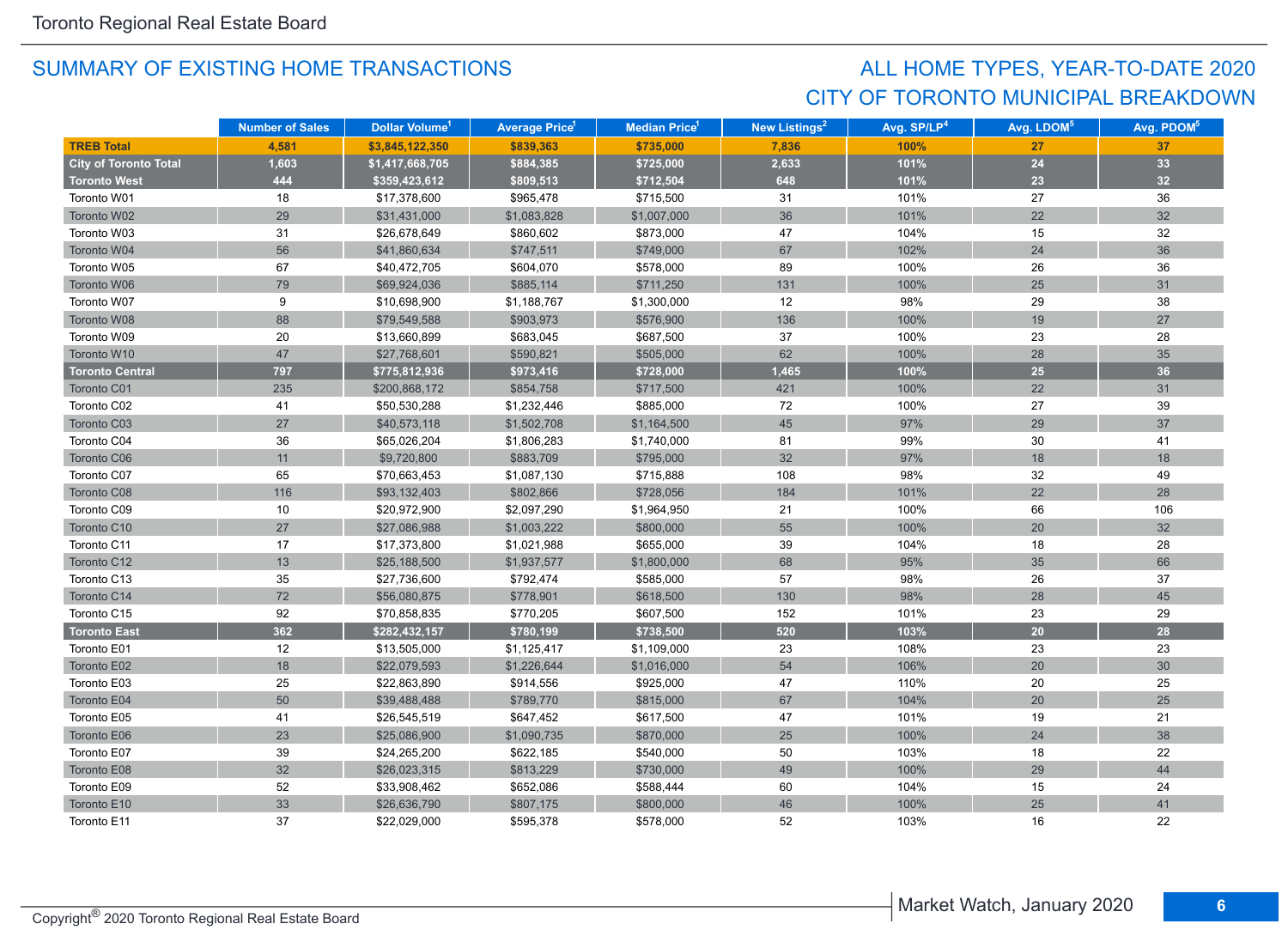# DETACHED, JANUARY 2020 ALL TREB AREAS

|                                  | Number of Sales <sup>1</sup> | Dollar Volume <sup>1</sup> | <b>Average Price<sup>1</sup></b> | <b>Median Price<sup>1</sup></b> | New Listings <sup>2</sup> | <b>Active Listings<sup>3</sup></b> | Avg. SP/LP <sup>4</sup> | Avg. LDOM <sup>5</sup> |
|----------------------------------|------------------------------|----------------------------|----------------------------------|---------------------------------|---------------------------|------------------------------------|-------------------------|------------------------|
| <b>TREB Total</b>                | 2,074                        | \$2,153,325,093            | \$1,038,247                      | \$900,000                       | 4,075                     | 4,832                              | 99%                     | 32                     |
| <b>Halton Region</b>             | 263                          | \$299,374,392              | \$1,138,306                      | \$999,999                       | 518                       | 596                                | 98%                     | 34                     |
| Burlington                       | 73                           | \$75,802,201               | \$1,038,386                      | \$925,000                       | 143                       | 163                                | 98%                     | 31                     |
| <b>Halton Hills</b>              | 44                           | \$39,535,770               | \$898,540                        | \$868,995                       | 74                        | 76                                 | 98%                     | 35                     |
| Milton                           | 39                           | \$37,589,350               | \$963,829                        | \$895,000                       | 58                        | 58                                 | 99%                     | 26                     |
| Oakville                         | 107                          | \$146,447,071              | \$1,368,664                      | \$1,300,000                     | 243                       | 299                                | 97%                     | 39                     |
| <b>Peel Region</b>               | 440                          | \$432,652,132              | \$983,300                        | \$908,000                       | 790                       | 785                                | 98%                     | 27                     |
| Brampton                         | 278                          | \$242,129,712              | \$870,970                        | \$834,000                       | 410                       | 295                                | 99%                     | 23                     |
| Caledon                          | 35                           | \$39,682,250               | \$1,133,779                      | \$1,000,000                     | 96                        | 133                                | 96%                     | 37                     |
| Mississauga                      | 127                          | \$150,840,170              | \$1,187,718                      | \$1,070,000                     | 284                       | 357                                | 97%                     | 32                     |
| <b>City of Toronto</b>           | 407                          | \$557,528,198              | \$1,369,848                      | \$1,099,000                     | 833                       | 929                                | 100%                    | 28                     |
| <b>Toronto West</b>              | 138                          | \$166,246,921              | \$1,204,688                      | \$953,000                       | 219                       | 223                                | 100%                    | 28                     |
| <b>Toronto Central</b>           | 115                          | \$229,559,253              | \$1,996,167                      | \$1,750,000                     | 374                       | 516                                | 97%                     | 35                     |
| <b>Toronto East</b>              | 154                          | \$161,722,024              | \$1,050,143                      | \$903,500                       | 240                       | 190                                | 103%                    | 23                     |
| <b>York Region</b>               | 414                          | \$470,296,345              | \$1,135,982                      | \$1,076,500                     | 970                       | 1,425                              | 98%                     | 39                     |
| Aurora                           | 27                           | \$29,395,300               | \$1,088,715                      | \$1,070,000                     | 55                        | 95                                 | 97%                     | 53                     |
| East Gwillimbury                 | 24                           | \$21,424,568               | \$892,690                        | \$854,950                       | 63                        | 76                                 | 98%                     | 43                     |
| Georgina                         | 51                           | \$29,880,060               | \$585,884                        | \$615,000                       | 88                        | 124                                | 97%                     | 41                     |
| <b>King</b>                      | 11                           | \$16,326,000               | \$1,484,182                      | \$1,430,000                     | 68                        | 161                                | 96%                     | 40                     |
| Markham                          | 78                           | \$93,528,811               | \$1,199,087                      | \$1,169,050                     | 199                       | 248                                | 101%                    | 28                     |
| Newmarket                        | 41                           | \$36,345,000               | \$886,463                        | \$839,000                       | 73                        | 76                                 | 99%                     | 28                     |
| Richmond Hill                    | 72                           | \$103,041,206              | \$1,431,128                      | \$1,315,000                     | 166                       | 267                                | 97%                     | 45                     |
| Vaughan                          | 84                           | \$113,013,000              | \$1,345,393                      | \$1,280,500                     | 204                       | 275                                | 99%                     | 41                     |
| Whitchurch-Stouffville           | 26                           | \$27,342,400               | \$1,051,631                      | \$905,000                       | 54                        | 103                                | 96%                     | 44                     |
| <b>Durham Region</b>             | 407                          | \$294,188,427              | \$722,822                        | \$690,000                       | 683                       | 689                                | 99%                     | 33                     |
| Ajax                             | 52                           | \$40,742,978               | \$783,519                        | \$747,500                       | 77                        | 53                                 | 98%                     | 29                     |
| <b>Brock</b>                     | 15                           | \$8,804,100                | \$586,940                        | \$540,000                       | 17                        | 38                                 | 97%                     | 57                     |
| Clarington                       | 63                           | \$42,562,440               | \$675,594                        | \$605,000                       | 137                       | 154                                | 99%                     | 36                     |
| Oshawa                           | 126                          | \$76,831,361               | \$609,773                        | \$578,750                       | 197                       | 151                                | 100%                    | 26                     |
| Pickering                        | 39                           | \$34,163,931               | \$875,998                        | \$766,500                       | 56                        | 64                                 | 99%                     | 25                     |
| Scugog                           | 16                           | \$10,846,900               | \$677,931                        | \$585,000                       | 38                        | 58                                 | 96%                     | 57                     |
| Uxbridge                         | 22                           | \$23,612,500               | \$1,073,295                      | \$875,500                       | 39                        | 62                                 | 96%                     | 71                     |
| Whitby                           | 74                           | \$56,624,217               | \$765,192                        | \$742,500                       | 122                       | 109                                | 99%                     | 26                     |
| <b>Dufferin County</b>           | 19                           | \$12,316,699               | \$648,247                        | \$639,900                       | 27                        | 24                                 | 99%                     | 27                     |
| Orangeville                      | 19                           | \$12,316,699               | \$648,247                        | \$639,900                       | 27                        | 24                                 | 99%                     | 27                     |
| <b>Simcoe County</b>             | 124                          | \$86,968,900               | \$701,362                        | \$672,500                       | 254                       | 384                                | 98%                     | 42                     |
| Adjala-Tosorontio                | $\overline{7}$               | \$4,991,000                | \$713,000                        | \$695,000                       | 11                        | 32                                 | 94%                     | 76                     |
| <b>Bradford West Gwillimbury</b> | 35                           | \$26,848,000               | \$767,086                        | \$795,000                       | 63                        | 52                                 | 99%                     | 25                     |
| Essa                             | 14                           | \$8,829,700                | \$630,693                        | \$600,000                       | 33                        | 51                                 | 98%                     | 49                     |
| Innisfil                         | 36                           | \$23,820,200               | \$661,672                        | \$607,000                       | 94                        | 172                                | 98%                     | 39                     |
| New Tecumseth                    | 32                           | \$22,480,000               | \$702,500                        | \$645,000                       | 53                        | 77                                 | 97%                     | 54                     |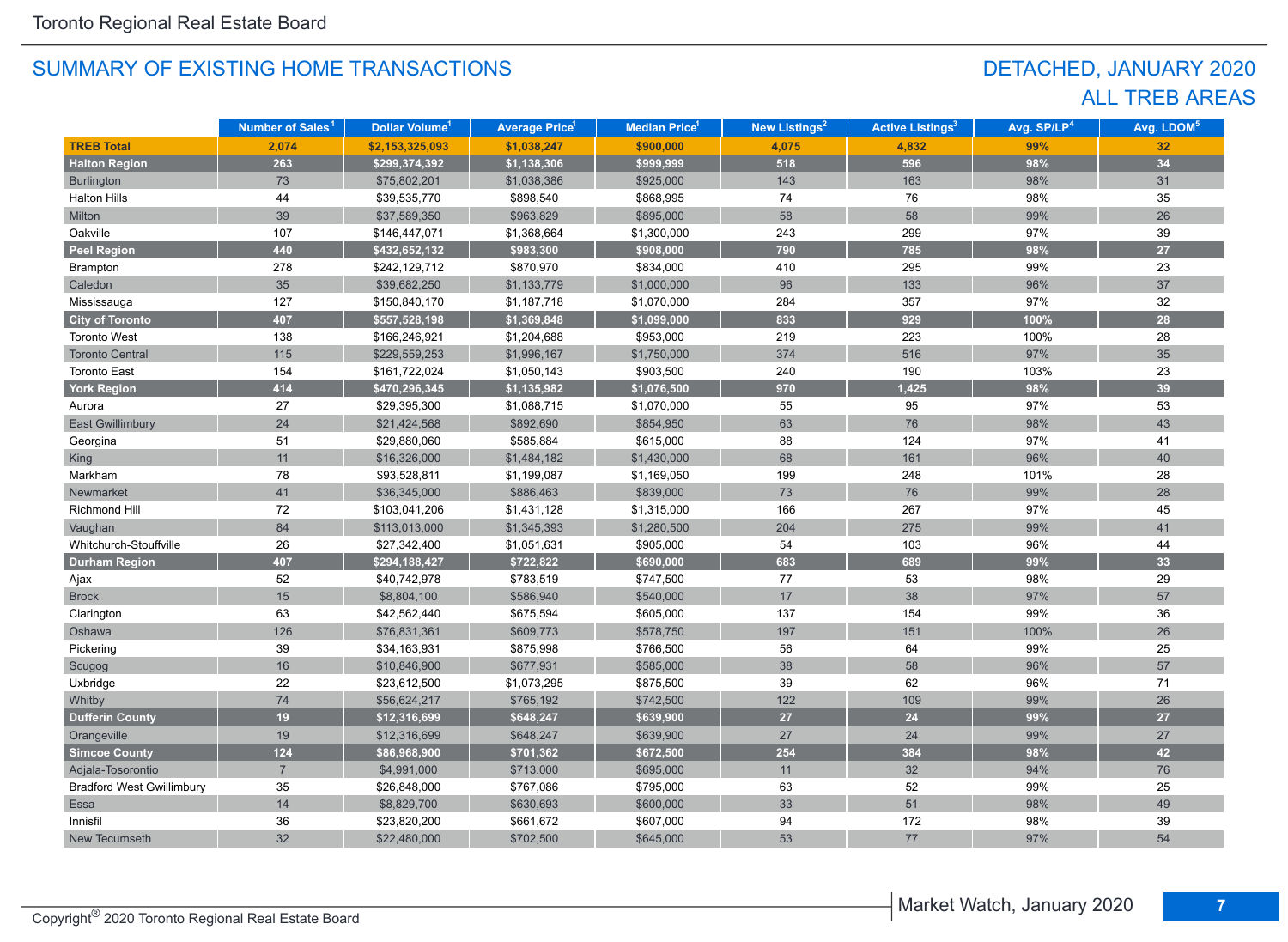# DETACHED, JANUARY 2020 CITY OF TORONTO MUNICIPAL BREAKDOWN

|                        | Number of Sales <sup>1</sup> | Dollar Volume <sup>1</sup> | <b>Average Price</b> 1 | Median Price <sup>1</sup> | New Listings <sup>2</sup> | <b>Active Listings<sup>3</sup></b> | Avg. SP/LP <sup>4</sup> | Avg. LDOM <sup>5</sup> |
|------------------------|------------------------------|----------------------------|------------------------|---------------------------|---------------------------|------------------------------------|-------------------------|------------------------|
| <b>TREB Total</b>      | 2,074                        | \$2,153,325,093            | \$1,038,247            | \$900,000                 | 4,075                     | 4,832                              | 99%                     | 32                     |
| <b>City of Toronto</b> | 407                          | \$557,528,198              | \$1,369,848            | \$1,099,000               | 833                       | 929                                | 100%                    | 28                     |
| <b>Toronto West</b>    | 138                          | \$166,246,921              | \$1,204,688            | \$953,000                 | 219                       | 223                                | 100%                    | 28                     |
| Toronto W01            | $\overline{2}$               | \$5,890,000                | \$2,945,000            | \$2,945,000               | 10                        | 9                                  | 99%                     | 8                      |
| Toronto W02            | $\overline{7}$               | \$10,621,000               | \$1,517,286            | \$1,557,000               | 10                        | 12                                 | 97%                     | 41                     |
| Toronto W03            | 19                           | \$17,389,150               | \$915,218              | \$871,000                 | 26                        | 11                                 | 103%                    | 16                     |
| Toronto W04            | 28                           | \$26,477,334               | \$945,619              | \$912,500                 | 37                        | 41                                 | 102%                    | 23                     |
| Toronto W05            | 12                           | \$10,093,000               | \$841,083              | \$847,500                 | 16                        | 21                                 | 99%                     | 53                     |
| Toronto W06            | 21                           | \$29,906,337               | \$1,424,111            | \$1,375,000               | 29                        | 28                                 | 98%                     | 34                     |
| Toronto W07            | 6                            | \$8,449,000                | \$1,408,167            | \$1,424,500               | 9                         | 12                                 | 97%                     | 29                     |
| Toronto W08            | 20                           | \$37,928,700               | \$1,896,435            | \$1,600,000               | 46                        | 54                                 | 98%                     | 19                     |
| Toronto W09            | $\overline{7}$               | \$6,961,900                | \$994,557              | \$949,000                 | 14                        | 17                                 | 102%                    | 22                     |
| Toronto W10            | 16                           | \$12,530,500               | \$783,156              | \$805,000                 | 22                        | 18                                 | 100%                    | 34                     |
| <b>Toronto Central</b> | $115$                        | \$229,559,253              | \$1,996,167            | \$1,750,000               | 374                       | 516                                | 97%                     | 35                     |
| Toronto C01            | $\mathfrak{S}$               | \$7,759,000                | \$2,586,333            | \$3,050,000               | $\overline{7}$            | $\boldsymbol{9}$                   | 102%                    | 30                     |
| Toronto C02            | $\overline{c}$               | \$4,865,000                | \$2,432,500            | \$2,432,500               | 10                        | 14                                 | 98%                     | 47                     |
| Toronto C03            | 12                           | \$27,078,118               | \$2,256,510            | \$1,538,444               | 23                        | 24                                 | 97%                     | 11                     |
| Toronto C04            | 27                           | \$56,100,686               | \$2,077,803            | \$1,950,000               | 65                        | 70                                 | 99%                     | 30                     |
| Toronto C06            | $5\overline{)}$              | \$6,165,000                | \$1,233,000            | \$1,220,000               | 22                        | 23                                 | 95%                     | 26                     |
| Toronto C07            | 23                           | \$41,765,277               | \$1,815,882            | \$1,600,000               | 48                        | 68                                 | 96%                     | 46                     |
| Toronto C08            | $\Omega$                     | \$0                        | \$0                    |                           | $\overline{1}$            | 3                                  |                         |                        |
| Toronto C09            | 4                            | \$11,792,900               | \$2,948,225            | \$2,459,000               | $\overline{7}$            | 9                                  | 102%                    | 19                     |
| Toronto C10            | $\overline{4}$               | \$8,261,800                | \$2,065,450            | \$2,250,900               | 15                        | 12                                 | 103%                    | 11                     |
| Toronto C11            | 5                            | \$10,247,000               | \$2,049,400            | \$1,766,000               | 11                        | 10                                 | 104%                    | 14                     |
| Toronto C12            | $\overline{4}$               | \$10,890,000               | \$2,722,500            | \$2,677,500               | 52                        | 102                                | 91%                     | 42                     |
| Toronto C13            | 5                            | \$7,810,050                | \$1,562,010            | \$1,380,000               | 25                        | 44                                 | 94%                     | 42                     |
| Toronto C14            | $\overline{5}$               | \$12,418,000               | \$2,483,600            | \$2,300,000               | 43                        | 81                                 | 93%                     | 48                     |
| Toronto C15            | 16                           | \$24,406,422               | \$1,525,401            | \$1,373,311               | 45                        | 47                                 | 96%                     | 56                     |
| <b>Toronto East</b>    | 154                          | \$161,722,024              | \$1,050,143            | \$903,500                 | 240                       | 190                                | 103%                    | 23                     |
| Toronto E01            | $\overline{2}$               | \$2,720,000                | \$1,360,000            | \$1,360,000               | 4                         | 5                                  | 125%                    | $\overline{7}$         |
| Toronto E02            | $\overline{7}$               | \$13,090,250               | \$1,870,036            | \$1,831,250               | 14                        | 11                                 | 104%                    | 30                     |
| Toronto E03            | 15                           | \$16,117,000               | \$1,074,467            | \$1,051,000               | 36                        | 33                                 | 112%                    | 17                     |
| Toronto E04            | 30                           | \$28,423,388               | \$947,446              | \$852,400                 | 37                        | 16                                 | 105%                    | 21                     |
| Toronto E05            | 8                            | \$8,518,000                | \$1,064,750            | \$1,025,000               | 14                        | 17                                 | 97%                     | 26                     |
| Toronto E06            | 20                           | \$23,152,000               | \$1,157,600            | \$892,500                 | 21                        | 16                                 | 100%                    | 24                     |
| Toronto E07            | 5                            | \$5,053,800                | \$1,010,760            | \$920,000                 | 15                        | 15                                 | 101%                    | 34                     |
| Toronto E08            | 17                           | \$18,933,900               | \$1,113,759            | \$887,000                 | 30 <sup>°</sup>           | $27\,$                             | 100%                    | 26                     |
| Toronto E09            | 22                           | \$18,844,286               | \$856,558              | \$836,000                 | 29                        | 13                                 | 104%                    | 17                     |
| Toronto E10            | 21                           | \$20,567,800               | \$979,419              | \$910,000                 | 28                        | 25                                 | 100%                    | 29                     |
| Toronto E11            | $\overline{7}$               | \$6,301,600                | \$900,229              | \$932,000                 | 12                        | 12                                 | 102%                    | 18                     |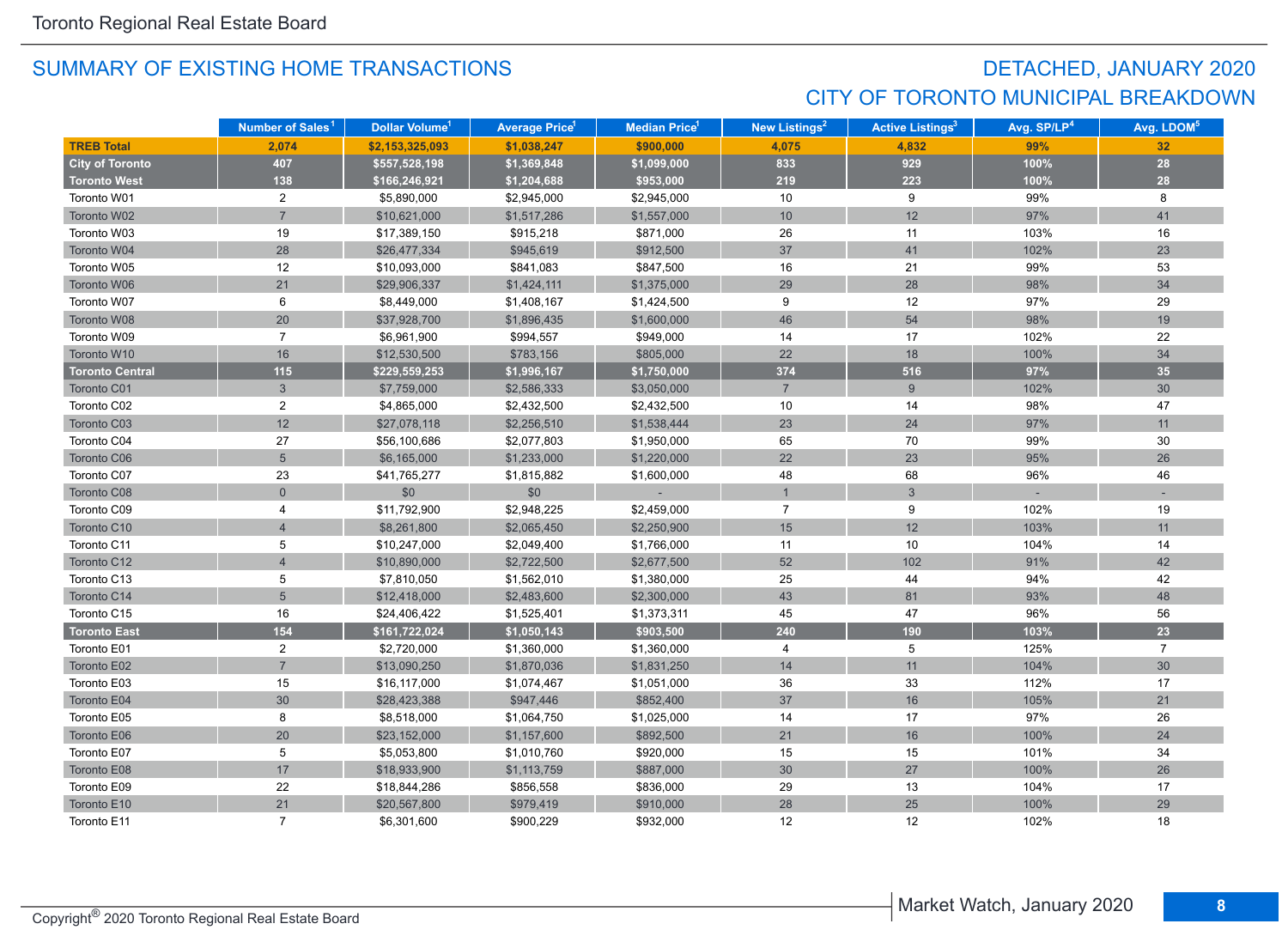# SEMI-DETACHED, JANUARY 2020 ALL TREB AREAS

|                                  | Number of Sales <sup>1</sup> | <b>Dollar Volume<sup>1</sup></b> | <b>Average Price<sup>1</sup></b> | <b>Median Price</b> <sup>1</sup> | <b>New Listings<sup>2</sup></b> | <b>Active Listings<sup>3</sup></b> | Avg. SP/LP <sup>4</sup> | Avg. LDOM <sup>5</sup> |
|----------------------------------|------------------------------|----------------------------------|----------------------------------|----------------------------------|---------------------------------|------------------------------------|-------------------------|------------------------|
| <b>TREB Total</b>                | 351                          | \$278,106,273                    | \$792,326                        | \$755,000                        | 510                             | 296                                | 102%                    | 20                     |
| <b>Halton Region</b>             | 17                           | \$12,992,588                     | \$764,270                        | \$765,000                        | 41                              | 29                                 | 102%                    | 12                     |
| <b>Burlington</b>                | $6\phantom{1}$               | \$4,613,000                      | \$768,833                        | \$786,500                        | 11                              | $6\,$                              | 104%                    | $\overline{4}$         |
| <b>Halton Hills</b>              | 0                            | \$0                              | \$0                              |                                  | $\overline{1}$                  | $\overline{1}$                     | $\mathbf{r}$            | $\sim$                 |
| Milton                           | $\overline{9}$               | \$6,788,888                      | \$754,321                        | \$761,000                        | 20                              | 14                                 | 100%                    | 19                     |
| Oakville                         | $\overline{2}$               | \$1,590,700                      | \$795,350                        | \$795,350                        | 9                               | 8                                  | 107%                    | 4                      |
| <b>Peel Region</b>               | 150                          | \$111,771,949                    | \$745,146                        | \$747,000                        | 200                             | 91                                 | 102%                    | 18                     |
| Brampton                         | 98                           | \$69,631,650                     | \$710,527                        | \$720,000                        | 123                             | 52                                 | 102%                    | 17                     |
| Caledon                          | 5                            | \$3,721,000                      | \$744,200                        | \$758,000                        | 12                              | $5\overline{)}$                    | 100%                    | 24                     |
| Mississauga                      | 47                           | \$38,419,299                     | \$817,432                        | \$800,000                        | 65                              | 34                                 | 102%                    | 18                     |
| <b>City of Toronto</b>           | 91                           | \$91,382,886                     | \$1,004,208                      | \$865,000                        | 140                             | 92                                 | 103%                    | 22                     |
| <b>Toronto West</b>              | 40                           | \$34,786,756                     | \$869,669                        | \$817,500                        | 51                              | 23                                 | 104%                    | 20                     |
| <b>Toronto Central</b>           | 32                           | \$38,902,825                     | \$1,215,713                      | \$1,107,500                      | 53                              | 50                                 | 101%                    | 30                     |
| <b>Toronto East</b>              | 19                           | \$17,693,305                     | \$931,227                        | \$798,000                        | 36                              | 19                                 | 107%                    | 10                     |
| <b>York Region</b>               | 50 <sub>5</sub>              | \$39,460,900                     | \$789,218                        | \$795,000                        | 82                              | 52                                 | 102%                    | 17                     |
| Aurora                           | $\overline{2}$               | \$1,365,000                      | \$682,500                        | \$682,500                        | $\,6\,$                         | 5                                  | 99%                     | 25                     |
| East Gwillimbury                 | $\overline{0}$               | \$0                              | \$0                              | ÷                                | $\mathbf 0$                     | $\overline{0}$                     |                         |                        |
| Georgina                         | 3                            | \$1,592,900                      | \$530,967                        | \$529,900                        | $\mathbf{1}$                    | $\mathbf{1}$                       | 100%                    | 76                     |
| <b>King</b>                      | $\overline{0}$               | \$0                              | \$0                              |                                  | $\overline{2}$                  | $\overline{2}$                     |                         |                        |
| Markham                          | 12                           | \$10,931,000                     | \$910,917                        | \$881,500                        | 22                              | 14                                 | 103%                    | 13                     |
| Newmarket                        | 11                           | \$7,036,500                      | \$639,682                        | \$700,000                        | 19                              | 9                                  | 101%                    | $6\overline{6}$        |
| <b>Richmond Hill</b>             | 9                            | \$7,804,300                      | \$867,144                        | \$916,500                        | 15                              | 10                                 | 105%                    | 15                     |
| Vaughan                          | 11                           | \$9,239,400                      | \$839,945                        | \$821,500                        | 14                              | 10                                 | 99%                     | 17                     |
| Whitchurch-Stouffville           | $\overline{2}$               | \$1,491,800                      | \$745,900                        | \$745,900                        | 3                               | $\overline{1}$                     | 102%                    | 8                      |
| <b>Durham Region</b>             | 33 <sup>°</sup>              | \$17,168,650                     | \$520,262                        | \$492,000                        | 38                              | 24                                 | 101%                    | 28                     |
| Ajax                             | $\overline{7}$               | \$4,689,500                      | \$669,929                        | \$680,000                        | 9                               | 5                                  | 100%                    | 15                     |
| <b>Brock</b>                     | $\overline{0}$               | \$0                              | \$0                              | ÷.                               | $\mathbf{0}$                    | $\mathbf 0$                        |                         |                        |
| Clarington                       | $\ensuremath{\mathsf{3}}$    | \$1,431,500                      | \$477,167                        | \$469,000                        | $\mathbf{3}$                    | $\sqrt{2}$                         | 102%                    | 24                     |
| Oshawa                           | 17                           | \$7,250,650                      | \$426,509                        | \$435,000                        | 19                              | 12                                 | 102%                    | 22                     |
| Pickering                        | 5                            | \$3,222,500                      | \$644,500                        | \$617,500                        | 3                               | $\overline{2}$                     | 99%                     | 71                     |
| Scugog                           | $\overline{0}$               | $$0$$                            | $$0$$                            |                                  | $\overline{0}$                  | $\overline{0}$                     |                         |                        |
| Uxbridge                         | $\mathbf 0$                  | \$0                              | \$0                              |                                  | $\mathbf 0$                     | $\pmb{0}$                          |                         |                        |
| Whitby                           |                              | \$574,500                        | \$574,500                        | \$574,500                        | $\overline{4}$                  | $\mathfrak{S}$                     | 104%                    | $\mathbf{3}$           |
| <b>Dufferin County</b>           | 5 <sup>1</sup>               | \$2,505,500                      | \$501,100                        | \$505,000                        | $\overline{4}$                  | 3 <sup>2</sup>                     | 102%                    | 15                     |
| Orangeville                      | 5                            | \$2,505,500                      | \$501,100                        | \$505,000                        | $\overline{4}$                  | $\mathbf{3}$                       | 102%                    | 15                     |
| <b>Simcoe County</b>             | 5 <sup>1</sup>               | \$2,823,800                      | \$564,760                        | \$625,000                        | 5 <sub>5</sub>                  | 5 <sup>1</sup>                     | 98%                     | 50                     |
| Adjala-Tosorontio                | $\overline{0}$               | \$0                              | \$0                              |                                  | $\mathsf{O}\xspace$             | $\overline{0}$                     |                         |                        |
| <b>Bradford West Gwillimbury</b> | 2                            | \$1,290,000                      | \$645,000                        | \$645,000                        | $\mathbf{1}$                    | $\overline{1}$                     | 98%                     | 66                     |
| Essa                             | $\overline{0}$               | \$0                              | \$0                              |                                  | $\overline{0}$                  | $\overline{0}$                     |                         |                        |
| Innisfil                         | 0                            | \$0                              | \$0                              |                                  | $\mathbf 0$                     | 0                                  |                         |                        |
| New Tecumseth                    | 3                            | \$1,533,800                      | \$511,267                        | \$485,000                        | $\overline{4}$                  | $\overline{4}$                     | 98%                     | 39                     |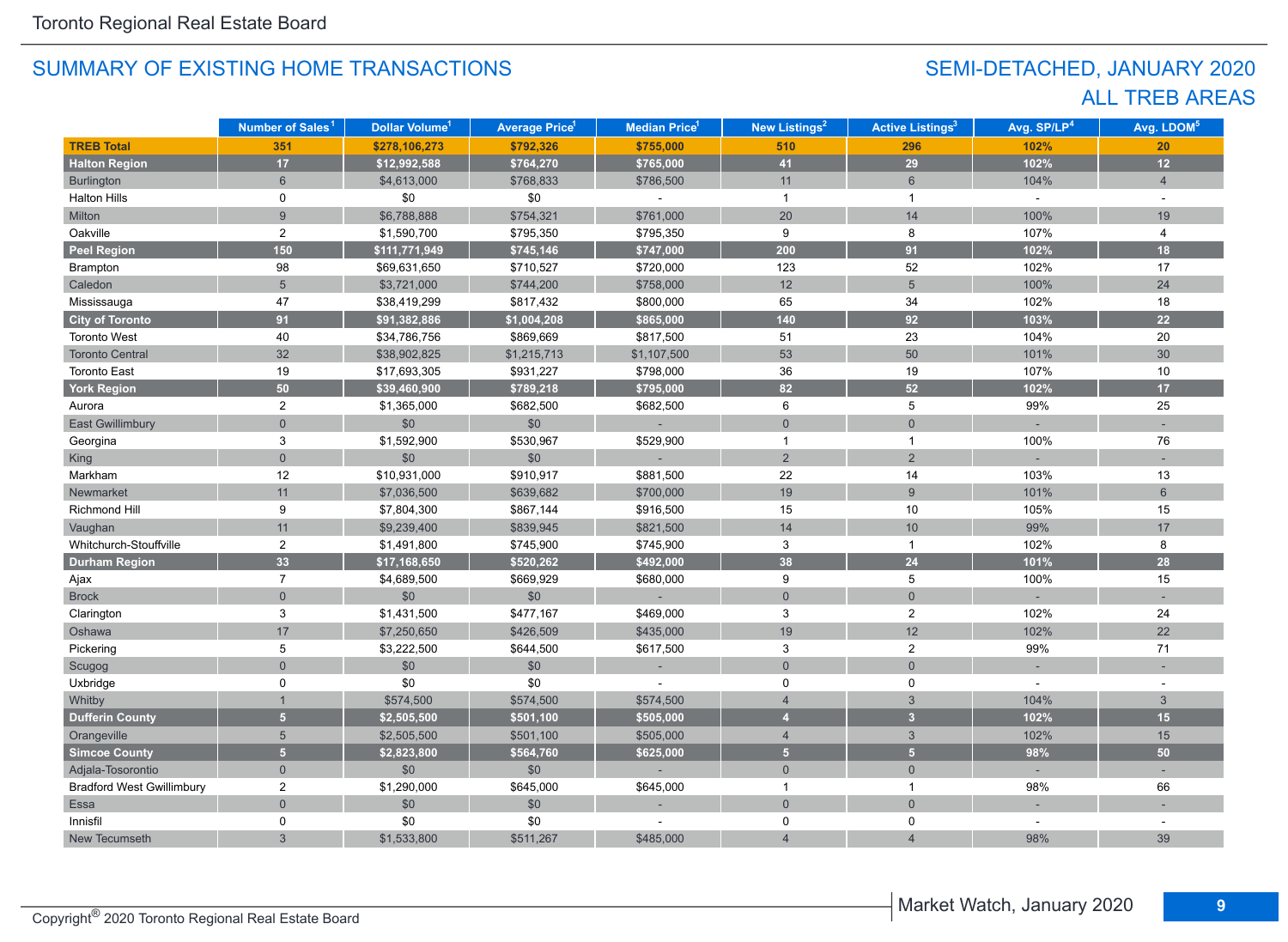# SEMI-DETACHED, JANUARY 2020 CITY OF TORONTO MUNICIPAL BREAKDOWN

|                        | Number of Sales <sup>1</sup> | Dollar Volume <sup>1</sup> | <b>Average Price<sup>1</sup></b> | Median Price <sup>1</sup> | New Listings <sup>2</sup> | <b>Active Listings<sup>3</sup></b> | Avg. SP/LP <sup>4</sup> | Avg. LDOM <sup>5</sup> |
|------------------------|------------------------------|----------------------------|----------------------------------|---------------------------|---------------------------|------------------------------------|-------------------------|------------------------|
| <b>TREB Total</b>      | 351                          | \$278,106,273              | \$792,326                        | \$755,000                 | 510                       | 296                                | 102%                    | 20                     |
| <b>City of Toronto</b> | 91                           | \$91,382,886               | \$1,004,208                      | \$865,000                 | 140                       | 92                                 | 103%                    | $22$                   |
| <b>Toronto West</b>    | 40                           | \$34,786,756               | \$869,669                        | \$817,500                 | 51                        | 23                                 | 104%                    | 20                     |
| Toronto W01            | $\mathbf{1}$                 | \$1,170,000                | \$1,170,000                      | \$1,170,000               | $\overline{1}$            | $\mathbf{1}$                       | 94%                     | 68                     |
| Toronto W02            | $\,8\,$                      | \$9,351,000                | \$1,168,875                      | \$1,162,500               | 10                        | $5\overline{)}$                    | 106%                    | 22                     |
| Toronto W03            | 8                            | \$7,160,999                | \$895,125                        | \$895,000                 | 14                        | $\overline{7}$                     | 109%                    | 8                      |
| Toronto W04            | $\overline{2}$               | \$1,370,000                | \$685,000                        | \$685,000                 | $\sqrt{2}$                | $\overline{2}$                     | 97%                     | 44                     |
| Toronto W05            | 16                           | \$11,974,757               | \$748,422                        | \$752,500                 | 19                        | 6                                  | 101%                    | 20                     |
| Toronto W06            | $\mathbf{1}$                 | \$810,000                  | \$810,000                        | \$810,000                 | $\mathbf{1}$              |                                    | 105%                    | $5\overline{)}$        |
| Toronto W07            | $\mathbf 0$                  | \$0                        | \$0                              |                           | 0                         | 0                                  | $\sim$                  |                        |
| Toronto W08            | $\overline{0}$               | \$0                        | \$0                              | ÷                         | $\mathbf{1}$              | $\mathbf{1}$                       |                         |                        |
| Toronto W09            | 0                            | \$0                        | \$0                              |                           | 0                         | 0                                  |                         |                        |
| Toronto W10            | $\overline{4}$               | \$2,950,000                | \$737,500                        | \$732,500                 | $\mathbf{3}$              | $\mathbf{0}$                       | 101%                    | 24                     |
| <b>Toronto Central</b> | 32                           | \$38,902,825               | \$1,215,713                      | \$1,107,500               | 53                        | 50                                 | 101%                    | 30                     |
| Toronto C01            | $8\phantom{1}$               | \$13,090,000               | \$1,636,250                      | \$1,632,500               | 11                        | $\,8\,$                            | 97%                     | 24                     |
| Toronto C02            | $\overline{2}$               | \$2,721,000                | \$1,360,500                      | \$1,360,500               | 9                         | 12                                 | 119%                    | $\overline{2}$         |
| Toronto C03            | $5\phantom{1}$               | \$5,587,000                | \$1,117,400                      | \$945,000                 | $\overline{4}$            | $\overline{2}$                     | 103%                    | 45                     |
| Toronto C04            | $\mathbf{1}$                 | \$1,410,000                | \$1,410,000                      | \$1,410,000               | 5                         | 5                                  | 111%                    | 6                      |
| Toronto C06            | $\overline{0}$               | \$0                        | \$0                              | $\sim$                    | $\overline{1}$            |                                    |                         |                        |
| Toronto C07            | $\mathbf{1}$                 | \$893,000                  | \$893,000                        | \$893,000                 | $\sqrt{2}$                | $\overline{2}$                     | 99%                     | 38                     |
| Toronto C08            | $\overline{2}$               | \$2,650,000                | \$1,325,000                      | \$1,325,000               | 5                         | $6\overline{6}$                    | 98%                     | 50                     |
| Toronto C09            | $\mathbf{1}$                 | \$1,630,000                | \$1,630,000                      | \$1,630,000               | 0                         | 0                                  | 102%                    | 95                     |
| Toronto C10            | $\mathbf 0$                  | \$0                        | \$0                              |                           | $\mathfrak{S}$            | $\mathbf{3}$                       |                         |                        |
| Toronto C11            | $\mathbf{1}$                 | \$1,395,000                | \$1,395,000                      | \$1,395,000               | $\mathbf 0$               | $\mathbf{1}$                       | 100%                    | 61                     |
| Toronto C12            | $\overline{0}$               | \$0                        | \$0                              |                           | $\overline{1}$            |                                    |                         |                        |
| Toronto C13            | 5                            | \$4,535,500                | \$907,100                        | \$853,000                 | 3                         | $\overline{2}$                     | 101%                    | 30                     |
| Toronto C14            | $\overline{0}$               | \$0                        | \$0                              |                           | $\overline{1}$            | $\overline{1}$                     |                         |                        |
| Toronto C15            | 6                            | \$4,991,325                | \$831,888                        | \$799,650                 | 8                         | 6                                  | 102%                    | 17                     |
| <b>Toronto East</b>    | 19                           | \$17,693,305               | \$931,227                        | \$798,000                 | 36                        | 19                                 | 107%                    | 10                     |
| Toronto E01            | $\overline{c}$               | \$2,400,000                | \$1,200,000                      | \$1,200,000               | 5                         | $\ensuremath{\mathsf{3}}$          | 109%                    | 8                      |
| Toronto E02            | $\overline{4}$               | \$4,812,205                | \$1,203,051                      | \$1,103,500               | 12                        | $\bf 8$                            | 109%                    | $6\phantom{1}$         |
| Toronto E03            | 3                            | \$3,032,000                | \$1,010,667                      | \$890,000                 | 4                         | $\mathbf{1}$                       | 113%                    | 9                      |
| Toronto E04            | $\Omega$                     | \$0                        | \$0                              | $\sim$                    | $\overline{0}$            | $\overline{0}$                     |                         |                        |
| Toronto E05            | $\overline{c}$               | \$1,538,000                | \$769,000                        | \$769,000                 | $\mathbf{1}$              | 0                                  | 99%                     | 22                     |
| Toronto E06            | $\overline{0}$               | \$0                        | \$0                              | ш.                        | $\overline{1}$            |                                    |                         |                        |
| Toronto E07            | 5                            | \$3,871,100                | \$774,220                        | \$780,000                 | 6                         | $\mathbf{1}$                       | 107%                    | $\overline{7}$         |
| Toronto E08            | $\mathbf{1}$                 | \$700,000                  | \$700,000                        | \$700,000                 | $\mathsf{O}\xspace$       | $\mathbf{0}$                       | 97%                     | 24                     |
| Toronto E09            | $\mathbf 0$                  | \$0                        | \$0                              |                           | 0                         | 0                                  | $\sim$                  | $\sim$                 |
| Toronto E10            | $\overline{2}$               | \$1,340,000                | \$670,000                        | \$670,000                 | $\overline{4}$            | 3                                  | 104%                    | 9                      |
| Toronto E11            | $\Omega$                     | \$0                        | \$0                              |                           | 3                         | $\mathcal{P}$                      |                         |                        |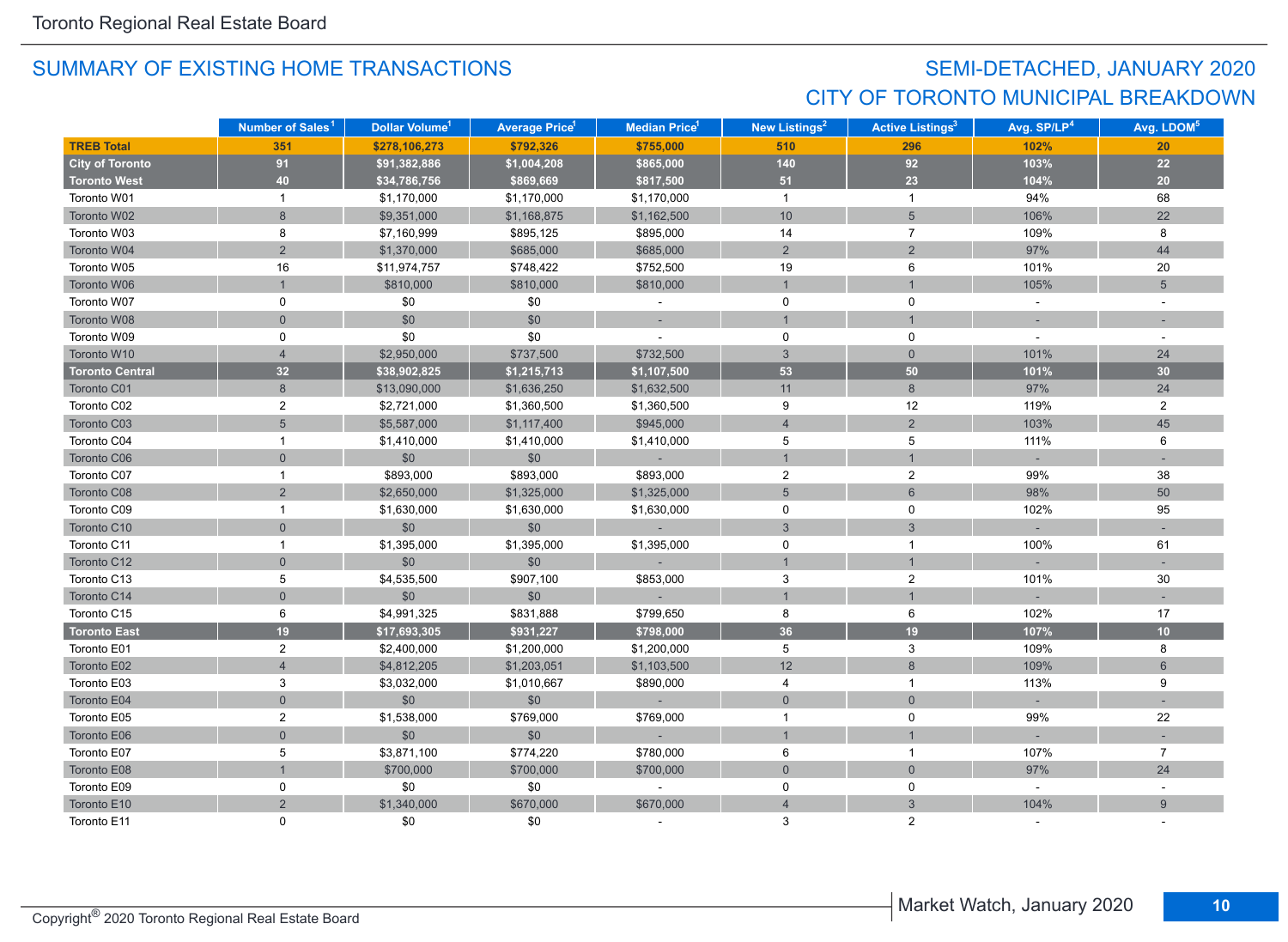# ATT/ROW/TWNHOUSE, JANUARY 2020 ALL TREB AREAS

|                                  | Number of Sales <sup>1</sup> | Dollar Volume <sup>1</sup> | <b>Average Price<sup>1</sup></b> | <b>Median Price<sup>1</sup></b> | <b>New Listings<sup>2</sup></b> | <b>Active Listings<sup>3</sup></b> | Avg. SP/LP <sup>4</sup> | Avg. LDOM <sup>5</sup> |
|----------------------------------|------------------------------|----------------------------|----------------------------------|---------------------------------|---------------------------------|------------------------------------|-------------------------|------------------------|
| <b>TREB Total</b>                | 418                          | \$315,945,670              | \$755,851                        | \$714,000                       | 616                             | 417                                | 101%                    | 21                     |
| <b>Halton Region</b>             | 80                           | \$60,071,127               | \$750,889                        | \$741,000                       | 92                              | 51                                 | 100%                    | 22                     |
| Burlington                       | 11                           | \$7,726,777                | \$702,434                        | \$684,000                       | 12                              | $\overline{7}$                     | 100%                    | 30                     |
| <b>Halton Hills</b>              | 6                            | \$3,782,000                | \$630,333                        | \$615,000                       | 8                               | $\overline{2}$                     | 101%                    | $\overline{7}$         |
| Milton                           | 33                           | \$22,875,600               | \$693,200                        | \$694,000                       | 38                              | 13                                 | 101%                    | 14                     |
| Oakville                         | 30                           | \$25,686,750               | \$856,225                        | \$844,000                       | 34                              | 29                                 | 99%                     | 32                     |
| <b>Peel Region</b>               | 94                           | \$66,513,008               | \$707,585                        | \$702,500                       | 130                             | 63                                 | 102%                    | 11                     |
| Brampton                         | 59                           | \$40,003,708               | \$678,029                        | \$685,000                       | 94                              | 53                                 | 103%                    | 8                      |
| Caledon                          | 13                           | \$9,022,400                | \$694,031                        | \$711,000                       | 13                              | $\overline{2}$                     | 99%                     | 8                      |
| Mississauga                      | 22                           | \$17,486,900               | \$794,859                        | \$786,500                       | 23                              | 8                                  | 100%                    | 19                     |
| <b>City of Toronto</b>           | 52                           | \$51,308,689               | \$986,706                        | \$835,500                       | 70 <sub>l</sub>                 | 52                                 | 102%                    | 22                     |
| <b>Toronto West</b>              | 16                           | \$15,419,599               | \$963,725                        | \$920,500                       | 22                              | 18                                 | 102%                    | 21                     |
| <b>Toronto Central</b>           | 13                           | \$18,968,000               | \$1,459,077                      | \$1,320,000                     | 21                              | $27\,$                             | 100%                    | 30                     |
| <b>Toronto East</b>              | 23                           | \$16,921,090               | \$735,700                        | \$738,000                       | 27                              | $\overline{7}$                     | 103%                    | 17                     |
| <b>York Region</b>               | 96                           | \$82,218,120               | \$856,439                        | \$859,950                       | 181                             | 150                                | 101%                    | 24                     |
| Aurora                           | 5                            | \$3,997,400                | \$799,480                        | \$822,500                       | 11                              | $\overline{7}$                     | 100%                    | 38                     |
| <b>East Gwillimbury</b>          | $6\overline{6}$              | \$3,569,290                | \$594,882                        | \$597,945                       | 12                              | $\overline{7}$                     | 100%                    | 20                     |
| Georgina                         | 2                            | \$1,005,000                | \$502,500                        | \$502,500                       | $\overline{2}$                  | $\overline{2}$                     | 100%                    | 16                     |
| King                             | $\overline{4}$               | \$3,695,300                | \$923,825                        | \$977,650                       | $\mathbf{3}$                    | $\overline{2}$                     | 96%                     | 53                     |
| Markham                          | 20                           | \$17,456,700               | \$872,835                        | \$854,950                       | 50                              | 44                                 | 102%                    | 16                     |
| Newmarket                        | $\overline{7}$               | \$4,931,900                | \$704,557                        | \$705,000                       | $9\,$                           | $\,6\,$                            | 100%                    | 21                     |
| Richmond Hill                    | 18                           | \$16,069,000               | \$892,722                        | \$901,000                       | 46                              | 39                                 | 102%                    | 19                     |
| Vaughan                          | 33                           | \$30,851,530               | \$934,895                        | \$900,000                       | 46                              | 40                                 | 100%                    | 28                     |
| Whitchurch-Stouffville           | $\mathbf{1}$                 | \$642,000                  | \$642,000                        | \$642,000                       | $\overline{2}$                  | 3                                  | 99%                     | 4                      |
| <b>Durham Region</b>             | 76                           | \$43,995,037               | \$578,882                        | \$586,000                       | 107                             | 68                                 | 101%                    | 25                     |
| Ajax                             | 14                           | \$8,734,088                | \$623,863                        | \$645,250                       | 22                              | 11                                 | 102%                    | 12                     |
| <b>Brock</b>                     | $\mathbf{0}$                 | \$0                        | \$0                              |                                 | $\mathsf{O}\xspace$             | $\overline{0}$                     |                         |                        |
| Clarington                       | 13                           | \$6,565,690                | \$505,053                        | \$508,000                       | 23                              | 16                                 | 100%                    | 22                     |
| Oshawa                           | 16                           | \$8,276,900                | \$517,306                        | \$517,500                       | 20                              | 12                                 | 100%                    | 32                     |
| Pickering                        | $12\,$                       | \$8,078,500                | \$673,208                        | \$687,000                       | 19                              | 16                                 | 101%                    | 25                     |
| Scugog                           | $\overline{0}$               | \$0                        | \$0                              |                                 | $\mathsf{O}\xspace$             | $\mathsf{O}\xspace$                |                         |                        |
| Uxbridge                         | $\overline{2}$               | \$990,000                  | \$495,000                        | \$495,000                       | $\overline{2}$                  | $\mathbf{1}$                       | 106%                    | 31                     |
| Whitby                           | 19                           | \$11,349,859               | \$597,361                        | \$595,000                       | 21                              | 12                                 | 101%                    | 30                     |
| <b>Dufferin County</b>           | $\mathbf{0}$                 | \$0                        | \$0                              |                                 | $\overline{3}$                  | 3 <sup>2</sup>                     |                         |                        |
| Orangeville                      | $\mathbf{0}$                 | \$0                        | \$0                              |                                 | $\mathbf{3}$                    | $\mathbf{3}$                       |                         | $\sim$                 |
| <b>Simcoe County</b>             | 20                           | \$11,839,689               | \$591,984                        | \$548,250                       | 33                              | 30                                 | 99%                     | 29                     |
| Adjala-Tosorontio                | $\overline{0}$               | \$0                        | \$0                              |                                 | $\overline{0}$                  | $\overline{0}$                     |                         |                        |
| <b>Bradford West Gwillimbury</b> | 4                            | \$2,527,000                | \$631,750                        | \$631,000                       | $\overline{4}$                  | $\mathbf{1}$                       | 101%                    | 10                     |
| Essa                             | $\overline{1}$               | \$449,000                  | \$449,000                        | \$449,000                       | $5\overline{)}$                 | 3                                  | 100%                    | $\mathbf{3}$           |
| Innisfil                         | 8                            | \$5,358,499                | \$669,812                        | \$548,250                       | 13                              | 20                                 | 98%                     | 50                     |
| New Tecumseth                    |                              | \$3,505,190                | \$500,741                        | \$500,690                       | 11                              | $6\phantom{1}$                     | 100%                    | 19                     |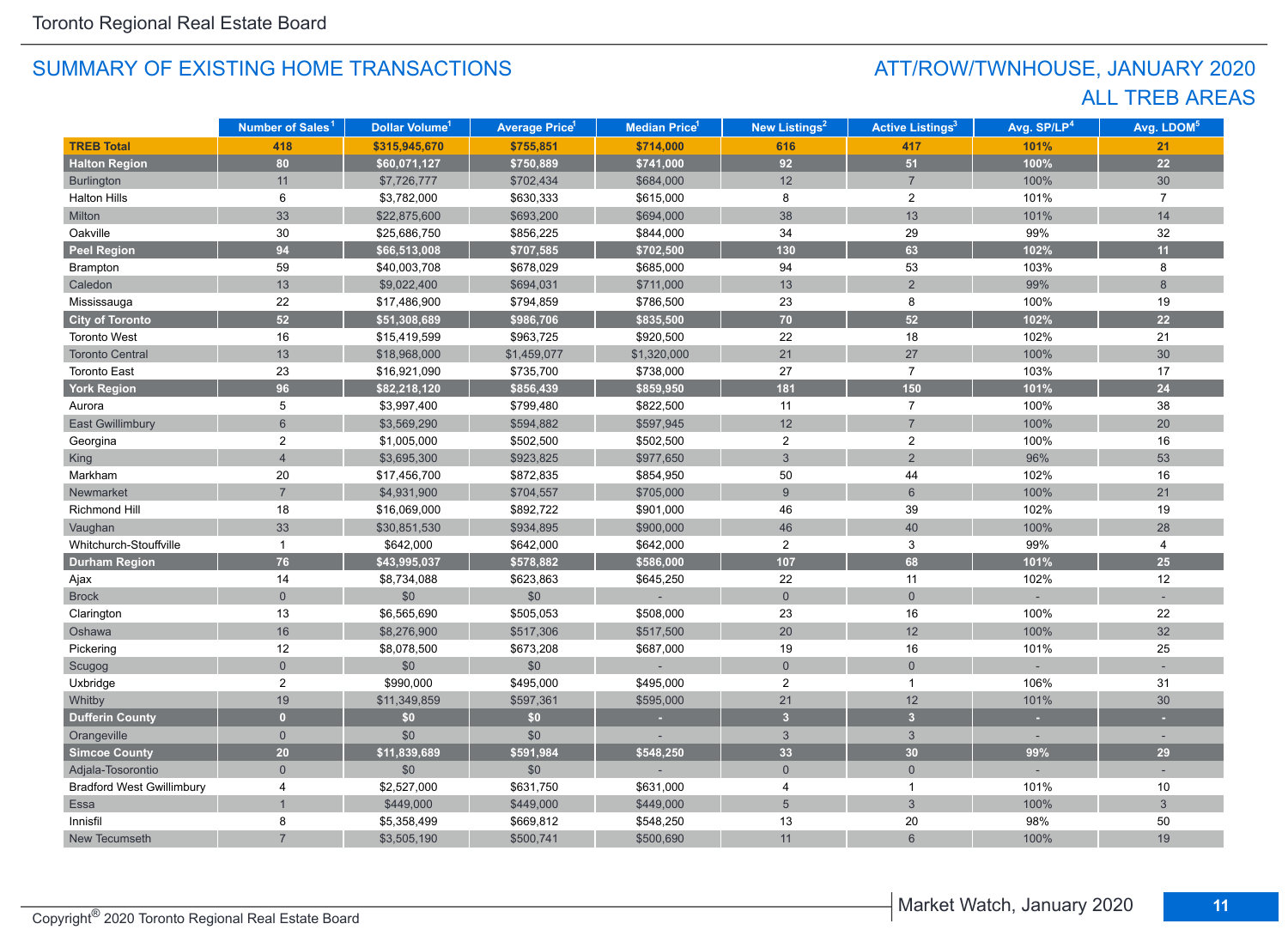# ATT/ROW/TWNHOUSE, JANUARY 2020 CITY OF TORONTO MUNICIPAL BREAKDOWN

|                        | Number of Sales <sup>1</sup> | Dollar Volume <sup>1</sup> | <b>Average Price</b> <sup>1</sup> | <b>Median Price</b> <sup>1</sup> | <b>New Listings<sup>2</sup></b> | <b>Active Listings<sup>3</sup></b> | Avg. SP/LP <sup>4</sup> | Avg. LDOM <sup>5</sup> |
|------------------------|------------------------------|----------------------------|-----------------------------------|----------------------------------|---------------------------------|------------------------------------|-------------------------|------------------------|
| <b>TREB Total</b>      | 418                          | \$315,945,670              | \$755,851                         | \$714,000                        | 616                             | 417                                | 101%                    | 21                     |
| <b>City of Toronto</b> | 52                           | \$51,308,689               | \$986,706                         | \$835,500                        | 70                              | 52                                 | 102%                    | $22\,$                 |
| <b>Toronto West</b>    | 16                           | \$15,419,599               | \$963,725                         | \$920,500                        | 22                              | 18                                 | 102%                    | 21                     |
| Toronto W01            | 0                            | \$0                        | \$0                               | $\omega$                         | $\mathsf{O}$                    | $\mathsf{O}$                       | $\omega$                | $\omega$               |
| Toronto W02            | $\overline{4}$               | \$3,889,000                | \$972,250                         | \$920,500                        | $5\phantom{.}$                  | $\overline{2}$                     | 102%                    | 6                      |
| Toronto W03            | $\mathbf{1}$                 | \$490,000                  | \$490,000                         | \$490,000                        | $\overline{c}$                  | $\mathbf{1}$                       | 98%                     | 12                     |
| Toronto W04            | $\overline{0}$               | \$0                        | \$0                               | $\sim$                           | $\overline{1}$                  | $\mathbf{1}$                       |                         |                        |
| Toronto W05            | $\overline{2}$               | \$1,346,000                | \$673,000                         | \$673,000                        | 3                               | 4                                  | 100%                    | 6                      |
| Toronto W06            | 3                            | \$2,889,099                | \$963,033                         | \$999,000                        | $\mathbf{3}$                    | $\overline{4}$                     | 107%                    | 27                     |
| Toronto W07            | $\mathbf{1}$                 | \$965,000                  | \$965,000                         | \$965,000                        | $\overline{1}$                  | $\overline{1}$                     | 97%                     | $\overline{7}$         |
| Toronto W08            | 3                            | \$4,222,000                | \$1,407,333                       | \$1,150,000                      | $5\phantom{.0}$                 | $\overline{2}$                     | 103%                    | 8                      |
| Toronto W09            | 0                            | \$0                        | \$0                               | $\sim$                           | $\overline{2}$                  | 3                                  | $\omega$                |                        |
| Toronto W10            | $\overline{2}$               | \$1,618,500                | \$809,250                         | \$809,250                        | $\overline{0}$                  | $\overline{0}$                     | 97%                     | 86                     |
| <b>Toronto Central</b> | 13                           | \$18,968,000               | \$1,459,077                       | \$1,320,000                      | 21                              | 27                                 | 100%                    | 30                     |
| Toronto C01            | 3                            | \$4,063,000                | \$1,354,333                       | \$1,349,000                      | $\overline{7}$                  | $\overline{7}$                     | 103%                    | 28                     |
| Toronto C02            | $\overline{c}$               | \$4,909,000                | \$2,454,500                       | \$2,454,500                      | $\mathbf{3}$                    | 3                                  | 98%                     | 58                     |
| Toronto C03            | $\overline{0}$               | \$0                        | \$0                               |                                  | $\mathbf{1}$                    | $\mathbf{1}$                       |                         |                        |
| Toronto C04            | 0                            | \$0                        | \$0                               | $\sim$                           | $\mathsf{O}$                    | $\mathsf{O}$                       | $\omega$                | $\sim$                 |
| Toronto C06            | $\overline{0}$               | \$0                        | \$0                               |                                  | $\mathbf{0}$                    | $\mathbf{0}$                       |                         | $\sim$                 |
| Toronto C07            | $\mathbf 1$                  | \$1,168,000                | \$1,168,000                       | \$1,168,000                      | $\mathbf{1}$                    | 0                                  | 97%                     | 16                     |
| Toronto C08            | $\overline{4}$               | \$4,978,000                | \$1,244,500                       | \$1,260,000                      | 2                               | $\overline{4}$                     | 102%                    | 15                     |
| Toronto C09            | 0                            | \$0                        | \$0                               |                                  | $\mathbf{1}$                    | $\overline{2}$                     | $\sim$                  | $\sim$                 |
| Toronto C10            |                              | \$1,475,000                | \$1,475,000                       | \$1,475,000                      | $\mathbf 1$                     | $\mathbf{1}$                       | 99%                     | 12                     |
| Toronto C11            | 0                            | \$0                        | \$0                               | $\sim$                           | $\mathbf{1}$                    | $\overline{1}$                     | $\omega$                | $\sim$                 |
| Toronto C12            | $\overline{0}$               | \$0                        | \$0                               |                                  | $\overline{1}$                  | $\mathbf{3}$                       | $\sim$                  | $\sim$                 |
| Toronto C13            | 0                            | \$0                        | \$0                               |                                  | $\pmb{0}$                       | $\mathbf 0$                        | $\sim$                  |                        |
| Toronto C14            | $\overline{2}$               | \$2,375,000                | \$1,187,500                       | \$1,187,500                      | $\mathbf{3}$                    | 5                                  | 95%                     | 52                     |
| Toronto C15            | 0                            | \$0                        | \$0                               | $\sim$                           | 0                               | 0                                  | $\sim$                  | $\sim$                 |
| <b>Toronto East</b>    | 23                           | \$16,921,090               | \$735,700                         | \$738,000                        | 27                              | $\overline{7}$                     | 103%                    | 17                     |
| Toronto E01            | $\overline{c}$               | \$1,576,000                | \$788,000                         | \$788,000                        | $\mathbf{3}$                    | $\mathbf 0$                        | 116%                    | 9                      |
| Toronto E02            | $\overline{0}$               | \$0                        | \$0                               |                                  | $\sqrt{3}$                      | $\mathbf{3}$                       |                         |                        |
| Toronto E03            | $\mathbf{1}$                 | \$978,000                  | \$978,000                         | \$978,000                        | $\pmb{0}$                       | 0                                  | 98%                     | 40                     |
| Toronto E04            | $6\overline{6}$              | \$4,790,100                | \$798,350                         | \$820,550                        | 9                               | $\overline{4}$                     | 99%                     | 13                     |
| Toronto E05            | $\mathbf{1}$                 | \$710,000                  | \$710,000                         | \$710,000                        | $\mathbf{1}$                    | 0                                  | 111%                    | $\overline{2}$         |
| Toronto E06            | $\overline{0}$               | \$0                        | \$0                               | $\sim$                           | $\overline{0}$                  | $\overline{0}$                     |                         |                        |
| Toronto E07            | 4                            | \$2,833,000                | \$708,250                         | \$721,500                        | $\overline{4}$                  | $\mathbf 0$                        | 109%                    | 9                      |
| Toronto E08            | $\overline{0}$               | \$0                        | \$0                               |                                  | $\mathsf{O}\xspace$             | $\mathbf 0$                        |                         |                        |
| Toronto E09            | $\mathbf{1}$                 | \$730,000                  | \$730,000                         | \$730,000                        | $\mathbf 0$                     | $\mathbf 0$                        | 99%                     | 41                     |
| Toronto E10            | $\overline{2}$               | \$1,232,990                | \$616,495                         | \$616,495                        | $\overline{1}$                  | $\mathbf{0}$                       | 100%                    | 54                     |
| Toronto E11            | 6                            | \$4,071,000                | \$678,500                         | \$640,000                        | 6                               | $\Omega$                           | 102%                    | 12                     |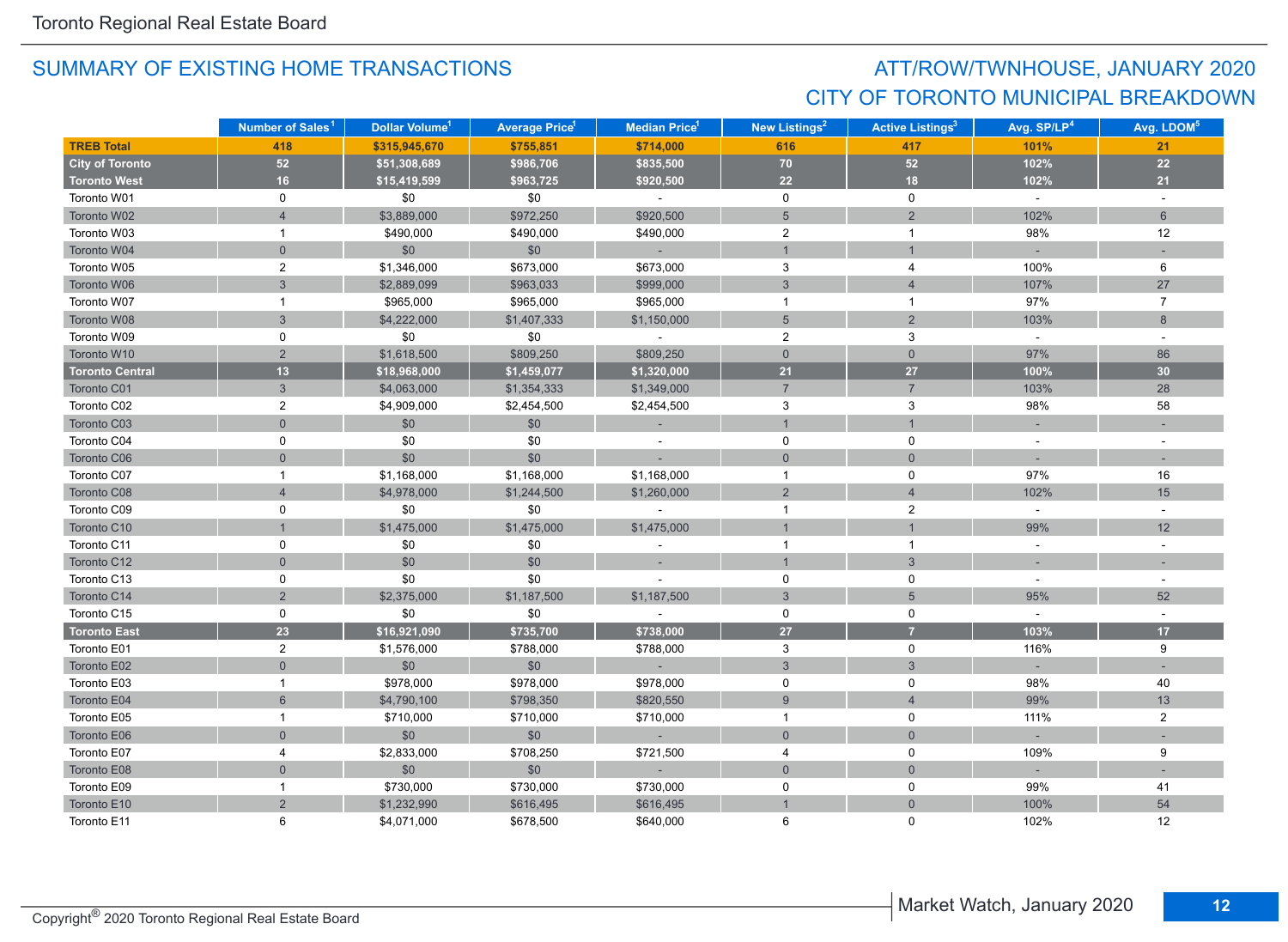# CONDO TOWNHOUSE, JANUARY 2020 ALL TREB AREAS

|                                  | Number of Sales <sup>1</sup> | Dollar Volume <sup>1</sup> | <b>Average Price<sup>1</sup></b> | Median Price <sup>1</sup> | New Listings <sup>2</sup> | <b>Active Listings<sup>3</sup></b> | Avg. SP/LP <sup>4</sup> | Avg. LDOM <sup>5</sup> |
|----------------------------------|------------------------------|----------------------------|----------------------------------|---------------------------|---------------------------|------------------------------------|-------------------------|------------------------|
| <b>TREB Total</b>                | 364                          | \$226,640,858              | \$622,640                        | \$589,450                 | 504                       | 368                                | 101%                    | 25                     |
| <b>Halton Region</b>             | 36                           | \$21,207,400               | \$589,094                        | \$567,500                 | 65                        | 40                                 | 101%                    | 22                     |
| Burlington                       | $\overline{7}$               | \$3,784,000                | \$540,571                        | \$503,000                 | 27                        | 23                                 | 104%                    | 17                     |
| <b>Halton Hills</b>              | $\overline{7}$               | \$3,479,800                | \$497,114                        | \$535,000                 | $\overline{7}$            | $\pmb{0}$                          | 103%                    | 11                     |
| Milton                           | $\overline{2}$               | \$1,291,000                | \$645,500                        | \$645,500                 | $\overline{2}$            | $\overline{1}$                     | 99%                     | 34                     |
| Oakville                         | $20\,$                       | \$12,652,600               | \$632,630                        | \$605,000                 | 29                        | 16                                 | 100%                    | 27                     |
| <b>Peel Region</b>               | 128                          | \$74,017,051               | \$578,258                        | \$579,950                 | 154                       | 87                                 | 100%                    | 23                     |
| Brampton                         | 53                           | \$29,008,616               | \$547,332                        | \$545,500                 | 54                        | 24                                 | 101%                    | 24                     |
| Caledon                          | $\overline{0}$               | \$0                        | \$0                              |                           | $\mathsf{O}\xspace$       | $\mathbf 0$                        |                         |                        |
| Mississauga                      | 75                           | \$45,008,435               | \$600,112                        | \$599,000                 | 100                       | 63                                 | 100%                    | 22                     |
| <b>City of Toronto</b>           | $125$                        | \$87,153,757               | \$697,230                        | \$630,000                 | 166                       | 133                                | 101%                    | 24                     |
| <b>Toronto West</b>              | 43                           | \$25,583,735               | \$594,971                        | \$578,000                 | 56                        | 53                                 | 101%                    | 24                     |
| <b>Toronto Central</b>           | 44                           | \$38,927,634               | \$884,719                        | \$762,500                 | 67                        | 49                                 | 102%                    | 23                     |
| <b>Toronto East</b>              | 38                           | \$22,642,388               | \$595,852                        | \$582,450                 | 43                        | 31                                 | 101%                    | 23                     |
| <b>York Region</b>               | 46                           | \$31,853,650               | \$692,471                        | \$677,500                 | 60                        | 54                                 | 100%                    | 32                     |
| Aurora                           | $\overline{7}$               | \$4,932,000                | \$704,571                        | \$540,000                 | 12                        | 11                                 | 96%                     | 26                     |
| <b>East Gwillimbury</b>          | $\Omega$                     | \$0                        | \$0                              |                           | $\overline{0}$            | $\mathbf 0$                        |                         |                        |
| Georgina                         | 0                            | \$0                        | \$0                              |                           | $\mathbf 0$               | $\mathbf{1}$                       |                         |                        |
| King                             | $\overline{0}$               | \$0                        | \$0                              |                           | $\mathbf 0$               | $\overline{0}$                     |                         |                        |
| Markham                          | 17                           | \$11,477,000               | \$675,118                        | \$640,000                 | 20                        | 21                                 | 100%                    | 30                     |
| Newmarket                        | $\overline{2}$               | \$927,000                  | \$463,500                        | \$463,500                 | $\overline{2}$            | $\overline{2}$                     | 101%                    | 27                     |
| Richmond Hill                    | 8                            | \$5,911,000                | \$738,875                        | \$735,000                 | 15                        | 12                                 | 103%                    | 46                     |
| Vaughan                          | 10                           | \$7,453,650                | \$745,365                        | \$663,000                 | 10                        | $\,6\,$                            | 99%                     | 25                     |
| Whitchurch-Stouffville           | $\overline{c}$               | \$1,153,000                | \$576,500                        | \$576,500                 | $\mathbf{1}$              | $\mathbf{1}$                       | 95%                     | 61                     |
| <b>Durham Region</b>             | 29                           | \$12,409,000               | \$427,897                        | \$437,000                 | 54                        | 48                                 | 100%                    | 30                     |
| Ajax                             | $\overline{4}$               | \$1,979,000                | \$494,750                        | \$488,500                 | 4                         | $\,$ 5 $\,$                        | 100%                    | 19                     |
| <b>Brock</b>                     | $\overline{0}$               | \$0                        | \$0                              |                           | $\overline{0}$            | $\overline{1}$                     |                         |                        |
| Clarington                       | $\mathbf{1}$                 | \$466,000                  | \$466,000                        | \$466,000                 | $\overline{4}$            | 4                                  | 104%                    | 9                      |
| Oshawa                           | 13                           | \$4,263,700                | \$327,977                        | \$320,000                 | 17                        | 15                                 | 101%                    | 25                     |
| Pickering                        | 3                            | \$1,634,000                | \$544,667                        | \$558,000                 | 21                        | 20                                 | 99%                     | 26                     |
| Scugog                           | $\overline{0}$               | \$0                        | \$0                              |                           | $\mathsf{O}\xspace$       | $\mathbf 0$                        |                         |                        |
| Uxbridge                         | 3                            | \$1,829,900                | \$609,967                        | \$599,900                 | $\overline{c}$            | $\mathbf{1}$                       | 99%                     | 74                     |
| Whitby                           | 5                            | \$2,236,400                | \$447,280                        | \$466,000                 | $6\phantom{a}$            | $\overline{2}$                     | 101%                    | 30                     |
| <b>Dufferin County</b>           | $\overline{0}$               | \$0                        | \$0                              |                           | 3 <sup>2</sup>            | $\overline{3}$                     | ٠                       |                        |
| Orangeville                      | $\mathbf 0$                  | \$0                        | \$0                              | ×.                        | $\mathfrak{S}$            | $\mathbf{3}$                       |                         |                        |
| <b>Simcoe County</b>             | $\overline{0}$               | \$0                        | \$0                              | ٠                         | $\overline{2}$            | $\overline{\mathbf{3}}$            |                         |                        |
| Adjala-Tosorontio                | $\overline{0}$               | \$0                        | \$0                              | ÷                         | $\overline{0}$            | $\mathbf 0$                        |                         |                        |
| <b>Bradford West Gwillimbury</b> | 0                            | \$0                        | \$0                              |                           | 0                         | 0                                  |                         |                        |
| Essa                             | $\overline{0}$               | \$0                        | \$0                              |                           | $\overline{0}$            | $\overline{0}$                     |                         |                        |
| Innisfil                         | 0                            | \$0                        | \$0                              |                           | $\mathbf{1}$              | $\mathbf 1$                        |                         |                        |
| New Tecumseth                    | $\overline{0}$               | \$0                        | \$0                              |                           |                           | $\overline{2}$                     |                         |                        |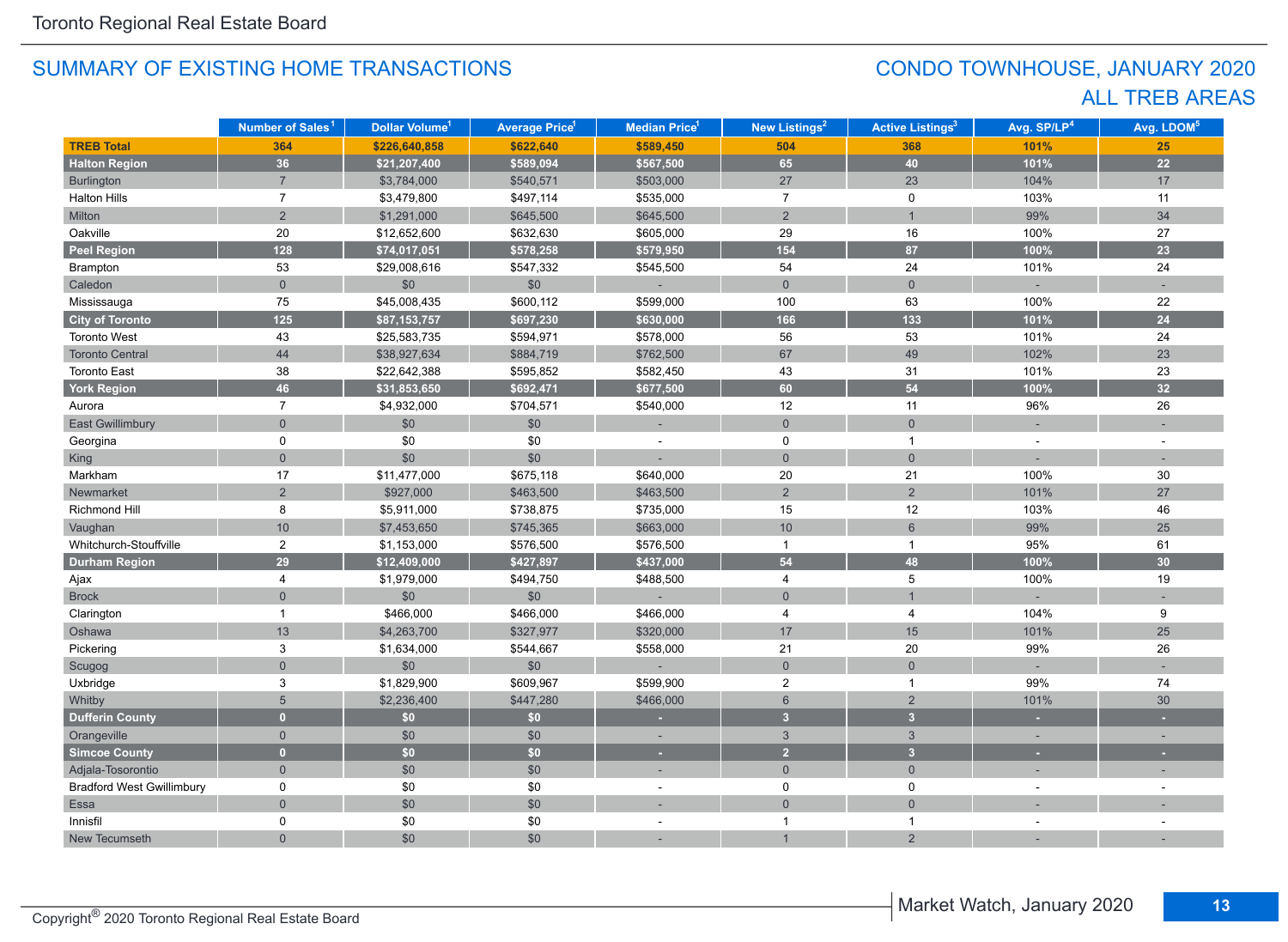# CONDO TOWNHOUSE, JANUARY 2020 CITY OF TORONTO MUNICIPAL BREAKDOWN

|                        | Number of Sales <sup>1</sup> | Dollar Volume <sup>1</sup> | <b>Average Price</b> <sup>1</sup> | <b>Median Price</b> <sup>1</sup> | New Listings <sup>2</sup> | <b>Active Listings<sup>3</sup></b> | Avg. SP/LP <sup>4</sup> | Avg. LDOM <sup>5</sup> |
|------------------------|------------------------------|----------------------------|-----------------------------------|----------------------------------|---------------------------|------------------------------------|-------------------------|------------------------|
| <b>TREB Total</b>      | 364                          | \$226,640,858              | \$622,640                         | \$589,450                        | 504                       | 368                                | 101%                    | 25                     |
| <b>City of Toronto</b> | 125                          | \$87,153,757               | \$697,230                         | \$630,000                        | 166                       | 133                                | 101%                    | 24                     |
| <b>Toronto West</b>    | 43                           | \$25,583,735               | \$594,971                         | \$578,000                        | 56                        | 53                                 | 101%                    | 24                     |
| Toronto W01            | 0                            | \$0                        | \$0                               | $\omega$                         | 3                         | 3                                  | $\omega$                | $\omega$               |
| Toronto W02            | $\overline{2}$               | \$1,622,500                | \$811,250                         | \$811,250                        | $\overline{2}$            | $\mathbf{1}$                       | 102%                    | $6\phantom{1}$         |
| Toronto W03            | 0                            | \$0                        | \$0                               | $\sim$                           | $\overline{c}$            | $\overline{c}$                     | $\omega$                | $\sim$                 |
| Toronto W04            | 3                            | \$1,474,000                | \$491,333                         | \$485,000                        | $6\overline{6}$           | 6                                  | 98%                     | 26                     |
| Toronto W05            | 15                           | \$7,893,948                | \$526,263                         | \$510,000                        | 19                        | 19                                 | 100%                    | 24                     |
| Toronto W06            | $\overline{7}$               | \$5,145,600                | \$735,086                         | \$700,000                        | 9                         | 13                                 | 105%                    | 36                     |
| Toronto W07            | 0                            | \$0                        | \$0                               | $\sim$                           | $\mathbf 0$               | $\mathbf 0$                        | $\sim$                  | $\omega$               |
| Toronto W08            | $\overline{9}$               | \$5,836,788                | \$648,532                         | \$600,000                        | 8                         | $\overline{4}$                     | 102%                    | 24                     |
| Toronto W09            | $\overline{c}$               | \$1,449,999                | \$725,000                         | \$725,000                        | $\mathbf{1}$              | 0                                  | 99%                     | 16                     |
| Toronto W10            | 5                            | \$2,160,900                | \$432,180                         | \$390,000                        | $6\overline{6}$           | $5\overline{)}$                    | 97%                     | 20                     |
| <b>Toronto Central</b> | 44                           | \$38,927,634               | \$884,719                         | \$762,500                        | 67                        | 49                                 | 102%                    | 23                     |
| Toronto C01            | 10                           | \$10,212,023               | \$1,021,202                       | \$972,500                        | 14                        | 8                                  | 102%                    | 17                     |
| Toronto C02            | 0                            | \$0                        | \$0                               | $\bar{a}$                        | $\overline{4}$            | 6                                  | $\sim$                  | $\omega$               |
| Toronto C03            |                              | \$1,260,000                | \$1,260,000                       | \$1,260,000                      | $\mathsf{O}\xspace$       | $\mathbf{1}$                       | 98%                     | 55                     |
| Toronto C04            | 1                            | \$572,000                  | \$572,000                         | \$572,000                        | $\mathbf 0$               | $\mathbf 0$                        | 99%                     | 42                     |
| Toronto C06            | $\mathbf 0$                  | \$0                        | \$0                               | $\sim$                           | $\overline{0}$            | $\mathbf 0$                        |                         |                        |
| Toronto C07            | $\mathbf 1$                  | \$745,000                  | \$745,000                         | \$745,000                        | $\overline{2}$            | $\overline{1}$                     | 106%                    | 17                     |
| Toronto C08            | $\overline{4}$               | \$5,136,111                | \$1,284,028                       | \$914,056                        | 9                         | $\overline{4}$                     | 106%                    | 20                     |
| Toronto C09            | 0                            | \$0                        | \$0                               | $\sim$                           | 3                         | 3                                  | $\sim$                  | $\sim$                 |
| Toronto C10            |                              | \$775,000                  | \$775,000                         | \$775,000                        | $\mathbf{1}$              | $\mathbf{1}$                       | 104%                    | $\overline{0}$         |
| Toronto C11            | 0                            | \$0                        | \$0                               | $\sim$                           | $\mathbf{1}$              | $\mathbf 0$                        | $\sim$                  | $\sim$                 |
| Toronto C12            | 5                            | \$4,873,500                | \$974,700                         | \$978,500                        | $\overline{4}$            | $\overline{4}$                     | 99%                     | 32                     |
| Toronto C13            | $\overline{2}$               | \$1,770,000                | \$885,000                         | \$885,000                        | $\mathbf{1}$              | 0                                  | 103%                    | 32                     |
| Toronto C14            | $\overline{4}$               | \$3,371,000                | \$842,750                         | \$866,500                        | 10                        | 11                                 | 98%                     | 28                     |
| Toronto C15            | 15                           | \$10,213,000               | \$680,867                         | \$692,000                        | 18                        | 10                                 | 102%                    | 22                     |
| <b>Toronto East</b>    | 38                           | \$22,642,388               | \$595,852                         | \$582,450                        | 43                        | 31                                 | 101%                    | 23                     |
| Toronto E01            | $\overline{2}$               | \$2,585,000                | \$1,292,500                       | \$1,292,500                      | $\mathbf{1}$              | $\mathbf{1}$                       | 96%                     | 82                     |
| Toronto E02            | $\overline{0}$               | \$0                        | \$0                               |                                  | $\mathsf{O}\xspace$       | $\mathbf 0$                        |                         |                        |
| Toronto E03            | 0                            | \$0                        | \$0                               | $\mathbf{r}$                     | $\mathbf 0$               | $\overline{2}$                     | $\omega$                |                        |
| Toronto E04            |                              | \$685,000                  | \$685,000                         | \$685,000                        | $5\overline{)}$           | 5                                  | 98%                     | 11                     |
| Toronto E05            | 6                            | \$3,837,500                | \$639,583                         | \$634,500                        | 10                        | 6                                  | 104%                    | 13                     |
| Toronto E06            | $\overline{0}$               | \$0                        | \$0                               | $\sim$ 10 $\pm$                  | $\overline{0}$            | 2                                  |                         |                        |
| Toronto E07            | 3                            | \$1,786,000                | \$595,333                         | \$596,000                        | $\overline{2}$            | $\overline{1}$                     | 103%                    | 28                     |
| Toronto E08            | $\overline{4}$               | \$1,962,400                | \$490,600                         | \$480,250                        | $\,6\,$                   | $6\,$                              | 98%                     | 42                     |
| Toronto E09            | $\overline{7}$               | \$3,677,488                | \$525,355                         | \$541,100                        | 5                         | $\overline{c}$                     | 101%                    | 17                     |
| Toronto E10            | 5                            | \$2,690,000                | \$538,000                         | \$565,000                        | $\overline{4}$            | $\overline{2}$                     | 99%                     | 14                     |
| Toronto E11            | 10                           | \$5,419,000                | \$541,900                         | \$535,500                        | 10 <sup>1</sup>           | 4                                  | 104%                    | 18                     |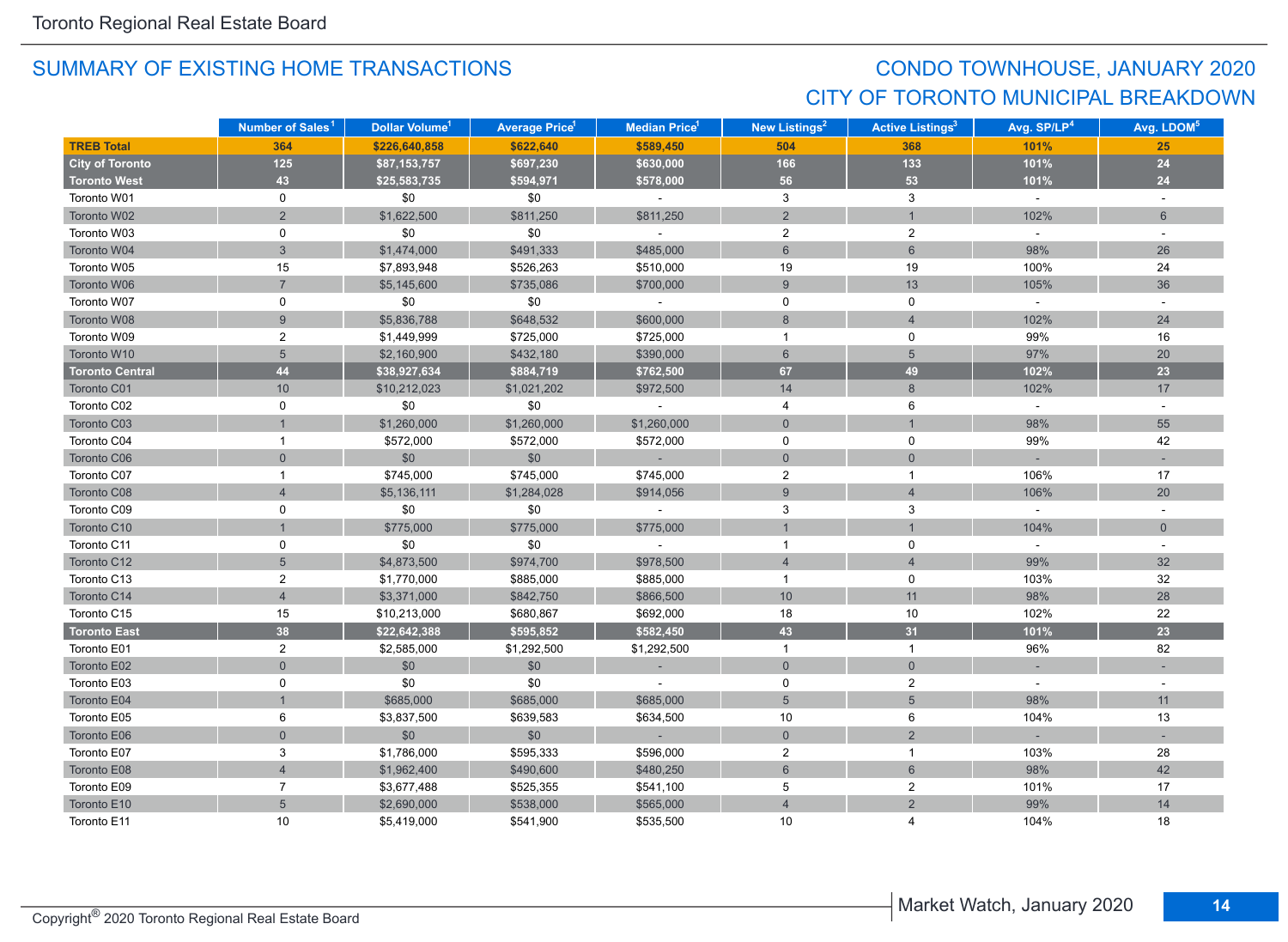# CONDO APT, JANUARY 2020 ALL TREB AREAS

|                                  | Number of Sales <sup>1</sup> | Dollar Volume <sup>1</sup> | <b>Average Price<sup>1</sup></b> | Median Price <sup>1</sup> | New Listings <sup>2</sup> | <b>Active Listings<sup>3</sup></b> | Avg. SP/LP <sup>4</sup> | Avg. LDOM <sup>5</sup> |
|----------------------------------|------------------------------|----------------------------|----------------------------------|---------------------------|---------------------------|------------------------------------|-------------------------|------------------------|
| <b>TREB Total</b>                | 1,335                        | \$841,112,157              | \$630,047                        | \$557,000                 | 2,049                     | 1,779                              | 101%                    | 23                     |
| <b>Halton Region</b>             | 55                           | \$27,057,910               | \$491,962                        | \$460,000                 | 84                        | 81                                 | 100%                    | 24                     |
| Burlington                       | 26                           | \$11,933,600               | \$458,985                        | \$426,000                 | 42                        | 36                                 | 100%                    | 32                     |
| <b>Halton Hills</b>              | $\mathbf{1}$                 | \$383,000                  | \$383,000                        | \$383,000                 | $\mathbf 0$               | $\overline{2}$                     | 96%                     | 65                     |
| Milton                           | 10                           | \$5,027,500                | \$502,750                        | \$492,500                 | 12                        | 11                                 | 103%                    | 10                     |
| Oakville                         | 18                           | \$9,713,810                | \$539,656                        | \$468,450                 | 30                        | 32                                 | 100%                    | 18                     |
| <b>Peel Region</b>               | 188                          | \$99,433,648               | \$528,902                        | \$500,500                 | 258                       | 162                                | 101%                    | 20                     |
| Brampton                         | 24                           | \$10,908,400               | \$454,517                        | \$445,750                 | 27                        | 16                                 | 99%                     | 34                     |
| Caledon                          | $\overline{0}$               | \$0                        | \$0                              |                           | $\mathsf{O}\xspace$       | $\mathbf{1}$                       |                         |                        |
| Mississauga                      | 164                          | \$88,525,248               | \$539,788                        | \$509,500                 | 231                       | 145                                | 101%                    | 18                     |
| <b>City of Toronto</b>           | 918                          | \$623,489,175              | \$679,182                        | \$591,500                 | 1,407                     | 1,246                              | 101%                    | 22                     |
| <b>Toronto West</b>              | 207                          | \$117,386,601              | \$567,085                        | \$530,000                 | 298                       | 265                                | 101%                    | 21                     |
| <b>Toronto Central</b>           | 588                          | \$445,937,224              | \$758,397                        | \$651,500                 | 942                       | 882                                | 100%                    | 23                     |
| <b>Toronto East</b>              | 123                          | \$60,165,350               | \$489,149                        | \$455,000                 | 167                       | 99                                 | 103%                    | 19                     |
| <b>York Region</b>               | 127                          | \$72,506,074               | \$570,914                        | \$540,000                 | 223                       | 193                                | 99%                     | 30                     |
| Aurora                           | 5                            | \$2,479,000                | \$495,800                        | \$435,000                 | 6                         | 10                                 | 98%                     | 44                     |
| <b>East Gwillimbury</b>          | $\overline{0}$               | \$0                        | \$0                              |                           | $\overline{0}$            | $\overline{0}$                     |                         |                        |
| Georgina                         | 0                            | \$0                        | \$0                              |                           | 0                         | 0                                  |                         |                        |
| <b>King</b>                      | $\overline{2}$               | \$1,185,000                | \$592,500                        | \$592,500                 | $\overline{2}$            | $\overline{2}$                     | 98%                     | 69                     |
| Markham                          | 52                           | \$31,450,076               | \$604,809                        | \$537,444                 | 82                        | 67                                 | 100%                    | 30                     |
| Newmarket                        | $\overline{9}$               | \$3,687,498                | \$409,722                        | \$415,000                 | $\overline{9}$            | $\overline{2}$                     | 99%                     | 18                     |
| <b>Richmond Hill</b>             | 27                           | \$14,489,000               | \$536,630                        | \$545,000                 | 45                        | 33                                 | 100%                    | 21                     |
| Vaughan                          | 32                           | \$19,215,500               | \$600,484                        | \$601,000                 | $72\,$                    | 70                                 | 98%                     | 35                     |
| Whitchurch-Stouffville           | 0                            | \$0                        | \$0                              |                           | $\overline{7}$            | 9                                  |                         |                        |
| <b>Durham Region</b>             | 39                           | \$15,368,950               | \$394,076                        | \$400,000                 | 53                        | 65                                 | 99%                     | 32                     |
| Ajax                             | 4                            | \$1,571,000                | \$392,750                        | \$390,500                 | 4                         | $\overline{2}$                     | 99%                     | 28                     |
| <b>Brock</b>                     | $\overline{0}$               | \$0                        | \$0                              |                           | $\mathbf 0$               | $\overline{0}$                     |                         |                        |
| Clarington                       | 8                            | \$3,304,800                | \$413,100                        | \$403,000                 | $\overline{7}$            | 16                                 | 100%                    | 59                     |
| Oshawa                           | $10$                         | \$2,679,400                | \$267,940                        | \$236,500                 | 16                        | 26                                 | 98%                     | 24                     |
| Pickering                        | 9                            | \$4,245,000                | \$471,667                        | \$434,000                 | 11                        | 9                                  | 100%                    | 17                     |
| Scugog                           | $\overline{0}$               | \$0                        | \$0                              |                           | $\mathsf{O}\xspace$       | $\mathbf 0$                        |                         |                        |
| Uxbridge                         | $\Omega$                     | \$0                        | \$0                              |                           | 3                         | 3                                  | $\sim$                  | ٠                      |
| Whitby                           | 8                            | \$3,568,750                | \$446,094                        | \$425,000                 | 12                        | $9\,$                              | 98%                     | 31                     |
| <b>Dufferin County</b>           | 2 <sup>1</sup>               | \$767,000                  | \$383,500                        | \$383,500                 | $\overline{3}$            | $\overline{2}$                     | 97%                     | 23                     |
| Orangeville                      | $\overline{2}$               | \$767,000                  | \$383,500                        | \$383,500                 | $\mathbf{3}$              | 2                                  | 97%                     | 23                     |
| <b>Simcoe County</b>             | 6 <sup>1</sup>               | \$2,489,400                | \$414,900                        | \$393,700                 | 21                        | 30                                 | 97%                     | 51                     |
| Adjala-Tosorontio                | $\mathbf{0}$                 | \$0                        | \$0                              |                           | $\overline{0}$            | $\overline{0}$                     | i.                      |                        |
| <b>Bradford West Gwillimbury</b> | $\overline{1}$               | \$342,500                  | \$342,500                        | \$342,500                 | $\mathbf 0$               | 0                                  | 97%                     | 13                     |
| Essa                             | $\overline{0}$               | \$0                        | \$0                              |                           | $\mathbf 0$               | $\overline{0}$                     |                         |                        |
| Innisfil                         | 3                            | \$1,365,900                | \$455,300                        | \$472,000                 | 15                        | 24                                 | 96%                     | 72                     |
| New Tecumseth                    | $\overline{2}$               | \$781,000                  | \$390,500                        | \$390,500                 | $6\phantom{1}$            | $6\overline{6}$                    | 98%                     | 40                     |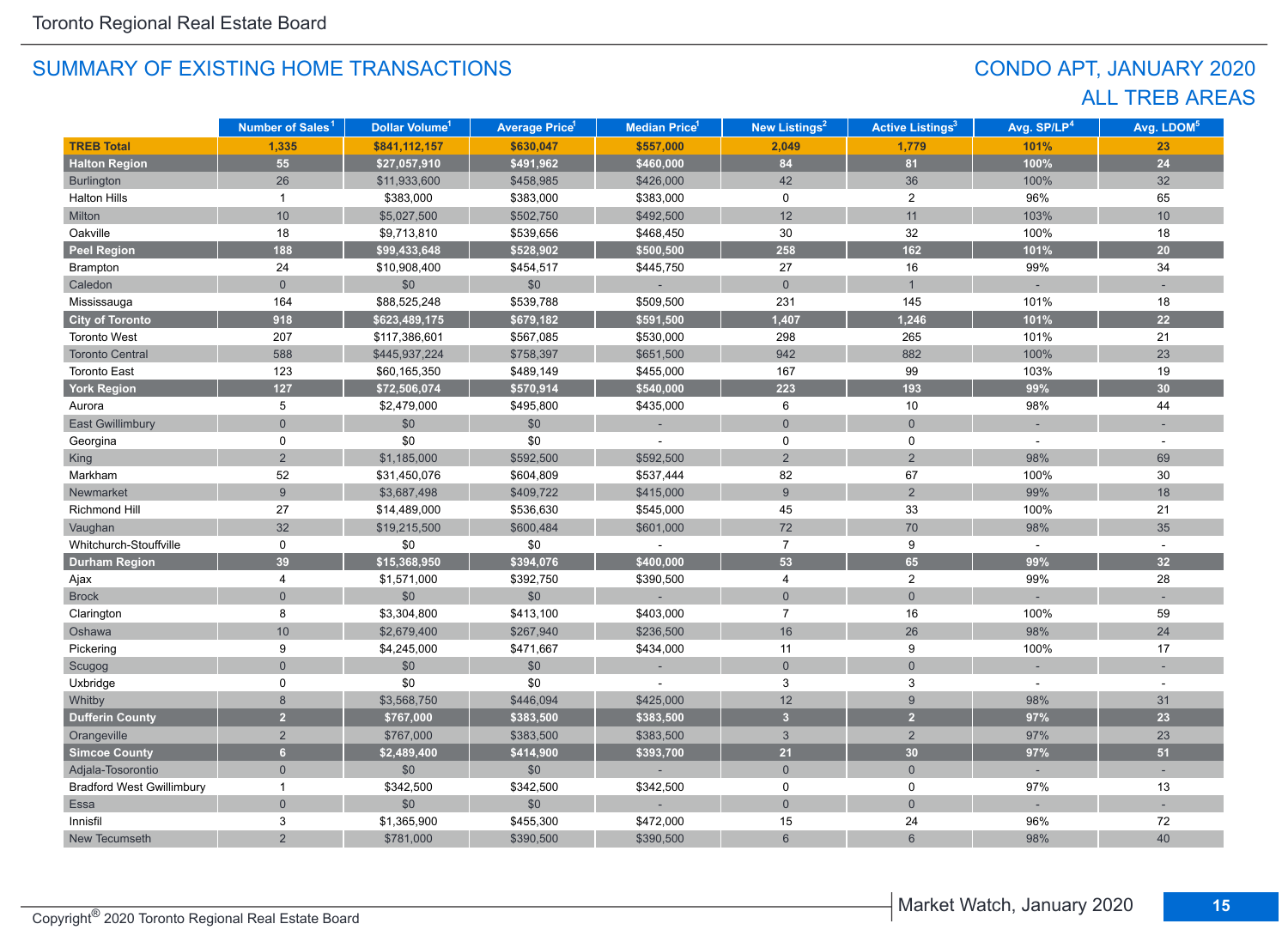# CONDO APT, JANUARY 2020 CITY OF TORONTO MUNICIPAL BREAKDOWN

|                        | Number of Sales <sup>1</sup> | Dollar Volume <sup>1</sup> | <b>Average Price</b> <sup>1</sup> | <b>Median Price<sup>1</sup></b> | New Listings <sup>2</sup> | <b>Active Listings<sup>3</sup></b> | Avg. SP/LP <sup>4</sup> | Avg. LDOM <sup>5</sup> |
|------------------------|------------------------------|----------------------------|-----------------------------------|---------------------------------|---------------------------|------------------------------------|-------------------------|------------------------|
| <b>TREB Total</b>      | 1.335                        | \$841,112,157              | \$630,047                         | \$557,000                       | 2.049                     | 1.779                              | 101%                    | 23                     |
| <b>City of Toronto</b> | 918                          | \$623,489,175              | \$679,182                         | \$591,500                       | 1,407                     | 1,246                              | 101%                    | 22                     |
| <b>Toronto West</b>    | 207                          | \$117,386,601              | \$567,085                         | \$530,000                       | 298                       | 265                                | 101%                    | 21                     |
| Toronto W01            | 15                           | \$10,318,600               | \$687,907                         | \$700,000                       | 17                        | 10                                 | 103%                    | 27                     |
| Toronto W02            | 8                            | \$5,947,500                | \$743,438                         | \$719,500                       | 9                         | $\overline{4}$                     | 100%                    | 19                     |
| Toronto W03            | 3                            | \$1,638,500                | \$546,167                         | \$530,000                       | 3                         | 4                                  | 98%                     | 28                     |
| Toronto W04            | 23                           | \$12,539,300               | \$545,187                         | \$540,000                       | 21                        | 14                                 | 102%                    | 24                     |
| Toronto W05            | 22                           | \$9,165,000                | \$416,591                         | \$435,500                       | 31                        | 39                                 | 98%                     | 19                     |
| Toronto W06            | 47                           | \$31,173,000               | \$663,255                         | \$605,000                       | 88                        | 102                                | 101%                    | 20                     |
| Toronto W07            | $\overline{2}$               | \$1,284,900                | \$642,450                         | \$642,450                       | $\overline{2}$            | $\mathbf{1}$                       | 99%                     | 41                     |
| Toronto W08            | 56                           | \$31,562,100               | \$563,609                         | \$513,750                       | 76                        | 54                                 | 102%                    | 19                     |
| Toronto W09            | 11                           | \$5,249,000                | \$477,182                         | \$483,000                       | 20                        | 16                                 | 97%                     | 24                     |
| Toronto W10            | 20                           | \$8,508,701                | \$425,435                         | \$430,750                       | 31                        | 21                                 | 101%                    | 20                     |
| <b>Toronto Central</b> | 588                          | \$445,937,224              | \$758,397                         | \$651,500                       | 942                       | 882                                | 100%                    | 23                     |
| Toronto C01            | 210                          | \$164,934,149              | \$785,401                         | \$700,000                       | 381                       | 357                                | 100%                    | 22                     |
| Toronto C02            | 33                           | \$36,769,288               | \$1,114,221                       | \$820,000                       | 45                        | 71                                 | 99%                     | 27                     |
| Toronto C03            | 9                            | \$6,648,000                | \$738,667                         | \$670,000                       | 17                        | 14                                 | 97%                     | 40                     |
| Toronto C04            | $\overline{7}$               | \$6,943,518                | \$991,931                         | \$915,000                       | 11                        | 8                                  | 96%                     | 33                     |
| Toronto C06            | 6                            | \$3,555,800                | \$592,633                         | \$582,500                       | 9                         | $\,8\,$                            | 101%                    | 12                     |
| Toronto C07            | 39                           | \$26,092,176               | \$669,030                         | \$638,200                       | 54                        | 40                                 | 101%                    | 25                     |
| Toronto C08            | 106                          | \$80,368,292               | \$758,191                         | \$704,944                       | 167                       | 143                                | 101%                    | 22                     |
| Toronto C09            | 5                            | \$7,550,000                | \$1,510,000                       | \$865,000                       | 8                         | 14                                 | 97%                     | 98                     |
| Toronto C10            | 21                           | \$16,575,188               | \$789,295                         | \$702,000                       | 35                        | 40                                 | 99%                     | 23                     |
| Toronto C11            | 11                           | \$5,731,800                | \$521,073                         | \$459,900                       | 26                        | 28                                 | 103%                    | 16                     |
| Toronto C12            | $\overline{4}$               | \$9,425,000                | \$2,356,250                       | \$1,825,000                     | 10                        | 13                                 | 98%                     | 32                     |
| Toronto C13            | 22                           | \$13,171,050               | \$598,684                         | \$504,500                       | 28                        | 19                                 | 99%                     | 20                     |
| Toronto C14            | 61                           | \$37,916,875               | \$621,588                         | \$586,800                       | 71                        | 59                                 | 101%                    | 26                     |
| Toronto C15            | 54                           | \$30,256,088               | \$560,298                         | \$551,000                       | 80                        | 68                                 | 104%                    | 15                     |
| <b>Toronto East</b>    | 123                          | \$60,165,350               | \$489,149                         | \$455,000                       | 167                       | 99                                 | 103%                    | 19                     |
| Toronto E01            | $\overline{4}$               | \$4,224,000                | \$1,056,000                       | \$949,500                       | 10                        | 6                                  | 104%                    | 15                     |
| Toronto E02            | $\overline{7}$               | \$4,177,138                | \$596,734                         | \$569,000                       | 24                        | 15                                 | 107%                    | 18                     |
| Toronto E03            | 6                            | \$2,736,890                | \$456,148                         | \$438,000                       | $\overline{7}$            | 8                                  | 102%                    | 29                     |
| Toronto E04            | 13                           | \$5,590,000                | \$430,000                         | \$425,000                       | 16                        | 9                                  | 104%                    | 21                     |
| Toronto E05            | 23                           | \$11,096,019               | \$482,436                         | \$451,000                       | 20                        | 11                                 | 102%                    | 20                     |
| Toronto E06            | $\overline{3}$               | \$1,934,900                | \$644,967                         | \$595,000                       | $\mathbf{3}$              | $6\phantom{1}$                     | 100%                    | 25                     |
| Toronto E07            | 21                           | \$9,948,300                | \$473,729                         | \$467,000                       | 22                        | $10$                               | 101%                    | 18                     |
| Toronto E08            | $10$                         | \$4,427,015                | \$442,702                         | \$399,500                       | 13                        | $\boldsymbol{9}$                   | 104%                    | 31                     |
| Toronto E09            | 22                           | \$10,656,688               | \$484,395                         | \$483,500                       | 26                        | $\overline{7}$                     | 103%                    | 12                     |
| Toronto E10            | $\overline{2}$               | \$627,000                  | \$313,500                         | \$313,500                       | $6\phantom{1}$            | 5                                  | 103%                    | 8                      |
| Toronto E11            | 12                           | \$4,747,400                | \$395,617                         | \$392,500                       | 20                        | 13                                 | 102%                    | 15                     |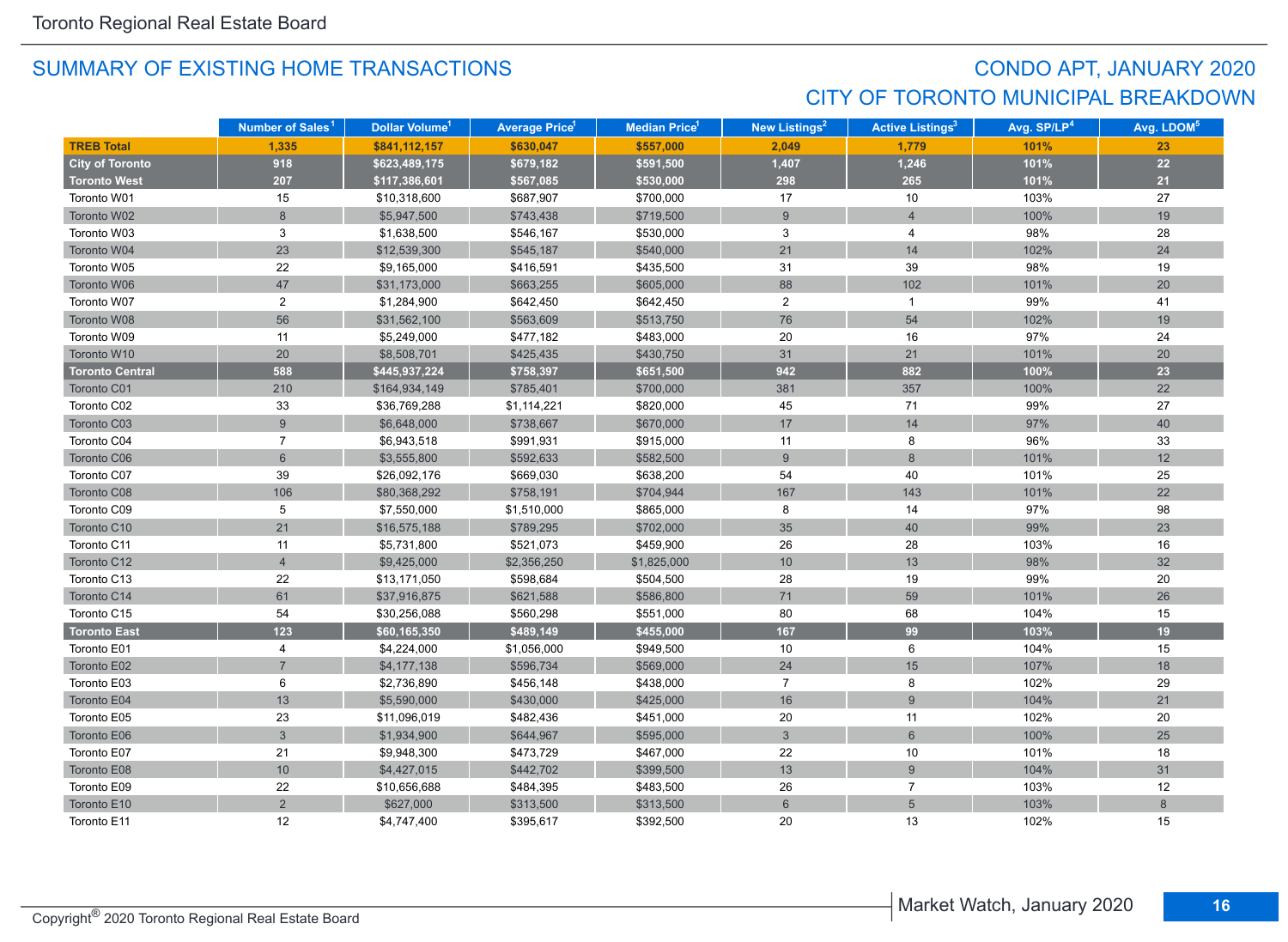# LINK, JANUARY 2020 ALL TREB AREAS

|                                  | Number of Sales <sup>1</sup> | Dollar Volume <sup>1</sup> | <b>Average Price<sup>1</sup></b> | Median Price <sup>1</sup> | <b>New Listings<sup>2</sup></b> | <b>Active Listings<sup>3</sup></b> | Avg. SP/LP <sup>4</sup> | Avg. LDOM <sup>5</sup>  |
|----------------------------------|------------------------------|----------------------------|----------------------------------|---------------------------|---------------------------------|------------------------------------|-------------------------|-------------------------|
| <b>TREB Total</b>                | 31                           | \$25,287,299               | \$815,719                        | \$862,900                 | 54                              | 46                                 | 103%                    | 14                      |
| <b>Halton Region</b>             | $\overline{4}$               | \$3,257,500                | \$814,375                        | \$800,750                 | $\overline{7}$                  | 5 <sup>1</sup>                     | 102%                    | 11                      |
| Burlington                       | $\overline{0}$               | \$0                        | \$0                              | $\sim$                    | $\overline{0}$                  | $\overline{0}$                     | ÷.                      |                         |
| <b>Halton Hills</b>              | $\mathbf 0$                  | \$0                        | $$0$$                            | $\sim$                    | $\mathsf 0$                     | $\mathbf 0$                        | $\sim$                  | $\sim$                  |
| Milton                           | $\overline{2}$               | \$1,590,000                | \$795,000                        | \$795,000                 | $\overline{2}$                  | $\mathbf{1}$                       | 103%                    | 15                      |
| Oakville                         | $\boldsymbol{2}$             | \$1,667,500                | \$833,750                        | \$833,750                 | $\,$ 5 $\,$                     | $\overline{4}$                     | 101%                    | $\overline{7}$          |
| <b>Peel Region</b>               | $\overline{4}$               | \$3,213,500                | \$803,375                        | \$835,000                 | $\overline{7}$                  | $\overline{4}$                     | 101%                    | $\overline{7}$          |
| Brampton                         | $\mathbf{1}$                 | \$673,500                  | \$673,500                        | \$673,500                 | 3                               | $\mathbf{3}$                       | 99%                     | 4                       |
| Caledon                          | $\overline{0}$               | \$0                        | \$0                              | $\sim$                    | $\mathsf{O}\xspace$             | $\overline{0}$                     | $\equiv$                |                         |
| Mississauga                      | $\ensuremath{\mathsf{3}}$    | \$2,540,000                | \$846,667                        | \$870,000                 | $\overline{4}$                  | $\mathbf{1}$                       | 101%                    | 8                       |
| <b>City of Toronto</b>           | $\overline{5}$               | \$4,101,000                | \$820,200                        | \$773,000                 | $\overline{5}$                  | $\overline{2}$                     | 104%                    | $\overline{\mathbf{8}}$ |
| <b>Toronto West</b>              | $\Omega$                     | \$0                        | $$0$$                            |                           | 0                               | $\mathbf 0$                        | $\sim$                  | $\overline{a}$          |
| <b>Toronto Central</b>           | $\mathbf{1}$                 | \$992,000                  | \$992,000                        | \$992,000                 | $\overline{2}$                  | $\overline{2}$                     | 97%                     | $\overline{4}$          |
| <b>Toronto East</b>              | 4                            | \$3,109,000                | \$777,250                        | \$761,500                 | 3                               | $\mathbf 0$                        | 106%                    | 9                       |
| York Region                      | 14                           | \$12,417,800               | \$886,986                        | \$881,450                 | $\overline{22}$                 | 18                                 | 104%                    | 18                      |
| Aurora                           | $\mathbf 0$                  | \$0                        | \$0                              |                           | $\mathbf{1}$                    | $\mathbf{1}$                       | $\overline{a}$          |                         |
| <b>East Gwillimbury</b>          | $\overline{0}$               | \$0                        | \$0                              | ÷.                        | $\mathbf{0}$                    | $\mathbf{0}$                       |                         |                         |
| Georgina                         | 0                            | \$0                        | \$0                              | $\blacksquare$            | 0                               | 0                                  | ÷,                      |                         |
| King                             | $\overline{0}$               | \$0                        | \$0                              |                           | $\overline{0}$                  | $\mathbf{1}$                       |                         |                         |
| Markham                          | 9                            | \$8,209,800                | \$912,200                        | \$882,900                 | 13                              | 10                                 | 106%                    | 15                      |
| Newmarket                        | $\mathbf 0$                  | \$0                        | \$0                              |                           | $\mathbf 0$                     | $\overline{0}$                     | ÷,                      |                         |
| Richmond Hill                    | $\mathbf{3}$                 | \$2,576,000                | \$858,667                        | \$898,000                 | $\,$ 5 $\,$                     | $\overline{5}$                     | 98%                     | 34                      |
| Vaughan                          | $\overline{2}$               | \$1,632,000                | \$816,000                        | \$816,000                 | $\sqrt{2}$                      | $\overline{0}$                     | 107%                    | $5\overline{)}$         |
| Whitchurch-Stouffville           | 0                            | \$0                        | \$0                              | $\blacksquare$            | $\mathbf{1}$                    | $\mathbf{1}$                       | $\sim$                  |                         |
| <b>Durham Region</b>             | $\overline{2}$               | \$1,157,499                | \$578,750                        | \$578,750                 | 9 <sup>°</sup>                  | 11                                 | 100%                    | 11                      |
| Ajax                             | 0                            | \$0                        | \$0                              | ÷.                        | $\mathbf{1}$                    | $\mathbf{1}$                       | $\omega$                | $\sim$                  |
| <b>Brock</b>                     | $\mathbf 0$                  | \$0                        | \$0                              |                           | $\mathbf{0}$                    | $\mathbf{0}$                       | u,                      |                         |
| Clarington                       | $\mathbf{1}$                 | \$547,500                  | \$547,500                        | \$547,500                 | 6                               | 6                                  | 101%                    | $\overline{2}$          |
| Oshawa                           | $\mathbf 0$                  | \$0                        | \$0                              |                           | $\mathbf{0}$                    | $\overline{0}$                     | ÷,                      |                         |
| Pickering                        | 0                            | \$0                        | \$0                              | $\blacksquare$            | 0                               | $\mathbf 0$                        | $\sim$                  | $\overline{a}$          |
| Scugog                           | $\overline{0}$               | \$0                        | \$0                              |                           | $\mathbf 0$                     | $\overline{0}$                     |                         |                         |
| Uxbridge                         | $\mathbf 0$                  | \$0                        | \$0                              |                           | 0                               | $\mathbf 0$                        | ÷,                      | ÷,                      |
| Whitby                           | $\mathbf{1}$                 | \$609,999                  | \$609,999                        | \$609,999                 | $\overline{2}$                  | $\overline{4}$                     | 98%                     | 20                      |
| <b>Dufferin County</b>           | $\overline{0}$               | \$0                        | \$0\$                            |                           | $\overline{0}$                  | $\mathbf{0}$                       | ٠                       |                         |
| Orangeville                      | $\mathbf{0}$                 | \$0                        | \$0                              |                           | $\overline{0}$                  | $\mathbf{0}$                       | $\sim$                  | $\sim$                  |
| <b>Simcoe County</b>             | $\overline{2}$               | \$1,140,000                | \$570,000                        | \$570,000                 | $\overline{4}$                  | 6                                  | 97%                     | 35                      |
| Adjala-Tosorontio                | $\mathbf 0$                  | \$0                        | \$0                              |                           | $\overline{0}$                  | $\overline{0}$                     | $\sim$                  | ÷.                      |
| <b>Bradford West Gwillimbury</b> | $\overline{2}$               | \$1,140,000                | \$570,000                        | \$570,000                 | 3                               | $\overline{2}$                     | 97%                     | 35                      |
| Essa                             | $\mathbf 0$                  | \$0                        | \$0                              |                           | $\mathbf 0$                     | $\mathbf{3}$                       |                         |                         |
| Innisfil                         | $\mathbf 0$                  | \$0                        | \$0                              | $\sim$                    | $\mathbf 0$                     | $\mathbf 0$                        | $\sim$                  |                         |
| New Tecumseth                    | $\overline{0}$               | \$0                        | \$0                              |                           |                                 | $\overline{1}$                     |                         |                         |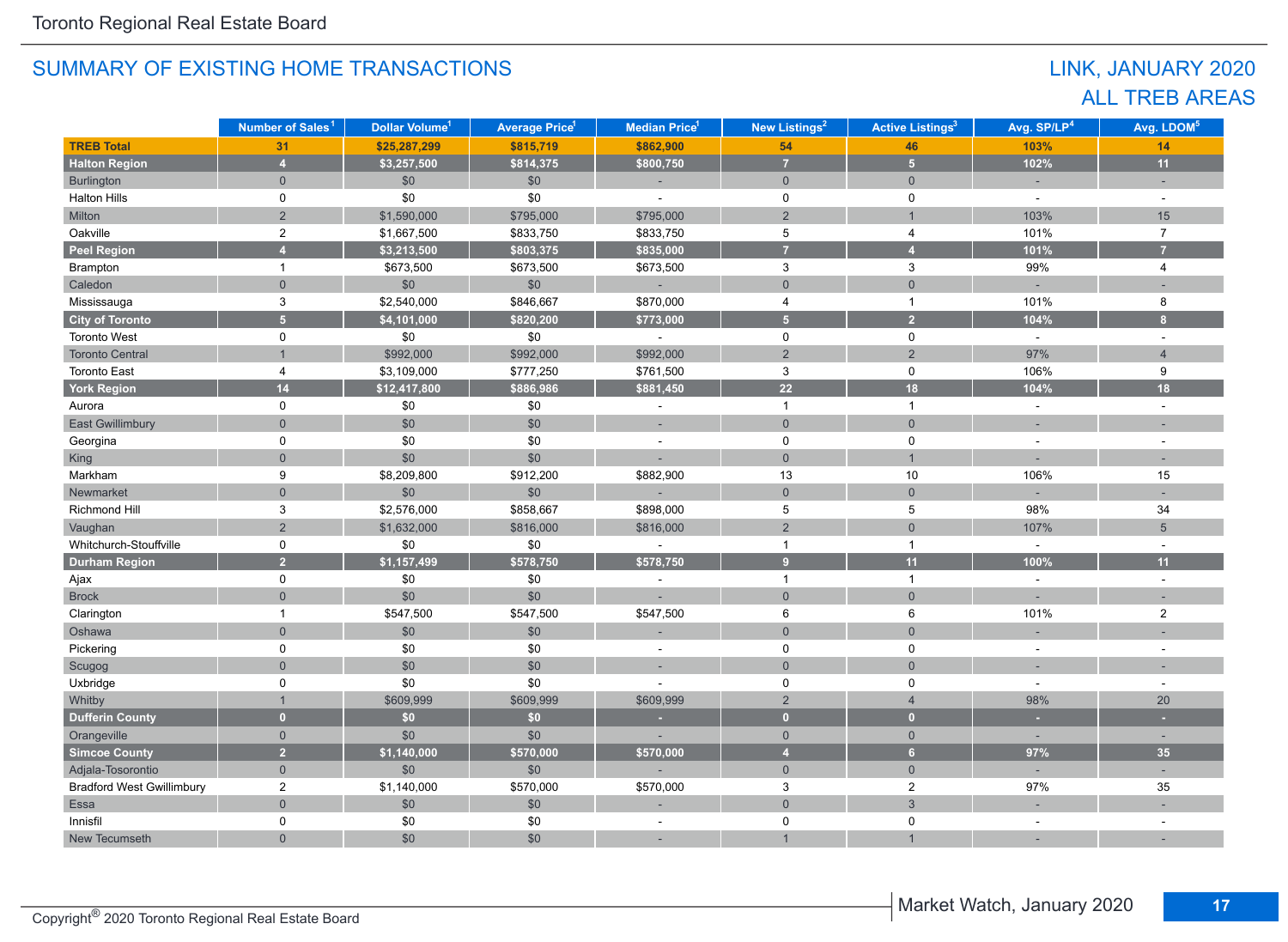# LINK, JANUARY 2020 CITY OF TORONTO MUNICIPAL BREAKDOWN

|                        | Number of Sales <sup>1</sup> | Dollar Volume <sup>1</sup> | <b>Average Price<sup>1</sup></b> | Median Price <sup>1</sup> | New Listings <sup>2</sup> | <b>Active Listings<sup>3</sup></b> | Avg. SP/LP <sup>4</sup> | Avg. LDOM <sup>5</sup> |
|------------------------|------------------------------|----------------------------|----------------------------------|---------------------------|---------------------------|------------------------------------|-------------------------|------------------------|
| <b>TREB Total</b>      | 31                           | \$25,287,299               | \$815,719                        | \$862,900                 | 54                        | 46                                 | 103%                    | 14                     |
| <b>City of Toronto</b> | 5 <sub>5</sub>               | \$4,101,000                | \$820,200                        | \$773,000                 | 5 <sub>5</sub>            | 2 <sup>1</sup>                     | 104%                    | 8 <sup>2</sup>         |
| <b>Toronto West</b>    | $\overline{0}$               | \$0                        | \$0                              | ×.                        | $\overline{0}$            | $\overline{0}$                     |                         |                        |
| Toronto W01            | 0                            | \$0                        | \$0                              | $\sim$                    | $\mathsf 0$               | $\mathbf 0$                        | $\sim$                  | $\sim$                 |
| Toronto W02            | $\mathsf{O}\xspace$          | \$0                        | \$0                              | ÷                         | $\mathsf{O}\xspace$       | $\mathsf{O}\xspace$                |                         |                        |
| Toronto W03            | $\mathbf 0$                  | $$0$$                      | \$0                              | $\sim$                    | $\mathbf 0$               | $\mathbf 0$                        | $\sim$                  | $\sim$                 |
| Toronto W04            | $\overline{0}$               | $\$0$                      | \$0                              | ÷                         | $\mathbf 0$               | $\overline{0}$                     |                         |                        |
| Toronto W05            | 0                            | \$0                        | \$0                              | $\sim$                    | $\mathsf{O}$              | $\mathbf 0$                        |                         |                        |
| Toronto W06            | $\overline{0}$               | \$0                        | \$0                              | ÷.                        | $\mathbf{0}$              | $\overline{0}$                     |                         |                        |
| Toronto W07            | $\mathbf 0$                  | \$0                        | \$0                              | ä,                        | $\mathbf 0$               | $\mathbf 0$                        |                         |                        |
| Toronto W08            | $\overline{0}$               | \$0                        | \$0                              |                           | $\overline{0}$            | $\overline{0}$                     |                         |                        |
| Toronto W09            | 0                            | \$0                        | \$0                              | $\blacksquare$            | $\mathbf 0$               | $\mathbf 0$                        |                         |                        |
| Toronto W10            | $\overline{0}$               | \$0                        | \$0                              |                           | $\overline{0}$            | $\overline{0}$                     | $\sim$                  | $\sim$                 |
| <b>Toronto Central</b> | $\overline{1}$               | \$992,000                  | \$992,000                        | \$992,000                 | $\overline{2}$            | $\overline{2}$                     | 97%                     | $\overline{4}$         |
| Toronto C01            | $\overline{0}$               | \$0                        | \$0                              |                           | $\overline{0}$            | $\overline{0}$                     |                         |                        |
| Toronto C02            | 0                            | \$0                        | \$0                              | $\sim$                    | $\mathsf{O}$              | $\mathbf 0$                        | $\sim$                  |                        |
| Toronto C03            | $\overline{0}$               | \$0                        | \$0                              | ÷                         | $\mathbf{0}$              | $\overline{0}$                     |                         |                        |
| Toronto C04            | 0                            | \$0                        | \$0                              | $\overline{\phantom{a}}$  | 0                         | 0                                  |                         |                        |
| Toronto C06            | $\overline{0}$               | \$0                        | \$0                              | ×.                        | $\mathbf 0$               | $\mathbf{0}$                       |                         |                        |
| Toronto C07            | $\mathbf 0$                  | \$0                        | \$0                              | $\sim$                    | $\overline{1}$            | $\mathbf{1}$                       |                         |                        |
| Toronto C08            | $\mathsf{O}\xspace$          | \$0                        | \$0                              | ÷.                        | $\mathbf 0$               | $\mathbf{0}$                       |                         |                        |
| Toronto C09            | $\mathbf 0$                  | \$0                        | \$0                              | $\blacksquare$            | 0                         | $\mathbf 0$                        | $\sim$                  | $\sim$                 |
| Toronto C10            | $\overline{0}$               | \$0                        | \$0                              |                           | $\mathbf 0$               | $\mathsf{O}\xspace$                |                         |                        |
| Toronto C11            | $\mathbf 0$                  | $\$0$                      | \$0                              | $\sim$                    | $\mathsf{O}\xspace$       | $\mathsf 0$                        |                         |                        |
| Toronto C12            | $\mathbf{0}$                 | \$0                        | \$0                              | $\sim$                    | $\mathbf 0$               | $\mathbf{0}$                       |                         |                        |
| Toronto C13            | 0                            | \$0                        | \$0                              | $\bar{a}$                 | $\mathbf 0$               | $\mathbf 0$                        |                         |                        |
| Toronto C14            | $\mathbf{0}$                 | \$0                        | \$0                              |                           | $\mathbf 0$               | $\mathbf{0}$                       |                         |                        |
| Toronto C15            | $\mathbf{1}$                 | \$992,000                  | \$992,000                        | \$992,000                 | $\overline{1}$            | $\mathbf{1}$                       | 97%                     | 4                      |
| <b>Toronto East</b>    | $\overline{4}$               | \$3,109,000                | \$777,250                        | \$761,500                 | $\overline{\mathbf{3}}$   | $\bullet$                          | 106%                    | 9                      |
| Toronto E01            | $\mathbf 0$                  | $\$0$                      | \$0                              | $\blacksquare$            | $\mathbf 0$               | $\mathbf 0$                        | $\sim$                  | $\sim$                 |
| Toronto E02            | $\mathbf{0}$                 | \$0                        | \$0                              | $\overline{\phantom{a}}$  | $\mathbf 0$               | $\mathsf{O}\xspace$                |                         |                        |
| Toronto E03            | 0                            | \$0                        | \$0                              | ÷,                        | 0                         | $\mathbf 0$                        | $\sim$                  |                        |
| Toronto E04            | $\overline{0}$               | \$0                        | \$0                              | ÷,                        | $\mathbf{0}$              | $\overline{0}$                     |                         |                        |
| Toronto E05            | $\mathbf{1}$                 | \$846,000                  | \$846,000                        | \$846,000                 | $\overline{1}$            | 0                                  | 100%                    | $\overline{2}$         |
| Toronto E06            | $\mathbf{0}$                 | \$0                        | \$0                              |                           | $\mathsf{O}\xspace$       | $\mathsf{O}\xspace$                |                         |                        |
| Toronto E07            | $\mathbf{1}$                 | \$773,000                  | \$773,000                        | \$773,000                 | $\overline{1}$            | $\mathbf 0$                        | 112%                    | 4                      |
| Toronto E08            | $\mathsf{O}\xspace$          | \$0                        | \$0                              |                           | $\mathsf{O}\xspace$       | $\mathsf{O}\xspace$                | ÷                       |                        |
| Toronto E09            | $\mathbf 0$                  | \$0                        | \$0                              | $\sim$                    | 0                         | $\mathbf 0$                        | $\sim$                  | $\sim$                 |
| Toronto E10            | $\overline{0}$               | \$0                        | \$0                              |                           | $\mathbf{0}$              | $\overline{0}$                     |                         |                        |
| Toronto E11            | $\overline{2}$               | \$1,490,000                | \$745,000                        | \$745,000                 | 1                         | $\Omega$                           | 107%                    | 14                     |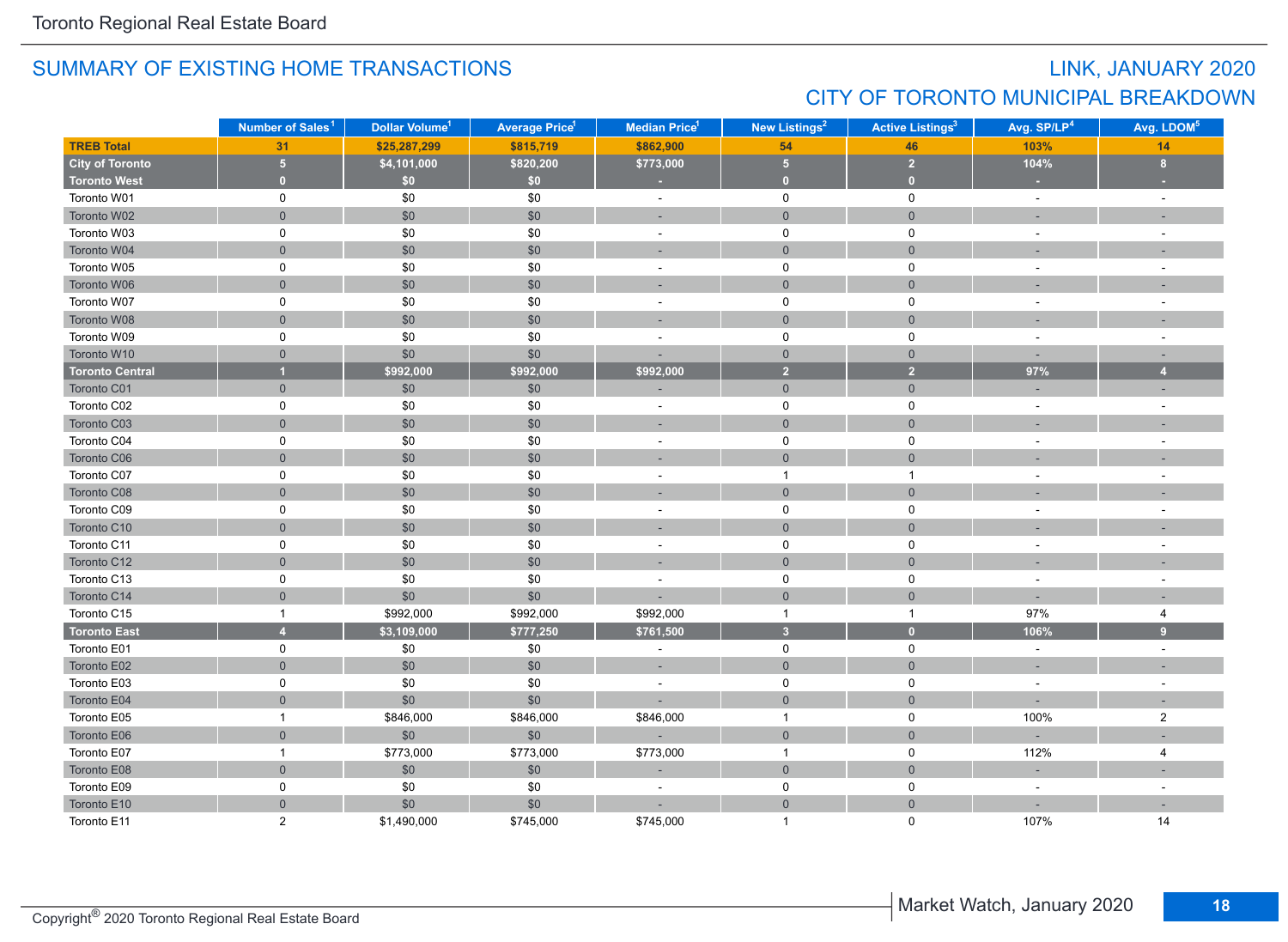# CO-OP APT, JANUARY 2020 ALL TREB AREAS

|                                  | Number of Sales <sup>1</sup> | Dollar Volume <sup>1</sup> | <b>Average Price</b> <sup>1</sup> | Median Price <sup>1</sup> | New Listings <sup>2</sup> | <b>Active Listings<sup>3</sup></b> | Avg. SP/LP <sup>4</sup> | Avg. LDOM <sup>5</sup>   |
|----------------------------------|------------------------------|----------------------------|-----------------------------------|---------------------------|---------------------------|------------------------------------|-------------------------|--------------------------|
| <b>TREB Total</b>                | $\overline{4}$               | \$2,255,000                | \$563,750                         | \$582,000                 | 12                        | 9                                  | 99%                     | 9                        |
| <b>Halton Region</b>             | $\mathbf{0}$                 | \$0\$                      | \$0                               | ×                         | $\overline{1}$            | $\overline{1}$                     | ÷                       | ×                        |
| Burlington                       | $\overline{0}$               | \$0                        | \$0                               |                           | $\mathbf{1}$              | $\overline{1}$                     | ÷,                      |                          |
| <b>Halton Hills</b>              | 0                            | $\$0$                      | \$0                               | $\sim$                    | $\mathsf 0$               | $\mathsf 0$                        | $\sim$                  | $\sim$                   |
| Milton                           | $\overline{0}$               | \$0                        | \$0                               | ÷.                        | $\mathbf 0$               | $\overline{0}$                     | ÷                       |                          |
| Oakville                         | $\mathbf 0$                  | \$0                        | \$0                               | $\sim$                    | $\mathsf 0$               | $\mathsf 0$                        | $\sim$                  | $\sim$                   |
| <b>Peel Region</b>               | $\mathbf{0}$                 | \$0                        | $\overline{\$0}$                  | ×.                        | и                         | $\overline{1}$                     | ٠                       |                          |
| Brampton                         | $\mathbf 0$                  | \$0                        | \$0                               | $\sim$                    | $\mathsf 0$               | $\mathsf 0$                        | $\sim$                  | $\sim$                   |
| Caledon                          | $\overline{0}$               | \$0                        | \$0                               | ÷.                        | $\mathbf 0$               | $\overline{0}$                     | ÷,                      |                          |
| Mississauga                      | 0                            | \$0                        | \$0                               | ÷.                        | $\mathbf{1}$              | $\overline{1}$                     | $\overline{a}$          | $\sim$                   |
| <b>City of Toronto</b>           | $\overline{4}$               | \$2,255,000                | \$563,750                         | \$582,000                 | 9 <sup>°</sup>            | 6 <sup>1</sup>                     | 99%                     | 9 <sup>°</sup>           |
| Toronto West                     | 0                            | \$0                        | \$0                               |                           | $\mathbf{1}$              | $\mathbf{1}$                       | $\omega$                | $\sim$                   |
| <b>Toronto Central</b>           | $\mathfrak{S}$               | \$2,076,000                | \$692,000                         | \$810,000                 | $\overline{4}$            | $\overline{2}$                     | 98%                     | $10$                     |
| <b>Toronto East</b>              | $\mathbf{1}$                 | \$179,000                  | \$179,000                         | \$179,000                 | 4                         | $\mathbf{3}$                       | 101%                    | $\overline{7}$           |
| <b>York Region</b>               | $\overline{0}$               | \$0                        | \$0                               | $\sim$                    | $\overline{1}$            | $\overline{1}$                     | ٠                       |                          |
| Aurora                           | $\mathbf 0$                  | \$0                        | \$0                               | $\blacksquare$            | $\mathsf 0$               | $\mathsf 0$                        | $\sim$                  | $\sim$                   |
| <b>East Gwillimbury</b>          | $\overline{0}$               | \$0                        | \$0                               | ٠                         | $\mathbf 0$               | $\mathbf{0}$                       | ÷,                      |                          |
| Georgina                         | 0                            | \$0                        | \$0                               | $\overline{a}$            | 0                         | 0                                  | $\overline{a}$          | $\sim$                   |
| King                             | $\overline{0}$               | \$0                        | \$0                               |                           | $\overline{1}$            | $\overline{1}$                     |                         |                          |
| Markham                          | 0                            | \$0                        | \$0                               |                           | 0                         | $\pmb{0}$                          |                         |                          |
| Newmarket                        | $\overline{0}$               | \$0                        | \$0                               |                           | $\overline{0}$            | $\overline{0}$                     |                         |                          |
| Richmond Hill                    | 0                            | $\$0$                      | \$0                               | ÷,                        | 0                         | 0                                  | ä,                      | ÷,                       |
| Vaughan                          | $\overline{0}$               | \$0                        | \$0                               |                           | $\mathbf 0$               | $\mathbf{0}$                       |                         |                          |
| Whitchurch-Stouffville           | $\mathbf 0$                  | \$0                        | \$0                               | $\sim$                    | $\mathsf 0$               | $\mathsf 0$                        |                         |                          |
| <b>Durham Region</b>             | $\overline{0}$               | \$0                        | \$0                               |                           | $\mathbf{0}$              | $\mathbf{0}$                       |                         |                          |
| Ajax                             | 0                            | \$0                        | \$0                               | $\sim$                    | $\mathbf 0$               | $\mathsf{O}$                       | $\overline{a}$          | $\sim$                   |
| <b>Brock</b>                     | $\overline{0}$               | \$0                        | \$0                               |                           | $\mathbf 0$               | $\mathbf 0$                        |                         |                          |
| Clarington                       | $\mathbf 0$                  | $\$0$                      | \$0                               | $\sim$                    | $\mathsf 0$               | $\mathsf 0$                        | ÷,                      | $\overline{a}$           |
| Oshawa                           | $\mathbf{0}$                 | \$0                        | \$0                               |                           | $\mathbf 0$               | $\overline{0}$                     |                         |                          |
| Pickering                        | $\mathbf 0$                  | \$0                        | \$0                               | $\sim$                    | $\mathsf 0$               | $\mathsf 0$                        | $\overline{a}$          | $\overline{a}$           |
| Scugog                           | $\overline{0}$               | \$0                        | \$0                               | ÷.                        | $\mathbf{0}$              | $\overline{0}$                     | ÷                       |                          |
| Uxbridge                         | $\mathbf 0$                  | $\$0$                      | \$0                               | $\sim$                    | 0                         | $\mathbf 0$                        | $\sim$                  | $\sim$                   |
| Whitby                           | $\overline{0}$               | \$0                        | \$0                               |                           | $\mathbf{0}$              | $\overline{0}$                     |                         |                          |
| <b>Dufferin County</b>           | $\overline{0}$               | \$0                        | \$0                               | н                         | $\mathbf{0}$              | $\bullet$                          |                         |                          |
| Orangeville                      | $\overline{0}$               | \$0                        | \$0                               | ٠                         | $\mathbf 0$               | $\overline{0}$                     | ٠                       | $\overline{\phantom{a}}$ |
| <b>Simcoe County</b>             | $\overline{0}$               | \$0                        | \$0                               | ٠                         | $\bullet$                 | $\mathbf{0}$                       |                         |                          |
| Adjala-Tosorontio                | $\overline{0}$               | \$0                        | \$0                               | $\sim$                    | $\mathsf{O}\xspace$       | $\overline{0}$                     | ÷,                      | $\overline{\phantom{a}}$ |
| <b>Bradford West Gwillimbury</b> | $\mathbf 0$                  | \$0                        | \$0                               | $\sim$                    | $\mathsf 0$               | $\mathsf 0$                        | ÷,                      |                          |
| Essa                             | $\mathbf{0}$                 | \$0                        | \$0                               | ٠                         | $\mathbf 0$               | $\mathbf 0$                        |                         |                          |
| Innisfil                         | $\mathbf 0$                  | \$0                        | \$0                               | ÷.                        | 0                         | $\mathbf 0$                        | $\overline{a}$          | $\sim$                   |
| New Tecumseth                    | $\overline{0}$               | \$0                        | \$0                               | ÷,                        | $\overline{0}$            | $\overline{0}$                     |                         |                          |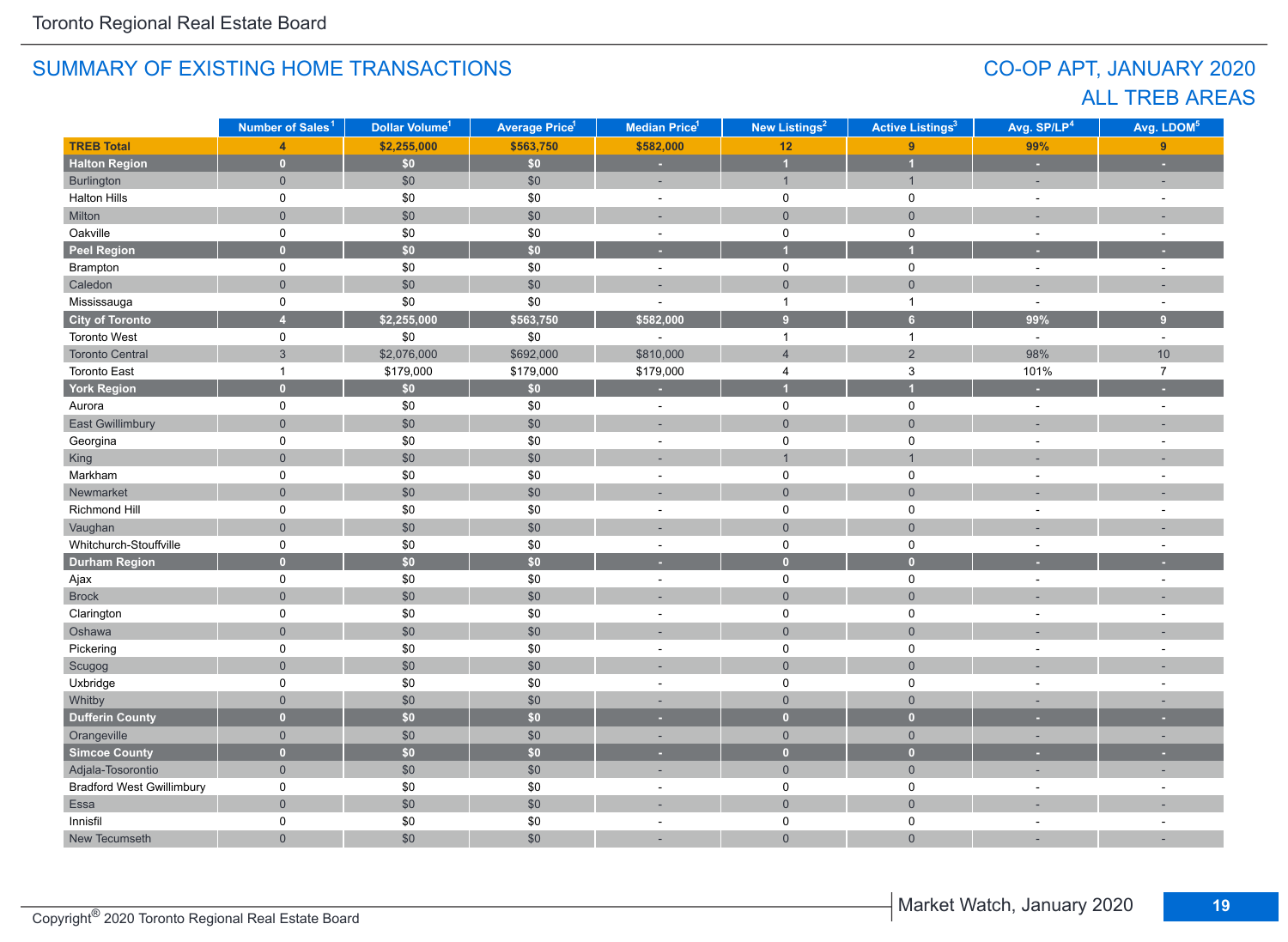# CO-OP APT, JANUARY 2020 CITY OF TORONTO MUNICIPAL BREAKDOWN

|                        | Number of Sales <sup>1</sup> | Dollar Volume <sup>1</sup> | <b>Average Price<sup>1</sup></b> | Median Price <sup>1</sup> | New Listings <sup>2</sup> | <b>Active Listings<sup>3</sup></b> | Avg. SP/LP <sup>4</sup>  | Avg. LDOM <sup>5</sup>   |
|------------------------|------------------------------|----------------------------|----------------------------------|---------------------------|---------------------------|------------------------------------|--------------------------|--------------------------|
| <b>TREB Total</b>      | $\overline{4}$               | \$2,255,000                | \$563,750                        | \$582,000                 | 12                        | 9                                  | 99%                      | 9                        |
| <b>City of Toronto</b> | $\overline{4}$               | \$2,255,000                | \$563,750                        | \$582,000                 | 9                         | 6 <sup>1</sup>                     | 99%                      | 9                        |
| <b>Toronto West</b>    | $\overline{0}$               | \$0                        | \$0                              | ٠                         | и                         | и                                  |                          |                          |
| Toronto W01            | 0                            | \$0                        | \$0                              | $\sim$                    | $\mathsf 0$               | $\mathbf 0$                        | $\sim$                   | $\overline{a}$           |
| Toronto W02            | $\mathsf{O}\xspace$          | \$0                        | \$0                              | ÷                         | $\mathsf{O}\xspace$       | $\mathbf 0$                        |                          |                          |
| Toronto W03            | $\mathbf 0$                  | \$0                        | \$0                              | $\blacksquare$            | $\mathbf 0$               | $\mathbf 0$                        | $\sim$                   | $\sim$                   |
| Toronto W04            | $\mathbf{0}$                 | \$0                        | \$0                              | ÷,                        | $\mathbf 0$               | $\overline{0}$                     |                          |                          |
| Toronto W05            | 0                            | \$0                        | \$0                              | $\sim$                    | $\mathsf 0$               | $\mathbf 0$                        |                          |                          |
| Toronto W06            | $\mathbf 0$                  | \$0                        | \$0                              | ÷                         | $\mathbf{1}$              | $\overline{1}$                     |                          |                          |
| Toronto W07            | 0                            | \$0                        | \$0                              | $\sim$                    | 0                         | 0                                  |                          |                          |
| Toronto W08            | $\mathbf 0$                  | \$0                        | \$0                              | Ē.                        | $\mathbf{0}$              | $\overline{0}$                     |                          |                          |
| Toronto W09            | $\mathsf 0$                  | \$0                        | \$0                              | $\overline{\phantom{a}}$  | $\mathsf 0$               | $\mathbf 0$                        | $\sim$                   | $\overline{\phantom{a}}$ |
| Toronto W10            | $\mathbf 0$                  | \$0                        | \$0                              |                           | $\overline{0}$            | $\overline{0}$                     | $\sim$                   | $\sim$                   |
| <b>Toronto Central</b> | $\overline{\mathbf{3}}$      | \$2,076,000                | \$692,000                        | \$810,000                 | $\overline{4}$            | $\overline{2}$                     | 98%                      | 10                       |
| Toronto C01            | $\mathbf{1}$                 | \$810,000                  | \$810,000                        | \$810,000                 | $\mathbf{1}$              | $\mathsf{O}\xspace$                | 99%                      | 15                       |
| Toronto C02            | $\boldsymbol{2}$             | \$1,266,000                | \$633,000                        | \$633,000                 | $\overline{1}$            | $\mathsf 0$                        | 98%                      | 8                        |
| Toronto C03            | $\mathbf 0$                  | \$0                        | \$0                              |                           | $\mathsf{O}\xspace$       | $\overline{0}$                     |                          |                          |
| Toronto C04            | 0                            | \$0                        | \$0                              | $\blacksquare$            | $\mathbf 0$               | 0                                  | $\blacksquare$           | $\sim$                   |
| Toronto C06            | $\mathbf 0$                  | \$0                        | \$0                              | ц.                        | $\mathbf{0}$              | $\mathbf 0$                        |                          |                          |
| Toronto C07            | 0                            | $\$0$                      | \$0                              | $\sim$                    | $\mathsf 0$               | $\mathbf 0$                        | $\sim$                   |                          |
| Toronto C08            | $\overline{0}$               | \$0                        | \$0                              | ÷.                        | $\mathbf{0}$              | $\overline{0}$                     |                          |                          |
| Toronto C09            | $\mathbf 0$                  | \$0                        | \$0                              | $\blacksquare$            | $\overline{2}$            | $\overline{2}$                     | $\sim$                   | $\sim$                   |
| Toronto C10            | $\mathbf{0}$                 | \$0                        | \$0                              | ٠                         | $\mathbf 0$               | $\mathsf{O}\xspace$                |                          |                          |
| Toronto C11            | 0                            | \$0                        | \$0                              | $\sim$                    | $\mathbf 0$               | $\mathbf 0$                        |                          |                          |
| Toronto C12            | $\overline{0}$               | \$0                        | \$0                              | ÷,                        | $\mathbf{0}$              | $\overline{0}$                     |                          |                          |
| Toronto C13            | 0                            | $\$0$                      | \$0                              | $\overline{\phantom{a}}$  | 0                         | $\mathbf 0$                        |                          |                          |
| Toronto C14            | $\mathbf 0$                  | \$0                        | \$0                              |                           | $\mathbf{0}$              | $\mathbf 0$                        |                          |                          |
| Toronto C15            | 0                            | \$0                        | \$0                              | ٠                         | $\mathsf 0$               | $\mathbf 0$                        | $\overline{\phantom{a}}$ | $\sim$                   |
| <b>Toronto East</b>    |                              | \$179,000                  | \$179,000                        | \$179,000                 | $\overline{4}$            | $\overline{\mathbf{3}}$            | 101%                     | $\overline{7}$           |
| Toronto E01            | $\mathsf 0$                  | $$0$$                      | \$0                              | ٠                         | $\mathsf{O}$              | $\mathsf 0$                        | $\sim$                   | $\sim$                   |
| Toronto E02            | $\mathsf{O}\xspace$          | \$0                        | \$0                              | ÷,                        | $\overline{1}$            | $\mathbf{1}$                       |                          |                          |
| Toronto E03            | $\mathsf 0$                  | \$0                        | \$0                              | ä,                        | $\mathsf 0$               | $\mathbf 0$                        |                          |                          |
| Toronto E04            | $\overline{0}$               | \$0                        | \$0                              | ÷,                        | $\mathbf{0}$              | $\overline{0}$                     |                          |                          |
| Toronto E05            | 0                            | $$0$$                      | \$0                              | $\overline{\phantom{a}}$  | $\mathsf 0$               | $\mathbf 0$                        |                          |                          |
| Toronto E06            | $\mathsf{O}\xspace$          | \$0                        | \$0                              | ÷,                        | $\mathsf{O}\xspace$       | $\mathsf{O}\xspace$                |                          |                          |
| Toronto E07            | $\mathsf 0$                  | $\$0$                      | \$0                              | $\overline{\phantom{a}}$  | $\mathsf 0$               | $\mathsf 0$                        | $\sim$                   |                          |
| Toronto E08            | $\mathsf{O}\xspace$          | $\$0$                      | \$0                              | ٠                         | $\mathbf 0$               | $\mathsf{O}\xspace$                |                          |                          |
| Toronto E09            | 0                            | \$0                        | \$0                              |                           | $\mathsf 0$               | $\mathbf 0$                        |                          |                          |
| Toronto E10            |                              | \$179,000                  | \$179,000                        | \$179,000                 | 3                         | $\overline{2}$                     | 101%                     | $\overline{7}$           |
| Toronto E11            | $\Omega$                     | \$0                        | \$0                              |                           | $\Omega$                  | $\Omega$                           |                          |                          |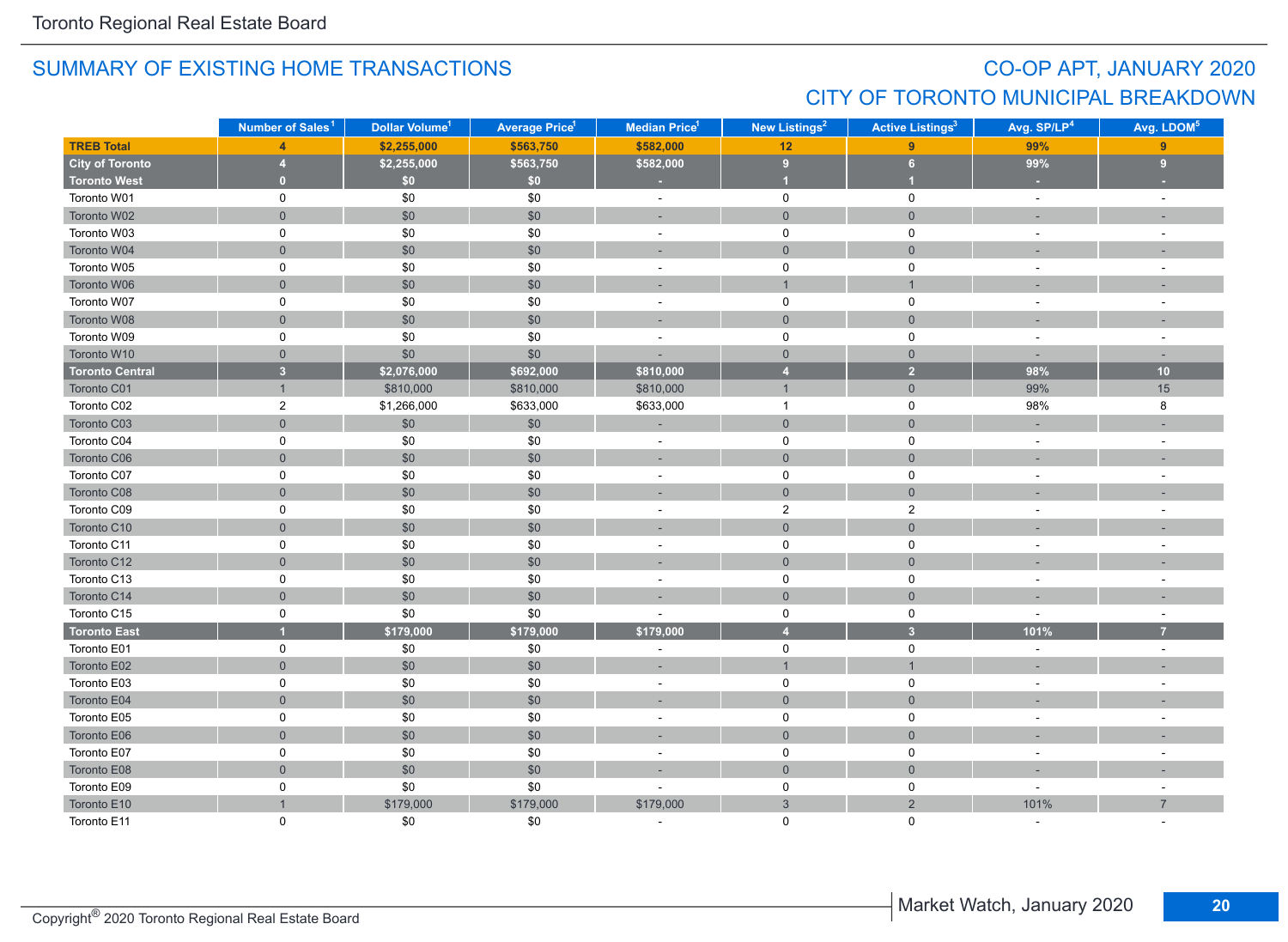# DET CONDO, JANUARY 2020 ALL TREB AREAS

|                                  | Number of Sales <sup>1</sup> | Dollar Volume <sup>1</sup> | <b>Average Price<sup>1</sup></b> | <b>Median Price<sup>1</sup></b> | <b>New Listings<sup>2</sup></b> | <b>Active Listings<sup>3</sup></b> | Avg. SP/LP <sup>4</sup>  | Avg. LDOM <sup>5</sup> |
|----------------------------------|------------------------------|----------------------------|----------------------------------|---------------------------------|---------------------------------|------------------------------------|--------------------------|------------------------|
| <b>TREB Total</b>                | $\overline{3}$               | \$2,000,000                | \$666,667                        | \$660,000                       | 12                              | 20                                 | 99%                      | 49                     |
| <b>Halton Region</b>             | $\mathbf{0}$                 | \$0\$                      | \$0                              | ×                               | $\bullet$                       | $\mathbf 0$                        | ×                        | ×                      |
| Burlington                       | $\overline{0}$               | \$0                        | \$0                              | ÷.                              | $\mathbf 0$                     | $\mathbf 0$                        | $\overline{\phantom{a}}$ | ÷                      |
| <b>Halton Hills</b>              | $\mathsf 0$                  | \$0                        | \$0                              | $\sim$                          | $\mathbf 0$                     | $\pmb{0}$                          | $\sim$                   | $\overline{a}$         |
| Milton                           | $\mathbf{0}$                 | \$0                        | \$0                              | ۰                               | $\mathbf{0}$                    | $\mathbf 0$                        | ÷.                       |                        |
| Oakville                         | $\mathsf 0$                  | \$0                        | \$0                              | $\ddot{\phantom{1}}$            | $\mathbf 0$                     | $\pmb{0}$                          | $\sim$                   | $\ddot{\phantom{1}}$   |
| <b>Peel Region</b>               |                              | \$660,000                  | \$660,000                        | \$660,000                       | $\overline{2}$                  | $\overline{3}$                     | 103%                     | 9                      |
| Brampton                         | 0                            | \$0                        | \$0                              | ÷,                              | $\mathbf{1}$                    | $\overline{2}$                     | $\omega$                 | $\sim$                 |
| Caledon                          | $\mathbf 0$                  | \$0                        | \$0                              |                                 | $\mathsf{O}\xspace$             | $\overline{1}$                     | L,                       |                        |
| Mississauga                      | $\mathbf{1}$                 | \$660,000                  | \$660,000                        | \$660,000                       | $\mathbf{1}$                    | $\mathbf 0$                        | 103%                     | 9                      |
| <b>City of Toronto</b>           | $\overline{0}$               | \$0\$                      | \$0                              |                                 | $\mathbf{0}$                    | $\mathbf{0}$                       |                          |                        |
| <b>Toronto West</b>              | $\mathbf 0$                  | \$0                        | \$0                              | ÷,                              | $\mathbf 0$                     | $\mathbf 0$                        | $\sim$                   | $\sim$                 |
| <b>Toronto Central</b>           | $\mathbf 0$                  | \$0                        | \$0                              | ÷                               | $\mathsf{O}\xspace$             | $\mathbf 0$                        | ٠                        |                        |
| <b>Toronto East</b>              | $\mathsf 0$                  | $\$0$                      | \$0                              | $\overline{a}$                  | $\mathsf 0$                     | $\mathsf 0$                        | $\sim$                   | ÷,                     |
| <b>York Region</b>               | $\mathbf{0}$                 | $\overline{50}$            | \$0                              | ×                               | $\mathbf{0}$                    | $\overline{0}$                     | ٠                        |                        |
| Aurora                           | $\mathsf 0$                  | \$0                        | \$0                              | ÷,                              | $\mathbf 0$                     | $\pmb{0}$                          | ÷,                       |                        |
| <b>East Gwillimbury</b>          | $\overline{0}$               | \$0                        | \$0                              |                                 | $\overline{0}$                  | $\overline{0}$                     |                          |                        |
| Georgina                         | 0                            | \$0                        | \$0                              | ٠                               | $\mathbf 0$                     | 0                                  | ٠                        | ÷,                     |
| King                             | $\overline{0}$               | \$0                        | \$0                              |                                 | $\overline{0}$                  | $\mathbf{0}$                       |                          |                        |
| Markham                          | $\mathbf 0$                  | $\$0$                      | \$0                              |                                 | $\mathbf 0$                     | $\pmb{0}$                          |                          |                        |
| Newmarket                        | $\overline{0}$               | \$0                        | \$0                              |                                 | $\mathbf{0}$                    | $\overline{0}$                     |                          |                        |
| Richmond Hill                    | 0                            | \$0                        | \$0                              | ÷                               | $\mathbf 0$                     | $\pmb{0}$                          | ÷                        |                        |
| Vaughan                          | $\overline{0}$               | \$0                        | \$0                              |                                 | $\mathbf{0}$                    | $\overline{0}$                     |                          |                        |
| Whitchurch-Stouffville           | $\mathsf 0$                  | \$0                        | \$0                              | $\blacksquare$                  | $\mathsf 0$                     | $\pmb{0}$                          | $\sim$                   | ÷,                     |
| <b>Durham Region</b>             | $\overline{0}$               | \$0                        | \$0                              | ٠                               | $\mathbf{0}$                    | $\overline{0}$                     |                          |                        |
| Ajax                             | $\mathbf 0$                  | \$0                        | \$0                              | $\sim$                          | $\mathbf 0$                     | $\pmb{0}$                          | $\sim$                   | $\sim$                 |
| <b>Brock</b>                     | $\mathbf 0$                  | \$0                        | \$0                              |                                 | $\overline{0}$                  | $\mathbf 0$                        |                          |                        |
| Clarington                       | 0                            | \$0                        | \$0                              | ÷.                              | $\mathbf 0$                     | $\mathbf 0$                        | $\ddot{\phantom{1}}$     | ÷.                     |
| Oshawa                           | $\overline{0}$               | \$0                        | \$0                              |                                 | $\overline{0}$                  | $\mathbf{0}$                       |                          |                        |
| Pickering                        | 0                            | \$0                        | \$0                              | $\sim$                          | 0                               | $\mathbf 0$                        | $\blacksquare$           | ÷,                     |
| Scugog                           | $\mathbf{0}$                 | \$0                        | \$0                              | ÷.                              | $\mathsf{O}\xspace$             | $\mathsf{O}\xspace$                |                          |                        |
| Uxbridge                         | $\mathbf 0$                  | \$0                        | \$0                              | $\sim$                          | $\mathbf 0$                     | $\mathbf 0$                        | $\sim$                   | $\sim$                 |
| Whitby                           | $\mathbf{0}$                 | \$0                        | \$0                              |                                 | $\overline{0}$                  | $\mathbf 0$                        |                          |                        |
| <b>Dufferin County</b>           | $\overline{0}$               | \$0                        | \$0                              |                                 | $\overline{0}$                  | $\mathbf{0}$                       |                          |                        |
| Orangeville                      | $\mathbf{0}$                 | \$0                        | \$0                              |                                 | $\overline{0}$                  | $\overline{0}$                     | ÷,                       | ٠                      |
| <b>Simcoe County</b>             | $\overline{2}$               | \$1,340,000                | \$670,000                        | \$670,000                       | 10                              | 17                                 | 97%                      | 69                     |
| Adjala-Tosorontio                | $\mathbf{0}$                 | \$0                        | \$0                              | ۰                               | $\mathsf{O}\xspace$             | $\mathsf{O}\xspace$                | $\overline{\phantom{a}}$ | ÷                      |
| <b>Bradford West Gwillimbury</b> | $\mathsf 0$                  | \$0                        | \$0                              | ÷,                              | $\mathbf 0$                     | $\pmb{0}$                          | $\sim$                   | ÷,                     |
| Essa                             | $\mathbf 0$                  | \$0                        | \$0                              | ÷,                              | $\mathbf{0}$                    | $\mathbf 0$                        | ÷,                       |                        |
| Innisfil                         | $\mathbf 0$                  | \$0                        | \$0                              |                                 | 0                               | 0                                  | ÷.                       | ÷.                     |
| New Tecumseth                    | $\overline{2}$               | \$1,340,000                | \$670,000                        | \$670,000                       | 10                              | 17                                 | 97%                      | 69                     |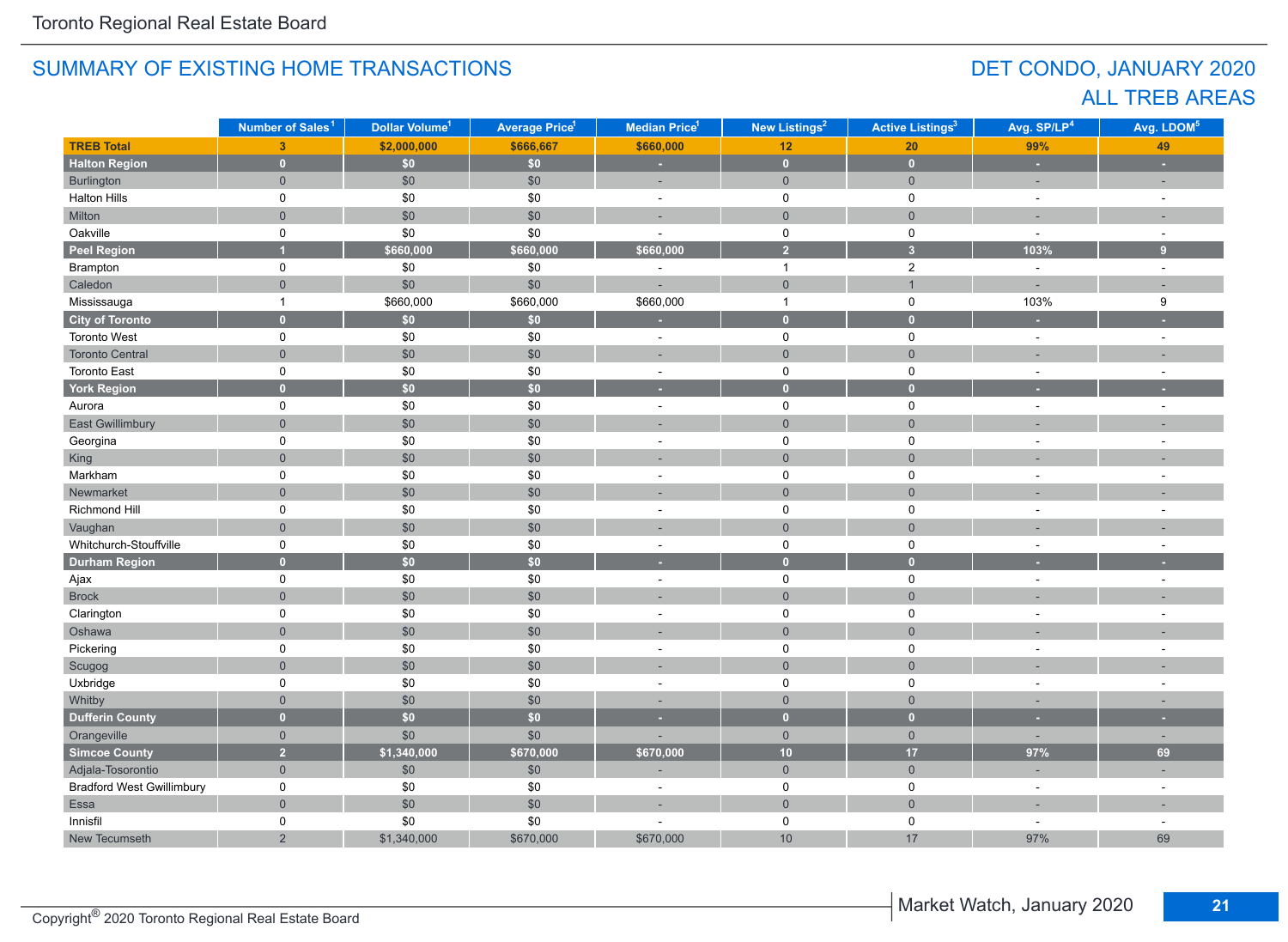# DET CONDO, JANUARY 2020 CITY OF TORONTO MUNICIPAL BREAKDOWN

|                        | Number of Sales <sup>1</sup> | Dollar Volume <sup>1</sup> | <b>Average Price<sup>1</sup></b> | <b>Median Price</b> <sup>1</sup> | New Listings <sup>2</sup> | <b>Active Listings<sup>3</sup></b> | Avg. SP/LP <sup>4</sup>  | Avg. LDOM <sup>5</sup>   |
|------------------------|------------------------------|----------------------------|----------------------------------|----------------------------------|---------------------------|------------------------------------|--------------------------|--------------------------|
| <b>TREB Total</b>      | 3 <sup>1</sup>               | \$2,000,000                | \$666,667                        | \$660,000                        | 12                        | 20                                 | 99%                      | 49                       |
| <b>City of Toronto</b> | $\mathbf{0}$                 | $$0$$                      | $$0\,$                           |                                  | $\bullet$                 | $\mathbf{0}$                       |                          |                          |
| <b>Toronto West</b>    | $\mathbf{0}$                 | \$0\$                      | \$0\$                            |                                  | $\bullet$                 | $\mathbf{0}$                       |                          |                          |
| Toronto W01            | 0                            | \$0                        | \$0                              | $\sim$                           | $\mathsf 0$               | $\mathsf{O}$                       | $\omega$                 | $\sim$                   |
| Toronto W02            | $\overline{0}$               | $$0$$                      | \$0                              | ٠                                | $\mathbf{0}$              | $\mathbf 0$                        | $\overline{\phantom{a}}$ |                          |
| Toronto W03            | 0                            | \$0                        | \$0                              | $\sim$                           | $\mathsf{O}\xspace$       | 0                                  | $\sim$                   |                          |
| Toronto W04            | $\overline{0}$               | \$0                        | \$0                              |                                  | $\mathbf{0}$              | $\overline{0}$                     |                          |                          |
| Toronto W05            | 0                            | \$0                        | \$0                              | $\sim$                           | $\mathbf 0$               | $\mathbf 0$                        | $\overline{\phantom{a}}$ |                          |
| Toronto W06            | $\overline{0}$               | $$0$$                      | \$0                              |                                  | $\overline{0}$            | $\mathbf{0}$                       |                          |                          |
| Toronto W07            | 0                            | $\$0$                      | \$0                              | $\blacksquare$                   | $\mathsf{O}$              | 0                                  | $\blacksquare$           | $\sim$                   |
| Toronto W08            | $\overline{0}$               | \$0                        | \$0                              | ٠                                | $\mathsf{O}\xspace$       | $\mathbf 0$                        | $\overline{\phantom{a}}$ |                          |
| Toronto W09            | 0                            | \$0                        | \$0                              | $\sim$                           | $\mathsf 0$               | $\mathbf 0$                        | $\overline{\phantom{a}}$ | $\sim$                   |
| Toronto W10            | $\overline{0}$               | \$0                        | \$0                              | $\sim$                           | $\overline{0}$            | $\overline{0}$                     | $\sim$                   | $\sim$                   |
| <b>Toronto Central</b> | $\mathbf{0}$                 | \$0                        | \$0                              | ٠                                | $\mathbf{0}$              | $\bullet$                          |                          |                          |
| Toronto C01            | $\overline{0}$               | \$0                        | \$0                              | ×.                               | $\mathsf{O}\xspace$       | $\mathbf{0}$                       |                          |                          |
| Toronto C02            | 0                            | \$0                        | \$0                              | $\sim$                           | $\mathsf 0$               | 0                                  | $\sim$                   | $\sim$                   |
| Toronto C03            | $\mathsf{O}\xspace$          | \$0                        | \$0                              |                                  | $\mathbf 0$               | $\mathbf 0$                        |                          |                          |
| Toronto C04            | 0                            | $\$0$                      | \$0                              | $\sim$                           | $\mathsf 0$               | $\mathbf 0$                        | $\sim$                   |                          |
| Toronto C06            | $\overline{0}$               | \$0                        | \$0                              | п.                               | $\mathbf{0}$              | $\mathbf{0}$                       | $\sim$                   |                          |
| Toronto C07            | 0                            | \$0                        | \$0                              | $\sim$                           | $\mathsf 0$               | 0                                  | $\sim$                   |                          |
| Toronto C08            | $\overline{0}$               | \$0                        | \$0                              |                                  | $\mathbf{0}$              | $\mathbf{0}$                       |                          |                          |
| Toronto C09            | 0                            | \$0                        | \$0                              | $\blacksquare$                   | $\mathsf{O}$              | $\mathbf 0$                        | $\sim$                   | $\overline{\phantom{a}}$ |
| Toronto C10            | $\overline{0}$               | $$0$$                      | \$0                              | ÷                                | $\mathsf{O}\xspace$       | $\mathbf 0$                        |                          |                          |
| Toronto C11            | 0                            | \$0                        | \$0                              | $\sim$                           | $\mathsf{O}$              | $\mathbf 0$                        | $\sim$                   |                          |
| Toronto C12            | $\overline{0}$               | \$0                        | \$0                              | ×,                               | $\mathsf{O}\xspace$       | $\mathsf{O}\xspace$                |                          |                          |
| Toronto C13            | 0                            | \$0                        | \$0                              | $\sim$                           | $\pmb{0}$                 | $\mathbf 0$                        | $\overline{a}$           |                          |
| Toronto C14            | $\overline{0}$               | $$0$$                      | \$0                              |                                  | $\overline{0}$            | $\mathbf{0}$                       |                          |                          |
| Toronto C15            | 0                            | \$0                        | \$0                              | $\blacksquare$                   | $\mathsf{O}$              | $\mathbf 0$                        | $\overline{\phantom{a}}$ | $\sim$                   |
| <b>Toronto East</b>    | $\mathbf{0}$                 | \$0                        | \$0                              | ٠                                | $\mathbf 0$               | $\overline{0}$                     |                          |                          |
| Toronto E01            | 0                            | $\$0$                      | \$0                              | $\sim$                           | $\mathsf 0$               | $\mathsf{O}$                       | $\sim$                   | $\sim$                   |
| Toronto E02            | $\overline{0}$               | \$0                        | \$0                              |                                  | $\mathsf{O}\xspace$       | $\mathbf 0$                        |                          |                          |
| Toronto E03            | 0                            | \$0                        | \$0                              | ÷                                | $\pmb{0}$                 | 0                                  |                          |                          |
| Toronto E04            | $\overline{0}$               | \$0                        | \$0                              | ÷                                | $\overline{0}$            | $\overline{0}$                     |                          |                          |
| Toronto E05            | 0                            | \$0                        | \$0                              | $\sim$                           | 0                         | 0                                  | $\sim$                   |                          |
| Toronto E06            | $\overline{0}$               | \$0                        | \$0                              |                                  | $\overline{0}$            | $\mathbf{0}$                       |                          |                          |
| Toronto E07            | 0                            | \$0                        | \$0                              | $\sim$                           | $\mathbf 0$               | $\mathbf 0$                        | $\overline{\phantom{a}}$ |                          |
| Toronto E08            | $\overline{0}$               | $$0$$                      | \$0                              |                                  | $\mathsf{O}\xspace$       | $\mathbf 0$                        |                          |                          |
| Toronto E09            | 0                            | \$0                        | \$0                              | $\sim$                           | $\mathsf{O}$              | 0                                  | $\sim$                   |                          |
| Toronto E10            | $\overline{0}$               | \$0                        | \$0                              | ÷                                | $\mathsf{O}\xspace$       | $\mathbf 0$                        |                          |                          |
| Toronto E11            | $\Omega$                     | \$0                        | \$0                              |                                  | $\mathbf 0$               | $\Omega$                           |                          |                          |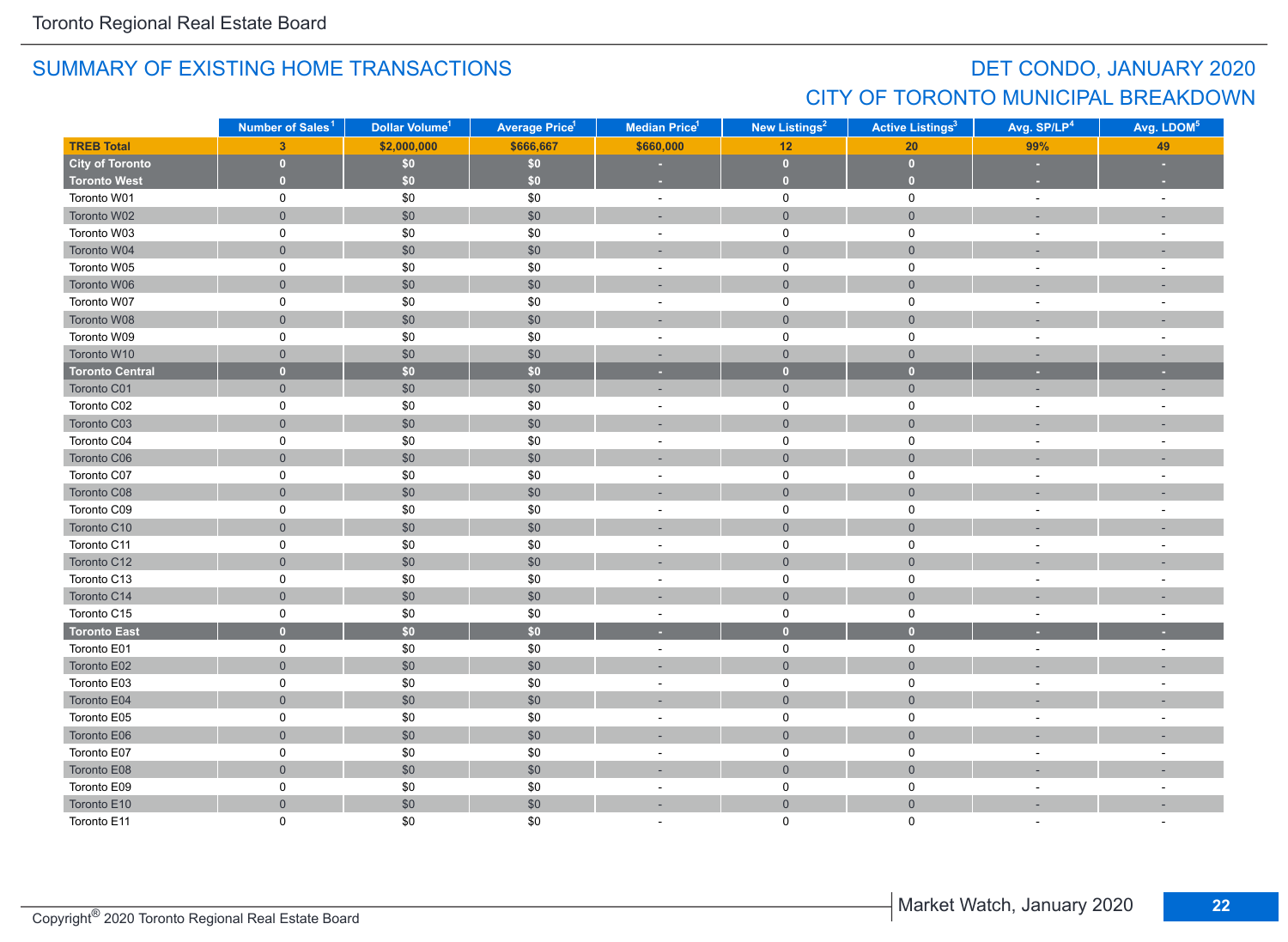# CO-OWNERSHIP APT, JANUARY 2020 ALL TREB AREAS

|                                  | Number of Sales <sup>1</sup> | Dollar Volume <sup>1</sup> | <b>Average Price<sup>1</sup></b> | Median Price <sup>1</sup> | New Listings <sup>2</sup> | <b>Active Listings<sup>3</sup></b> | Avg. SP/LP <sup>4</sup> | Avg. LDOM <sup>5</sup>   |
|----------------------------------|------------------------------|----------------------------|----------------------------------|---------------------------|---------------------------|------------------------------------|-------------------------|--------------------------|
| <b>TREB Total</b>                |                              | \$450,000                  | \$450,000                        | \$450,000                 | $\overline{4}$            | 5 <sup>5</sup>                     | 99%                     | $\bf 72$                 |
| <b>Halton Region</b>             | $\mathbf{0}$                 | \$0\$                      | \$0\$                            | ×.                        | $\overline{1}$            | $\overline{1}$                     | ٠                       | L.                       |
| Burlington                       | $\overline{0}$               | \$0                        | \$0                              | ÷,                        | $\mathbf{1}$              | $\mathbf{1}$                       | ÷,                      | ÷,                       |
| <b>Halton Hills</b>              | 0                            | $\$0$                      | \$0                              | $\bar{a}$                 | 0                         | 0                                  | $\sim$                  | $\sim$                   |
| Milton                           | $\overline{0}$               | $$0$$                      | \$0                              |                           | $\mathbf{0}$              | $\mathsf{O}\xspace$                |                         |                          |
| Oakville                         | 0                            | \$0                        | \$0                              | $\blacksquare$            | $\mathsf 0$               | 0                                  | $\sim$                  | $\overline{\phantom{a}}$ |
| <b>Peel Region</b>               | $\overline{0}$               | $\overline{50}$            | $\overline{50}$                  | н                         | $\overline{0}$            | $\overline{0}$                     |                         |                          |
| Brampton                         | 0                            | \$0                        | \$0                              | $\omega$                  | $\mathsf{O}$              | $\mathsf 0$                        | $\sim$                  | $\bar{a}$                |
| Caledon                          | $\overline{0}$               | $$0$$                      | \$0                              | ٠                         | $\mathbf 0$               | $\mathbf{0}$                       |                         | ٠                        |
| Mississauga                      | 0                            | \$0                        | \$0                              | ÷.                        | $\mathsf{O}$              | $\mathsf 0$                        | $\sim$                  | $\sim$                   |
| <b>City of Toronto</b>           |                              | \$450,000                  | \$450,000                        | \$450,000                 | $\overline{\mathbf{3}}$   | $\overline{4}$                     | 99%                     | 72                       |
| Toronto West                     | 0                            | $\$0$                      | \$0                              |                           | $\overline{1}$            | $\overline{a}$                     | $\sim$                  | $\omega$                 |
| <b>Toronto Central</b>           | $\overline{1}$               | \$450,000                  | \$450,000                        | \$450,000                 | $\overline{2}$            | $\mathbf 2$                        | 99%                     | 72                       |
| <b>Toronto East</b>              | 0                            | \$0                        | $\$0$                            | $\bar{a}$                 | $\mathbf 0$               | 0                                  | $\omega$                | $\bar{a}$                |
| <b>York Region</b>               | $\mathbf{0}$                 | \$0\$                      | \$0                              | ٠                         | $\overline{0}$            | $\overline{0}$                     |                         |                          |
| Aurora                           | 0                            | \$0                        | \$0                              | $\bar{\phantom{a}}$       | $\mathsf{O}$              | $\mathsf 0$                        | $\sim$                  | ÷,                       |
| <b>East Gwillimbury</b>          | $\overline{0}$               | $$0$$                      | \$0                              | ÷,                        | $\mathsf{O}\xspace$       | $\mathsf{O}\xspace$                |                         |                          |
| Georgina                         | 0                            | \$0                        | \$0                              | $\sim$                    | $\mathsf{O}$              | $\mathsf 0$                        | $\sim$                  | $\sim$                   |
| King                             | $\overline{0}$               | $$0$$                      | \$0                              | ÷.                        | $\mathbf 0$               | $\mathbf 0$                        |                         |                          |
| Markham                          | 0                            | \$0                        | \$0                              | ÷.                        | $\mathbf 0$               | $\mathbf 0$                        |                         |                          |
| Newmarket                        | $\overline{0}$               | $$0$$                      | \$0                              |                           | $\mathbf 0$               | $\overline{0}$                     |                         |                          |
| Richmond Hill                    | 0                            | \$0                        | \$0                              | $\sim$                    | 0                         | 0                                  |                         | $\sim$                   |
| Vaughan                          | $\overline{0}$               | \$0                        | \$0                              | i.                        | $\overline{0}$            | $\overline{0}$                     |                         |                          |
| Whitchurch-Stouffville           | 0                            | $\$0$                      | \$0                              | ÷                         | 0                         | 0                                  |                         |                          |
| <b>Durham Region</b>             | $\mathbf{0}$                 | $\overline{\textbf{S0}}$   | $\overline{50}$                  | ٠                         | $\overline{0}$            | $\overline{0}$                     |                         |                          |
| Ajax                             | 0                            | \$0                        | \$0                              | $\omega$                  | $\mathsf{O}\xspace$       | 0                                  | $\omega$                | $\bar{a}$                |
| <b>Brock</b>                     | $\overline{0}$               | $$0$$                      | \$0                              | ٠                         | $\mathsf{O}\xspace$       | $\mathbf 0$                        |                         |                          |
| Clarington                       | 0                            | \$0                        | \$0                              | $\sim$                    | $\mathsf{O}$              | $\mathsf 0$                        | $\sim$                  | ÷.                       |
| Oshawa                           | $\overline{0}$               | $$0$$                      | \$0                              |                           | $\mathbf 0$               | $\mathbf 0$                        |                         |                          |
| Pickering                        | $\mathsf{O}$                 | $\$0$                      | \$0                              | $\sim$                    | $\mathsf{O}$              | $\mathsf 0$                        | $\sim$                  | $\sim$                   |
| Scugog                           | $\overline{0}$               | $$0$$                      | \$0                              | ٠                         | $\overline{0}$            | $\mathbf 0$                        |                         |                          |
| Uxbridge                         | 0                            | \$0                        | \$0                              | ÷.                        | 0                         | 0                                  | $\sim$                  | $\overline{a}$           |
| Whitby                           | $\overline{0}$               | \$0                        | \$0                              | ÷.                        | $\mathbf{0}$              | $\mathbf 0$                        |                         |                          |
| <b>Dufferin County</b>           | $\overline{0}$               | \$0\$                      | \$0                              | н                         | $\overline{0}$            | $\mathbf{0}$                       |                         |                          |
| Orangeville                      | $\overline{0}$               | \$0                        | \$0                              | ٠                         | $\overline{0}$            | $\mathbf 0$                        | $\sim$                  | ٠                        |
| Simcoe County                    | $\overline{0}$               | \$0\$                      | \$0                              | ٠                         | $\overline{0}$            | $\mathbf{0}$                       |                         |                          |
| Adjala-Tosorontio                | $\overline{0}$               | $$0$$                      | \$0                              | ÷,                        | $\overline{0}$            | $\mathbf 0$                        | ٠                       | ÷                        |
| <b>Bradford West Gwillimbury</b> | 0                            | \$0                        | \$0                              | ä,                        | $\mathsf 0$               | $\mathsf 0$                        | $\sim$                  |                          |
| Essa                             | $\overline{0}$               | $$0$$                      | \$0                              | ÷,                        | $\mathbf 0$               | $\mathbf 0$                        |                         |                          |
| Innisfil                         | 0                            | \$0                        | \$0                              | ÷.                        | 0                         | 0                                  | $\sim$                  | ÷.                       |
| New Tecumseth                    | $\overline{0}$               | \$0                        | \$0                              | ÷,                        | $\overline{0}$            | $\overline{0}$                     |                         |                          |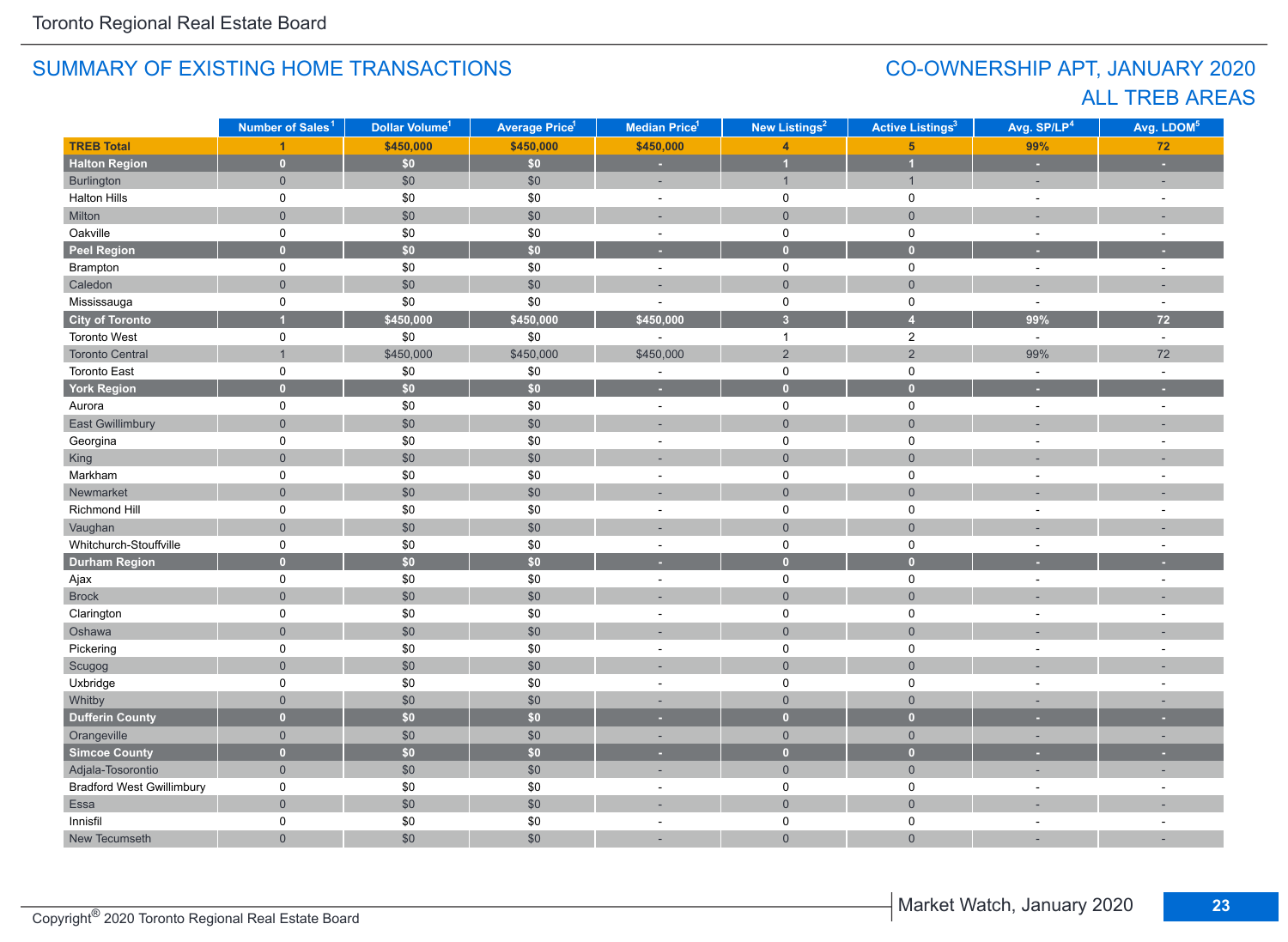# CO-OWNERSHIP APT, JANUARY 2020 CITY OF TORONTO MUNICIPAL BREAKDOWN

|                        | Number of Sales <sup>1</sup> | Dollar Volume <sup>1</sup> | <b>Average Price<sup>1</sup></b> | Median Price <sup>1</sup> | <b>New Listings<sup>2</sup></b> | <b>Active Listings<sup>3</sup></b> | Avg. SP/LP <sup>4</sup>  | Avg. LDOM <sup>5</sup>   |
|------------------------|------------------------------|----------------------------|----------------------------------|---------------------------|---------------------------------|------------------------------------|--------------------------|--------------------------|
| <b>TREB Total</b>      |                              | \$450,000                  | \$450,000                        | \$450,000                 | $\overline{A}$                  | 5 <sup>5</sup>                     | 99%                      | 72                       |
| <b>City of Toronto</b> | 1                            | \$450,000                  | \$450,000                        | \$450,000                 | 3 <sup>2</sup>                  | $\overline{\bf{4}}$                | 99%                      | $72\,$                   |
| <b>Toronto West</b>    | $\bullet$                    | \$0                        | \$0                              |                           | $\overline{1}$                  | $\overline{2}$                     |                          |                          |
| Toronto W01            | $\pmb{0}$                    | \$0                        | \$0                              | $\bar{a}$                 | $\mathsf 0$                     | $\mathsf 0$                        | $\omega$                 | $\omega$                 |
| Toronto W02            | $\mathbf 0$                  | \$0                        | \$0                              | ٠                         | $\mathbf 0$                     | $\mathbf 0$                        | $\overline{\phantom{a}}$ |                          |
| Toronto W03            | $\pmb{0}$                    | \$0                        | \$0                              | $\sim$                    | 0                               | 0                                  | $\sim$                   | $\sim$                   |
| Toronto W04            | $\mathbf{0}$                 | \$0                        | \$0                              |                           | $\mathbf{0}$                    | $\overline{0}$                     |                          |                          |
| Toronto W05            | $\mathbf 0$                  | \$0                        | \$0                              | $\sim$                    | $\mathbf{1}$                    | $\mathbf{2}$                       | $\overline{\phantom{a}}$ | $\overline{\phantom{a}}$ |
| Toronto W06            | $\mathbf 0$                  | \$0                        | \$0                              | ÷.                        | $\overline{0}$                  | $\mathbf{0}$                       |                          |                          |
| Toronto W07            | $\mathbf 0$                  | \$0                        | \$0                              | $\blacksquare$            | $\mathbf 0$                     | $\mathbf 0$                        | $\sim$                   | $\sim$                   |
| Toronto W08            | $\mathsf{O}\xspace$          | \$0                        | \$0                              | ÷                         | $\mathsf{O}\xspace$             | $\mathsf{O}\xspace$                | $\overline{\phantom{a}}$ |                          |
| Toronto W09            | $\pmb{0}$                    | \$0                        | \$0                              | ÷.                        | $\mathbf 0$                     | $\mathbf 0$                        | $\sim$                   | $\sim$                   |
| Toronto W10            | $\mathbf{0}$                 | \$0                        | \$0                              | ä,                        | $\overline{0}$                  | $\overline{0}$                     | ÷.                       | $\sim$                   |
| <b>Toronto Central</b> | $\overline{1}$               | \$450,000                  | \$450,000                        | \$450,000                 | $\overline{2}$                  | $\overline{2}$                     | 99%                      | $72$                     |
| Toronto C01            | $\overline{0}$               | \$0                        | \$0                              |                           | $\overline{0}$                  | $\overline{0}$                     |                          |                          |
| Toronto C02            | $\pmb{0}$                    | \$0                        | \$0                              | $\overline{\phantom{a}}$  | $\mathsf 0$                     | $\mathbf 0$                        | $\sim$                   | $\sim$                   |
| Toronto C03            | $\mathbf 0$                  | \$0                        | \$0                              | ٠                         | $\mathsf{O}\xspace$             | $\mathsf{O}\xspace$                |                          |                          |
| Toronto C04            | $\pmb{0}$                    | \$0                        | \$0                              | $\sim$                    | $\mathsf 0$                     | $\mathsf 0$                        | $\sim$                   |                          |
| Toronto C06            | $\mathbf 0$                  | \$0                        | \$0                              | ÷.                        | $\mathbf 0$                     | $\mathbf 0$                        |                          |                          |
| Toronto C07            | $\mathbf 0$                  | \$0                        | \$0                              | $\blacksquare$            | 0                               | 0                                  |                          |                          |
| Toronto C08            | $\overline{0}$               | \$0                        | \$0                              |                           | $\mathbf 0$                     | $\overline{0}$                     |                          |                          |
| Toronto C09            | $\mathbf 0$                  | \$0                        | \$0                              | $\sim$                    | $\mathbf 0$                     | $\mathbf 0$                        | $\sim$                   | $\overline{\phantom{a}}$ |
| Toronto C10            | $\mathbf 0$                  | \$0                        | \$0                              | ÷                         | $\mathsf{O}\xspace$             | $\mathsf{O}\xspace$                |                          |                          |
| Toronto C11            | $\pmb{0}$                    | \$0                        | \$0                              | $\bar{a}$                 | $\mathbf 0$                     | $\mathbf 0$                        | $\sim$                   | $\sim$                   |
| Toronto C12            | $\mathsf{O}\xspace$          | \$0                        | \$0                              | ×,                        | $\mathsf{O}\xspace$             | $\mathbf 0$                        | $\sim$                   | $\sim$                   |
| Toronto C13            | $\mathbf{1}$                 | \$450,000                  | \$450,000                        | \$450,000                 | $\mathsf 0$                     | 0                                  | 99%                      | 72                       |
| Toronto C14            | $\mathbf{0}$                 | \$0                        | $$0$$                            | Ē.                        | $\overline{2}$                  | $\overline{2}$                     |                          |                          |
| Toronto C15            | $\pmb{0}$                    | \$0                        | \$0                              | $\overline{\phantom{a}}$  | $\mathbf 0$                     | $\mathbf 0$                        | $\sim$                   | $\sim$                   |
| <b>Toronto East</b>    | $\mathbf{0}$                 | \$0                        | \$0                              | ٠                         | $\mathbf{0}$                    | $\bullet$                          |                          |                          |
| Toronto E01            | $\pmb{0}$                    | \$0                        | \$0                              | $\overline{\phantom{a}}$  | $\mathsf 0$                     | $\mathbf 0$                        | $\sim$                   | $\sim$                   |
| Toronto E02            | $\mathbf 0$                  | \$0                        | \$0                              |                           | $\mathsf{O}\xspace$             | $\mathsf{O}\xspace$                |                          |                          |
| Toronto E03            | $\pmb{0}$                    | \$0                        | \$0                              | L.                        | $\mathsf 0$                     | $\mathbf 0$                        |                          |                          |
| Toronto E04            | $\overline{0}$               | \$0                        | \$0                              | ۰                         | $\overline{0}$                  | $\overline{0}$                     |                          |                          |
| Toronto E05            | $\mathbf 0$                  | \$0                        | \$0                              | $\sim$                    | 0                               | 0                                  | $\sim$                   |                          |
| Toronto E06            | $\mathbf 0$                  | \$0                        | \$0                              |                           | $\overline{0}$                  | $\overline{0}$                     |                          |                          |
| Toronto E07            | $\mathbf 0$                  | \$0                        | \$0                              | $\overline{\phantom{a}}$  | $\mathbf 0$                     | $\mathbf 0$                        | $\overline{\phantom{a}}$ |                          |
| Toronto E08            | $\mathbf 0$                  | \$0                        | \$0                              | ÷.                        | $\mathsf{O}\xspace$             | $\mathbf 0$                        |                          |                          |
| Toronto E09            | $\mathbf 0$                  | \$0                        | \$0                              | $\bar{a}$                 | $\mathbf 0$                     | $\mathbf 0$                        | $\sim$                   |                          |
| Toronto E10            | $\mathsf{O}\xspace$          | \$0                        | \$0                              | ÷.                        | $\mathsf{O}\xspace$             | $\mathbf 0$                        |                          |                          |
| Toronto E11            | $\Omega$                     | \$0                        | \$0                              |                           | $\Omega$                        | $\Omega$                           |                          |                          |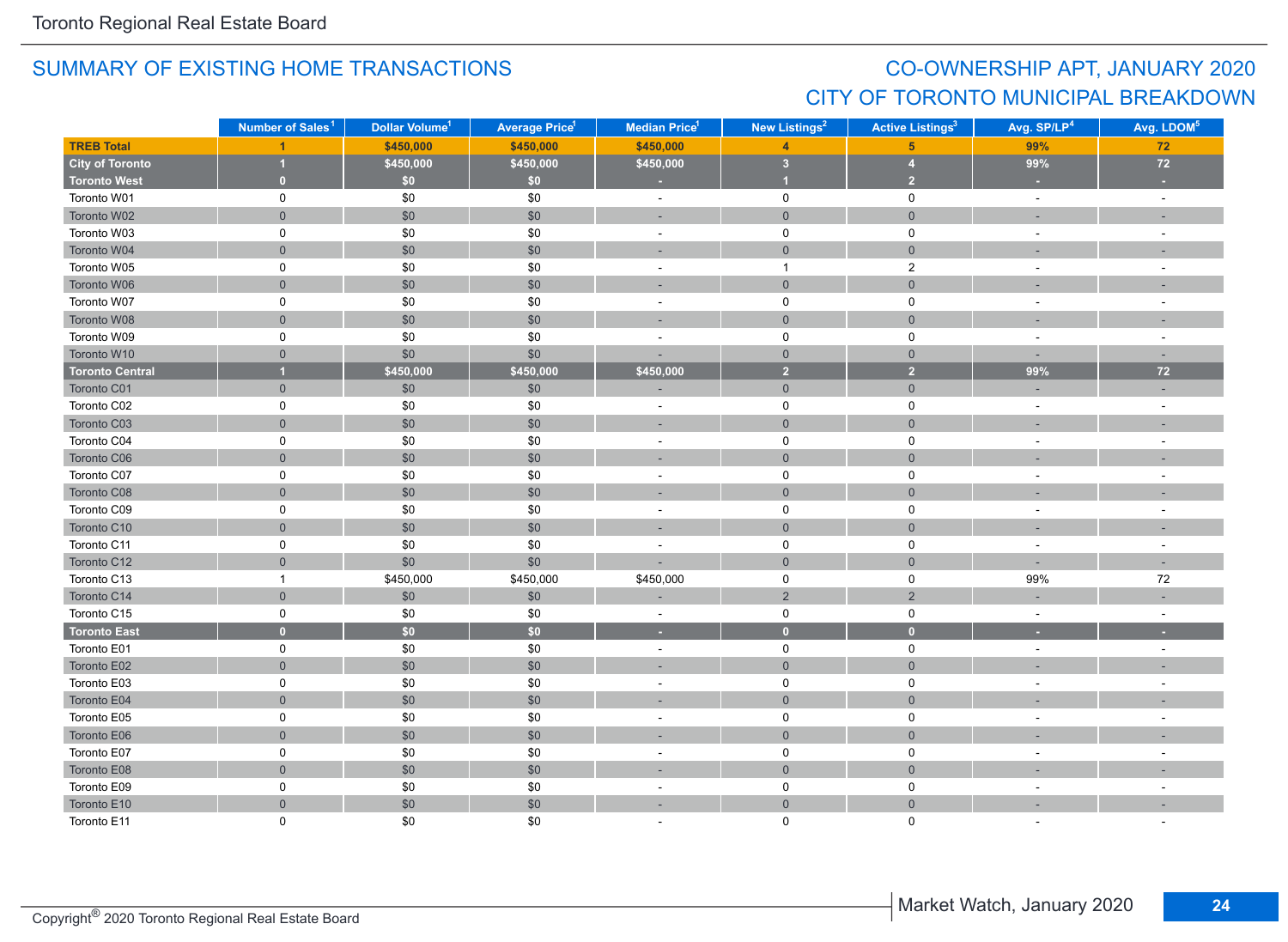#### FOCUS ON THE MLS HOME PRICE INDEX

# ALL TREB AREAS INDEX AND BENCHMARK PRICE, JANUARY 2020

|                                  |              | <b>Composite</b> |                          |        | <b>Single Family Detached</b> |                          |              | <b>Single Family Attached</b> |                          |                          | <b>Townhouse</b> |                          |                          | <b>Apartment</b>         |                         |
|----------------------------------|--------------|------------------|--------------------------|--------|-------------------------------|--------------------------|--------------|-------------------------------|--------------------------|--------------------------|------------------|--------------------------|--------------------------|--------------------------|-------------------------|
|                                  | <b>Index</b> |                  | Benchmark Yr./Yr. % Chg. | Index  |                               | Benchmark Yr./Yr. % Chg. | <b>Index</b> |                               | Benchmark Yr./Yr. % Chg. | <b>Index</b>             |                  | Benchmark Yr./Yr. % Chg. | <b>Index</b>             |                          | Benchmark Yr./Yr. % Chg |
| <b>TREB Total</b>                | 273.0        | \$828,200        | 8.72%                    | 262.9  | \$970,700                     | 7.39%                    | 273.1        | \$767,800                     | 7.73%                    | 280.4                    | \$619,000        | 8.81%                    | 282.6                    | \$564,000                | 11.26%                  |
| <b>Halton Region</b>             | 286.9        | \$925,100        | 11.12%                   | 283.3  | \$1,044,900                   | 10.28%                   | 291.4        | \$745,500                     | 8.25%                    | 317.8                    | \$586,200        | 12.90%                   | 270.4                    | \$500,100                | 16.50%                  |
| <b>Burlington</b>                | 299.2        | \$812,800        | 15.66%                   | 295.0  | \$998,700                     | 15.41%                   | 314.9        | \$755,500                     | 13.11%                   | 328.3                    | \$603,400        | 13.32%                   | 271.7                    | \$447,200                | 16.76%                  |
| <b>Halton Hills</b>              | 269.2        | \$796,700        | 7.29%                    | 264.7  | \$861,200                     | 5.84%                    | 277.6        | \$629,000                     | 7.72%                    | 302.8                    | \$486,600        | 14.09%                   | 260.0                    | \$525,700                | 17.22%                  |
| Milton                           | 269.2        | \$798,000        | 5.73%                    | 265.2  | \$949,100                     | 5.11%                    | 280.1        | \$677,000                     | 5.86%                    | 284.4                    | \$470,900        | 13.71%                   | 267.3                    | \$544,400                | 15.92%                  |
| Oakville                         | 287.7        | \$1,052,400      | 10.27%                   | 287.1  | \$1,213,600                   | 9.83%                    | 292.7        | \$817,300                     | 8.29%                    | 307.7                    | \$665,800        | 11.69%                   | 270.5                    | \$519,600                | 16.49%                  |
| <b>Peel Region</b>               | 270.7        | \$767,500        | 10.35%                   | 261.0  | \$921,500                     | 9.02%                    | 270.0        | \$691,200                     | 9.62%                    | 268.2                    | \$575,800        | 10.87%                   | 289.6                    | \$496,500                | 14.65%                  |
| <b>Brampton</b>                  | 270.1        | \$684,900        | 9.18%                    | 262.9  | \$767,900                     | 8.77%                    | 273.4        | \$641,200                     | 9.58%                    | 267.4                    | \$488,900        | 9.86%                    | 267.2                    | \$398,800                | 11.15%                  |
| Caledon                          | 226.0        | \$829,900        | 5.85%                    | 225.8  | \$858,300                     | 5.86%                    | 261.1        | \$645,000                     | 6.57%                    | ٠                        |                  |                          | 232.7                    | \$565,700                | 3.88%                   |
| Mississauga                      | 274.9        | \$813,900        | 11.66%                   | 265.1  | \$1,058,800                   | 9.86%                    | 265.4        | \$731,900                     | 9.90%                    | 268.4                    | \$603,300        | 11.18%                   | 293.4                    | \$515,400                | 15.19%                  |
| <b>City of Toronto</b>           | 281.8        | \$913,700        | 8.76%                    | 265.1  | \$1,163,300                   | 6.81%                    | 281.6        | \$938,700                     | 6.99%                    | 278.0                    | \$661,800        | 4.71%                    | 289.7                    | \$595,000                | 10.61%                  |
| <b>York Region</b>               | 259.2        | \$874,500        | 5.24%                    | 261.0  | \$993,200                     | 4.99%                    | 261.2        | \$755,700                     | 5.11%                    | 246.1                    | \$632,000        | 4.72%                    | 238.7                    | \$523,500                | 8.25%                   |
| Aurora                           | 259.9        | \$860,000        | 5.22%                    | 256.8  | \$970,000                     | 4.60%                    | 264.5        | \$682,100                     | 7.04%                    | 252.3                    | \$690,500        | 7.87%                    | 253.4                    | \$529,700                | 3.26%                   |
| East Gwillimbury                 | 227.4        | \$777,000        | 4.79%                    | 231.3  | \$824,400                     | 4.80%                    | 236.5        | \$494,700                     | 4.60%                    | $\omega$                 |                  | $\mathbf{r}$             | $\sim$                   |                          |                         |
| Georgina                         | 242.9        | \$462,800        | 8.00%                    | 249.2  | \$469,900                     | 8.11%                    | 243.2        | \$479,500                     | 6.25%                    | ٠                        |                  |                          |                          |                          |                         |
| King                             | 224.2        | \$938,000        | 0.99%                    | 224.8  | \$935,200                     | 0.76%                    | 221.0        | \$517,600                     | $-0.18%$                 | $\sim$                   |                  | $\sim$                   | 236.7                    | \$647,400                | 8.48%                   |
| Markham                          | 266.0        | \$920,500        | 3.87%                    | 281.3  | \$1,157,300                   | 3.23%                    | 268.6        | \$803,300                     | 3.83%                    | 243.3                    | \$646,700        | 7.04%                    | 232.9                    | \$557,500                | 8.07%                   |
| Newmarket                        | 237.4        | \$699,600        | 5.09%                    | 236.8  | \$798,200                     | 4.69%                    | 234.7        | \$552,800                     | 3.94%                    | 237.3                    | \$492,700        | 5.19%                    | 276.1                    | \$465,100                | 5.74%                   |
| <b>Richmond Hill</b>             | 273.0        | \$980.000        | 3.21%                    | 288.4  | \$1,225,600                   | 2.96%                    | 268.1        | \$814,800                     | 3.63%                    | 236.0                    | \$598,300        | $-0.80%$                 | 244.6                    | \$497,800                | 8.66%                   |
| Vaughan                          | 259.5        | \$938,300        | 9.17%                    | 252.2  | \$1,048,400                   | 10.28%                   | 266.4        | \$807,000                     | 8.60%                    | 265.2                    | \$721,100        | 1.18%                    | 236.2                    | \$545,000                | 8.55%                   |
| Whitchurch-Stouffville           | 262.6        | \$904,900        | 4.04%                    | 260.0  | \$932,700                     | 4.33%                    | 233.9        | \$642,500                     | 3.45%                    | 229.8                    | \$412,500        | 9.85%                    | 257.1                    | \$571,300                | 3.96%                   |
| <b>Durham Region</b>             | 249.6        | \$583,000        | 6.80%                    | 243.1  | \$631,700                     | 6.25%                    | 257.5        | \$514,300                     | 6.98%                    | 264.5                    | \$419,500        | 7.00%                    | 254.8                    | \$432,400                | 12.89%                  |
| Ajax                             | 251.5        | \$618,800        | 6.66%                    | 249.2  | \$668,500                     | 6.09%                    | 257.8        | \$556,300                     | 7.33%                    | 244.2                    | \$446,400        | 6.64%                    | 245.9                    | \$398,600                | 13.95%                  |
| <b>Brock</b>                     | 203.8        | \$370,700        | 5.16%                    | 204.8  | \$373,800                     | 5.13%                    | $\sim$       | $\sim$                        | $\sim$                   | $\sim$                   |                  | $\sim$                   | $\omega$                 |                          |                         |
| Clarington                       | 247.6        | \$522,900        | 5.68%                    | 238.9  | \$575,300                     | 5.34%                    | 246.2        | \$470,300                     | 5.67%                    | 287.2                    | \$449,900        | 1.81%                    | 231.8                    | \$343,300                | 11.50%                  |
| Oshawa                           | 258.3        | \$492,700        | 8.90%                    | 247.6  | \$528,400                     | 9.17%                    | 275.5        | \$461,100                     | 9.07%                    | 289.4                    | \$359,400        | 5.39%                    | 248.7                    | \$344,800                | 13.46%                  |
| Pickering                        | 253.0        | \$677,900        | 6.08%                    | 243.7  | \$759,000                     | 4.01%                    | 258.9        | \$604,200                     | 5.63%                    | 256.7                    | \$458,400        | 8.91%                    | 290.4                    | \$541,700                | 13.84%                  |
| Scugog                           | 228.8        | \$597,400        | 8.49%                    | 236.3  | \$612,100                     | 8.15%                    | 214.7        | \$449,300                     | 4.83%                    | ÷.                       |                  | ÷.                       | $\sim$                   |                          |                         |
| Uxbridge                         | 225.3        | \$688,600        | 1.67%                    | 223.8  | \$691,100                     | 1.54%                    | 227.0        | \$557,000                     | 2.58%                    | ÷.                       |                  | ÷                        | $\sim$                   | ÷.                       |                         |
| Whitby                           | 245.3        | \$638,400        | 6.19%                    | 244.8  | \$704,100                     | 5.25%                    | 250.6        | \$552,100                     | 6.59%                    | 212.4                    | \$386,700        | 8.26%                    | 233.3                    | \$422,800                | 10.26%                  |
| <b>Dufferin County</b>           | 268.0        | \$614,300        | 3.59%                    | 280.0  | \$638,100                     | 3.55%                    | 261.9        | \$490,800                     | 5.82%                    |                          |                  |                          |                          |                          |                         |
| Orangeville                      | 268.0        | \$614,300        | 3.59%                    | 280.0  | \$638,100                     | 3.55%                    | 261.9        | \$490,800                     | 5.82%                    |                          |                  |                          |                          |                          |                         |
| <b>Simcoe County</b>             | 249.4        | \$546,400        | 4.79%                    | 233.8  | \$527,000                     | $-0.26%$                 | 269.2        | \$499,000                     | 10.96%                   | и.                       |                  |                          |                          |                          |                         |
| Adjala-Tosorontio                | 233.7        | \$703,200        | 9.00%                    | 233.7  | \$704,900                     | 9.10%                    | $\sim$       | $\sim$                        | $\sim$                   | $\sim$                   | $\sim$           | ÷.                       | $\overline{\phantom{a}}$ | $\overline{\phantom{a}}$ |                         |
| <b>Bradford West Gwillimbury</b> | 264.7        | \$645,100        | 6.82%                    | 235.7  | \$644,800                     | 1.77%                    | 278.5        | \$578,800                     | 8.11%                    |                          |                  |                          |                          |                          |                         |
| Essa                             | 259.4        | \$502,800        | 6.71%                    | 244.5  | \$493,200                     | 0.74%                    | 276.1        | \$428,900                     | 13.48%                   | $\overline{\phantom{a}}$ |                  |                          |                          |                          |                         |
| Innisfil                         | 259.8        | \$500,900        | 5.78%                    | 245.6  | \$472,800                     | $-0.49%$                 | 269.8        | \$412,500                     | 10.39%                   |                          |                  |                          |                          |                          |                         |
| Barrie                           | $\sim$       |                  | $\sim$                   | $\sim$ |                               |                          | $\sim$       |                               | $\sim$                   |                          |                  |                          |                          |                          |                         |
| <b>New Tecumseth</b>             | 238.2        | \$566,000        | 11.94%                   | 231.1  | \$586,100                     | 11.70%                   | 251.2        | \$455,400                     | 13.61%                   |                          |                  |                          |                          |                          |                         |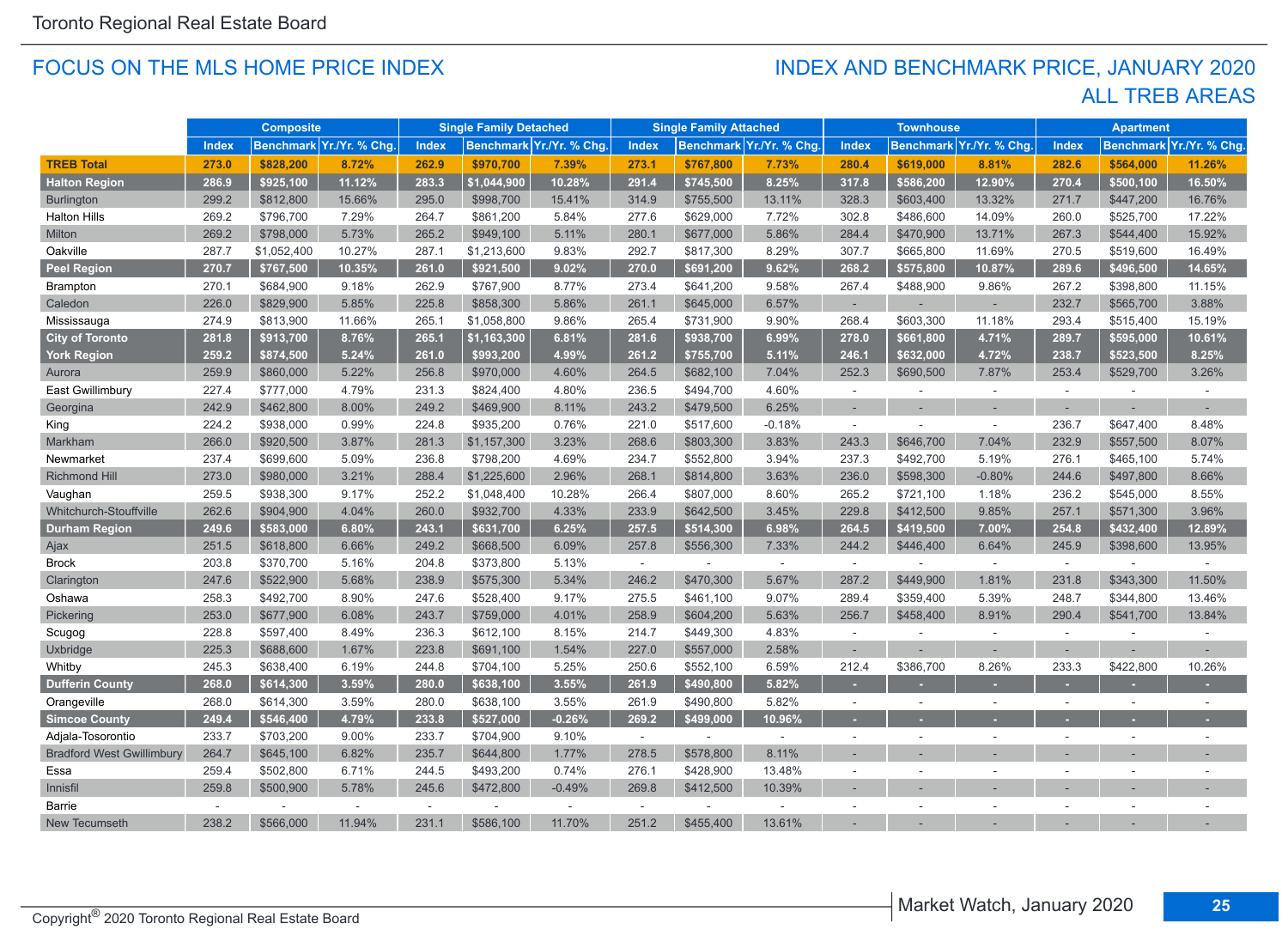#### FOCUS ON THE MLS HOME PRICE INDEX

# CITY OF TORONTO INDEX AND BENCHMARK PRICE, JANUARY 2020

|                        |       | <b>Composite</b> |                         |              | <b>Single Family Detached</b> |                         |              | <b>Single Family Attached</b> |                          |              | <b>Townhouse</b> |                         |              | <b>Apartment</b> |                         |
|------------------------|-------|------------------|-------------------------|--------------|-------------------------------|-------------------------|--------------|-------------------------------|--------------------------|--------------|------------------|-------------------------|--------------|------------------|-------------------------|
|                        | Index |                  | Benchmark Yr./Yr. % Chg | <b>Index</b> |                               | Benchmark Yr./Yr. % Chg | <b>Index</b> |                               | Benchmark Yr./Yr. % Chg. | <b>Index</b> |                  | Benchmark Yr./Yr. % Chg | <b>Index</b> |                  | Benchmark Yr./Yr. % Chg |
| <b>TREB Total</b>      | 273.0 | \$828,200        | 8.72%                   | 262.9        | \$970.700                     | 7.39%                   | 273.1        | \$767,800                     | 7.73%                    | 280.4        | \$619,000        | 8.81%                   | 282.6        | \$564,000        | 11.26%                  |
| <b>City of Toronto</b> | 281.8 | \$913,700        | 8.76%                   | 265.1        | \$1,163,300                   | 6.81%                   | 281.6        | \$938,700                     | 6.99%                    | 278.0        | \$661,800        | 4.71%                   | 289.7        | \$595,000        | 10.61%                  |
| Toronto W01            | 264.1 | \$1,064,400      | 6.53%                   | 249.6        | \$1,302,400                   | 5.09%                   | 267.8        | \$1,032,600                   | 5.60%                    | 271.9        | \$575,500        | 7.64%                   | 268.0        | \$605,900        | 7.37%                   |
| Toronto W02            | 296.0 | \$1,053,400      | 5.60%                   | 283.4        | \$1,198,800                   | 5.20%                   | 314.1        | \$962,700                     | 1.19%                    | 276.7        | \$652,000        | 2.67%                   | 306.5        | \$657,900        | 12.81%                  |
| Toronto W03            | 302.4 | \$778,300        | 6.89%                   | 304.5        | \$827,800                     | 6.92%                   | 297.2        | \$761,200                     | 6.64%                    | 267.5        | \$545,700        | 1.10%                   | 303.3        | \$518,200        | 10.94%                  |
| Toronto W04            | 275.4 | \$705,100        | 7.66%                   | 264.0        | \$831,500                     | 4.14%                   | 255.4        | \$738,500                     | 4.76%                    | 247.2        | \$584,100        | 9.48%                   | 295.1        | \$432,200        | 11.53%                  |
| Toronto W05            | 265.2 | \$629,500        | 9.68%                   | 264.3        | \$876,600                     | 7.40%                   | 242.1        | \$706,900                     | 7.41%                    | 253.0        | \$459,400        | 4.72%                   | 295.4        | \$388,200        | 16.03%                  |
| Toronto W06            | 234.3 | \$686,200        | 11.94%                  | 284.8        | \$909,300                     | 8.33%                   | 237.9        | \$720,900                     | 13.77%                   | 294.8        | \$876,800        | -0.17%                  | 206.9        | \$524,200        | 14.75%                  |
| Toronto W07            | 243.7 | \$1,044,700      | 7.98%                   | 256.4        | \$1,111,300                   | 7.01%                   | 230.2        | \$943,900                     | 11.48%                   |              |                  | $\sim$                  | 168.2        | \$682,100        | 12.66%                  |
| Toronto W08            | 238.1 | \$949,300        | 9.88%                   | 220.0        | \$1,150,000                   | 7.11%                   | 224.6        | \$832,000                     | 13.43%                   | 265.8        | \$639,300        | 5.39%                   | 250.0        | \$520,600        | 11.76%                  |
| Toronto W09            | 259.7 | \$653,700        | 9.67%                   | 245.0        | \$913,600                     | 10.16%                  | 217.1        | \$624,300                     | 10.82%                   | 293.3        | \$763,100        | 9.28%                   | 270.8        | \$347,200        | 8.32%                   |
| Toronto W10            | 275.1 | \$633,700        | 14.58%                  | 267.6        | \$802,800                     | 11.78%                  | 276.5        | \$707,600                     | 11.49%                   | 247.1        | \$526,200        | 11.46%                  | 286.8        | \$398,400        | 17.40%                  |
| Toronto C01            | 324.1 | \$800,800        | 11.30%                  | 320.2        | \$1,212,600                   | 8.58%                   | 303.8        | \$1,063,500                   | 8.23%                    | 285.6        | \$814,700        | 2.96%                   | 326.7        | \$680,200        | 12.00%                  |
| Toronto C02            | 282.7 | \$1,354,800      | 9.53%                   | 251.2        | \$2,007,000                   | 10.47%                  | 284.4        | \$1,491,600                   | 8.47%                    | 269.6        | \$1,203,900      | 1.97%                   | 285.8        | \$814,200        | 10.43%                  |
| Toronto C03            | 310.9 | \$1,623,800      | 8.21%                   | 291.8        | \$1,793,300                   | 9.91%                   | 311.7        | \$1,155,800                   | 9.68%                    |              |                  |                         | 339.5        | \$888,100        | 5.40%                   |
| Toronto C04            | 247.8 | \$1,529,300      | 1.60%                   | 246.7        | \$1,738,100                   | $\sim$                  | 251.2        | \$1,176,000                   | 3.42%                    | $\sim$       |                  | $\sim$                  | 245.5        | \$567,800        | 7.02%                   |
| Toronto C06            | 288.9 | \$1,125,000      | 7.28%                   | 263.3        | \$1,124,600                   | 5.79%                   | 231.2        | \$855,300                     | 9.57%                    | 260.5        | \$698,700        | 7.33%                   | 311.7        | \$689,300        | 7.26%                   |
| Toronto C07            | 266.8 | \$923,000        | 5.83%                   | 292.3        | \$1,337,100                   | 5.03%                   | 205.8        | \$736,400                     | 2.49%                    | 260.7        | \$734,800        | 8.81%                   | 256.0        | \$625,100        | 6.05%                   |
| Toronto C08            | 292.8 | \$765,700        | 8.85%                   | 288.0        | \$1,680,300                   | 0.59%                   | 282.7        | \$1,348,600                   | $-1.02%$                 | 296.3        | \$766,300        | $-0.07%$                | 293.2        | \$633,800        | 9.90%                   |
| Toronto C09            | 198.2 | \$1,402,900      | 8.90%                   | 145.8        | \$1,831,500                   | 9.95%                   | 159.0        | \$1,293,900                   | 9.28%                    | 295.4        | \$1,617,900      | 3.50%                   | 227.2        | \$752,700        | 9.28%                   |
| Toronto C10            | 287.3 | \$1,121,700      | 4.51%                   | 267.0        | \$1,648,400                   | 3.17%                   | 253.4        | \$1,251,800                   | 3.43%                    | 278.3        | \$812,300        | 5.58%                   | 298.6        | \$713,100        | 4.74%                   |
| Toronto C11            | 283.8 | \$1,004,300      | 8.07%                   | 213.8        | \$1,456,400                   | 6.58%                   | 246.2        | \$1,090,200                   | 5.98%                    | 228.1        | \$395,100        | 1.38%                   | 336.9        | \$489,200        | 8.75%                   |
| Toronto C12            | 222.7 | \$1,900,000      | 3.25%                   | 204.3        | \$2,189,600                   | 3.23%                   | 263.9        | \$1,104,600                   | 6.28%                    | 201.2        | \$805,000        | $-0.54%$                | 279.8        | \$877,300        | 2.79%                   |
| Toronto C13            | 258.2 | \$934,900        | 7.14%                   | 247.4        | \$1,319,400                   | 2.36%                   | 226.0        | \$721,100                     | 2.12%                    | 242.4        | \$700,800        | 2.24%                   | 268.1        | \$539,800        | 11.62%                  |
| Toronto C14            | 282.6 | \$924,000        | 6.92%                   | 265.0        | \$1,433,600                   | $-0.60%$                | 213.3        | \$1,038,600                   | $-1.16%$                 | 311.1        | \$837,800        | $-1.95%$                | 283.6        | \$714,200        | 9.46%                   |
| Toronto C15            | 256.5 | \$832,400        | 6.52%                   | 283.3        | \$1,330,200                   | 3.70%                   | 232.8        | \$756,800                     | 4.44%                    | 275.9        | \$660,400        | $-2.23%$                | 247.0        | \$574,300        | 10.81%                  |
| Toronto E01            | 356.7 | \$1,114,000      | 6.45%                   | 342.7        | \$1,209,300                   | 5.94%                   | 353.3        | \$1,114,500                   | 5.75%                    | 418.6        | \$765,600        | 3.00%                   | 353.4        | \$838,300        | 10.33%                  |
| Toronto E02            | 296.8 | \$1,111,400      | 6.23%                   | 254.2        | \$1,158,200                   | 5.74%                   | 313.6        | \$1,050,200                   | 7.32%                    | 343.1        | \$988,200        | 2.72%                   | 275.1        | \$752,100        | 6.83%                   |
| Toronto E03            | 280.7 | \$863,500        | 7.18%                   | 287.0        | \$967,600                     | 7.05%                   | 264.4        | \$865,800                     | 5.00%                    |              |                  | ×,                      | 278.2        | \$406,400        | 12.68%                  |
| Toronto E04            | 288.1 | \$711,600        | 11.15%                  | 268.6        | \$791,900                     | 14.06%                  | 282.8        | \$681,500                     | 16.33%                   | 265.3        | \$575,100        | 7.58%                   | 328.8        | \$504,500        | 6.20%                   |
| Toronto E05            | 264.7 | \$694,600        | 10.15%                  | 267.6        | \$942,400                     | 11.22%                  | 256.9        | \$707,900                     | 10.35%                   | 268.4        | \$583,700        | 7.45%                   | 261.1        | \$512,900        | 10.40%                  |
| Toronto E06            | 278.1 | \$775,500        | 6.76%                   | 278.7        | \$796,000                     | 6.33%                   | 277.0        | \$658,900                     | 4.84%                    |              |                  |                         | 270.9        | \$572,900        | 9.10%                   |
| Toronto E07            | 287.8 | \$705,500        | 10.52%                  | 280.6        | \$919,700                     | 5.65%                   | 269.1        | \$703,700                     | 5.49%                    | 278.2        | \$602,700        | 6.02%                   | 297.4        | \$509,300        | 15.27%                  |
| Toronto E08            | 283.4 | \$683,900        | 6.58%                   | 264.3        | \$823,800                     | 5.26%                   | 234.3        | \$607,300                     | 3.95%                    | 287.1        | \$586,000        | 9.96%                   | 318.7        | \$508,400        | 8.11%                   |
| Toronto E09            | 279.1 | \$667,300        | 11.37%                  | 269.2        | \$764,400                     | 10.74%                  | 261.6        | \$639,900                     | 14.19%                   | 306.5        | \$569,600        | 10.57%                  | 285.8        | \$536,100        | 11.95%                  |
| Toronto E10            | 277.2 | \$777,000        | 9.13%                   | 259.9        | \$832,800                     | 7.93%                   | 258.7        | \$670,800                     | 9.94%                    | 326.8        | \$570,500        | 8.68%                   | 291.3        | \$469,600        | 8.98%                   |
| Toronto E11            | 288.1 | \$630,200        | 10.47%                  | 283.3        | \$788,000                     | 9.76%                   | 286.4        | \$648,700                     | 13.79%                   | 232.9        | \$457,100        | 13.06%                  | 336.8        | \$502,700        | 6.89%                   |